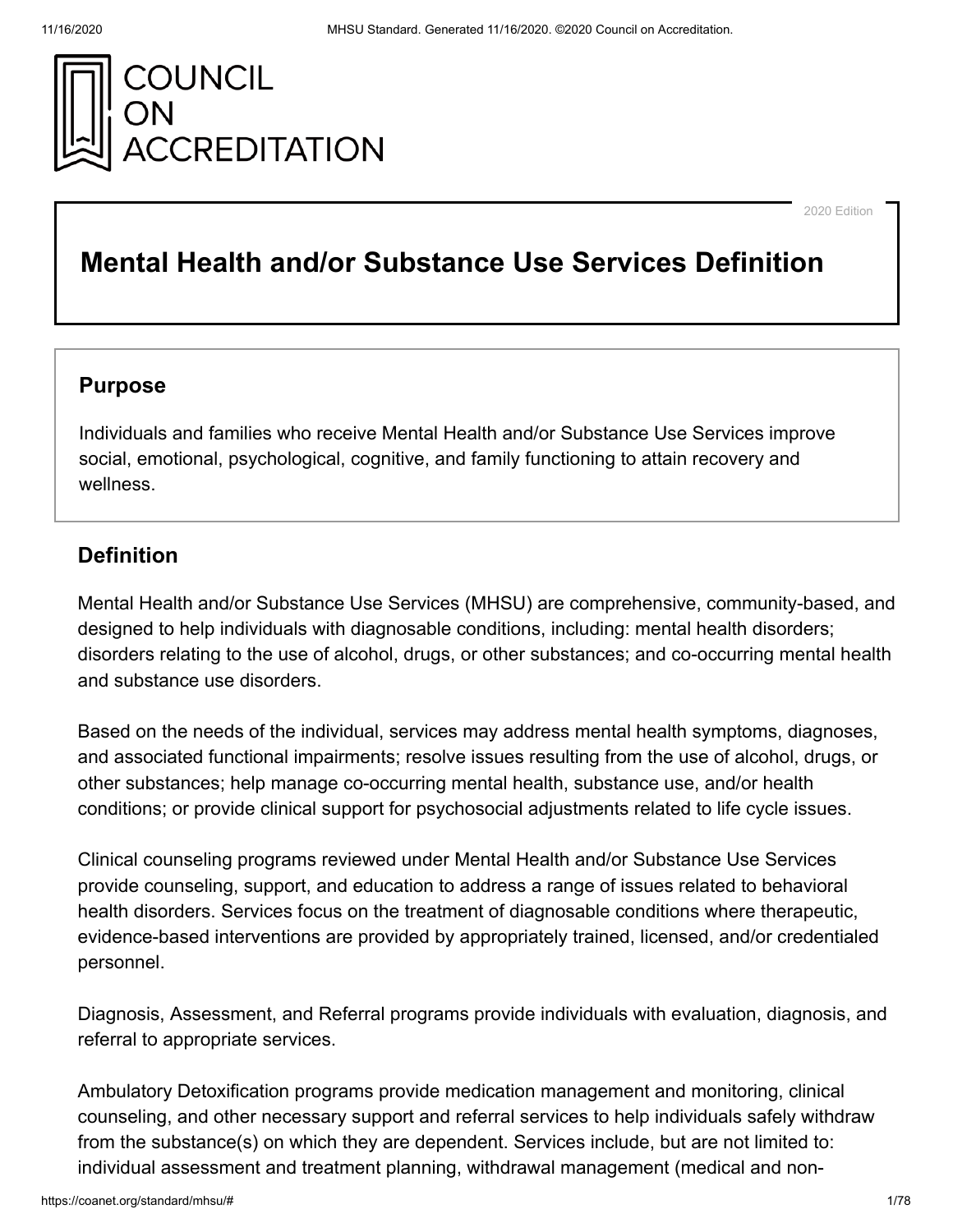medical), counseling and education, and referrals for ongoing substance use treatment. Programs are available 24 hours a day, seven days per week and are staffed by an interdisciplinary team of qualified professionals. The intensity of the services are determined by the level of care provided (e.g., outpatient, intensive outpatient, and partial hospitalization) and whether or not extended onsite monitoring is performed.

## **Interpretation**

*Services can be offered in a variety of settings within the community including outpatient clinics, schools, and individuals' homes. As communication technology continues to evolve, organizations are increasingly utilizing electronic interventions to deliver services. Technologies include videoconferencing, online chat platforms, texting, and mobile applications.*

### **[Notes](#page-1-0)**

## <span id="page-1-0"></span>**Note:**

1. *Clinical Counseling programs will complete all applicable standards in: [MHSU 1](https://coanet.org/standard/mhsu/1/), [MHSU 2](https://coanet.org/standard/mhsu/2/), [MHSU 3](https://coanet.org/standard/mhsu/3/), [MHSU 4](https://coanet.org/standard/mhsu/4/), [MHSU 5](https://coanet.org/standard/mhsu/5/), [MHSU 6](https://coanet.org/standard/mhsu/6/), [MHSU 9](https://coanet.org/standard/mhsu/9/), [MHSU 10](https://coanet.org/standard/mhsu/10/), and [MHSU 11](https://coanet.org/standard/mhsu/11/)*

2. *Diagnosis, Assessment, and Referral programs will complete all applicable standards in: [MHSU 1](https://coanet.org/standard/mhsu/1/) , [MHSU 2,](https://coanet.org/standard/mhsu/2/) [MHSU 3,](https://coanet.org/standard/mhsu/3/) and [MHSU 11](https://coanet.org/standard/mhsu/11/)*

3. *Ambulatory Detoxification programs will complete all applicable standards in the section including [MHSU 8](https://coanet.org/standard/mhsu/8/).*

**Note:** *Clinical counseling programs reviewed under MHSU are distinct from counseling programs reviewed under Counseling, Support, and Education Services (CSE), which provide non-clinical types of counseling that offer guidance, coaching, community support, and skills building to individuals, families, and groups. Services reviewed under CSE are provided by nonclinical staff, and while there is a screening and intake process, assessments and service plans are not required.*

**Note:** *Please see the [MHSU Reference List](https://coa.my.salesforce.com/sfc/p/300000000aAU/a/500000000O9P/IEAOSBEd2rMet7ujw.GZCVl4Mrp9EJU5Fxo0cgaVFYQ) for the research that informed the development of these standards.*

**Note:** *For information about changes made in the 2020 Edition, please see the [MHSU Crosswalk](https://coa.my.salesforce.com/sfc/p/300000000aAU/a/1T0000006eYo/wAeITnzSis9OoS5UPZnX5dnOAT1H7f.8mFpZ7GBiUKw).*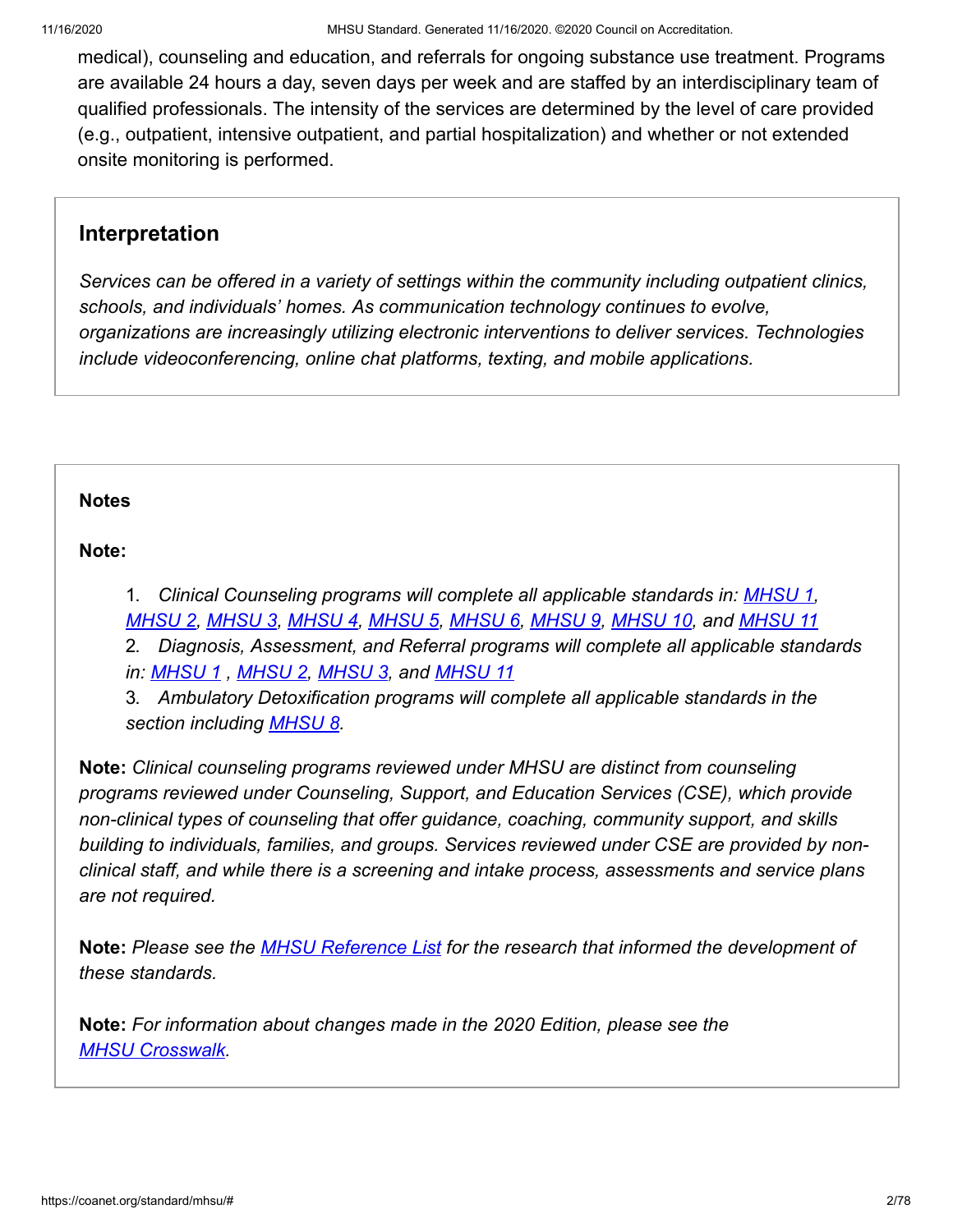## **Mental Health and/or Substance Use Services (MHSU) 1: Client-Centered Logic Model**

The organization implements a program logic model that describes how resources and program activities will support the achievement of positive outcomes.

#### <span id="page-2-0"></span>**[Rating Indicators](#page-2-0)**

1

 $\mathcal{P}$ 

All elements or requirements outlined in the standard are evident in practice, as indicated by full implementation of the practices outlined in the Practice Standards.

Logic models have been implemented for all programs and the organization has identified at least two outcomes for all its programs.

Practices are basically sound but there is room for improvement, as noted in the ratings for the Practice Standards; e.g.,

- Procedures need strengthening; or
- With few exceptions, procedures are understood by staff and are being used; or
- Logic models need improvement or clarification; or
- Logic models are still under development for some of its programs, but are completed for all high-risk programs such as protective services, foster care, residential treatment, etc.; or
- At least one client outcome has been identified for all of its programs; or
- All but a few staff have been trained on use of therapeutic interventions and training is scheduled for the rest; or
- With few exceptions the policy on prohibited interventions is understood by staff, or the written policy needs minor clarification.

3 Practice requires significant improvement, as noted in the ratings for the Practice Standards. Service quality or program functioning may be compromised; e.g.,

- Procedures and/or case record documentation need significant strengthening; or
- Procedures are not well-understood or used appropriately; or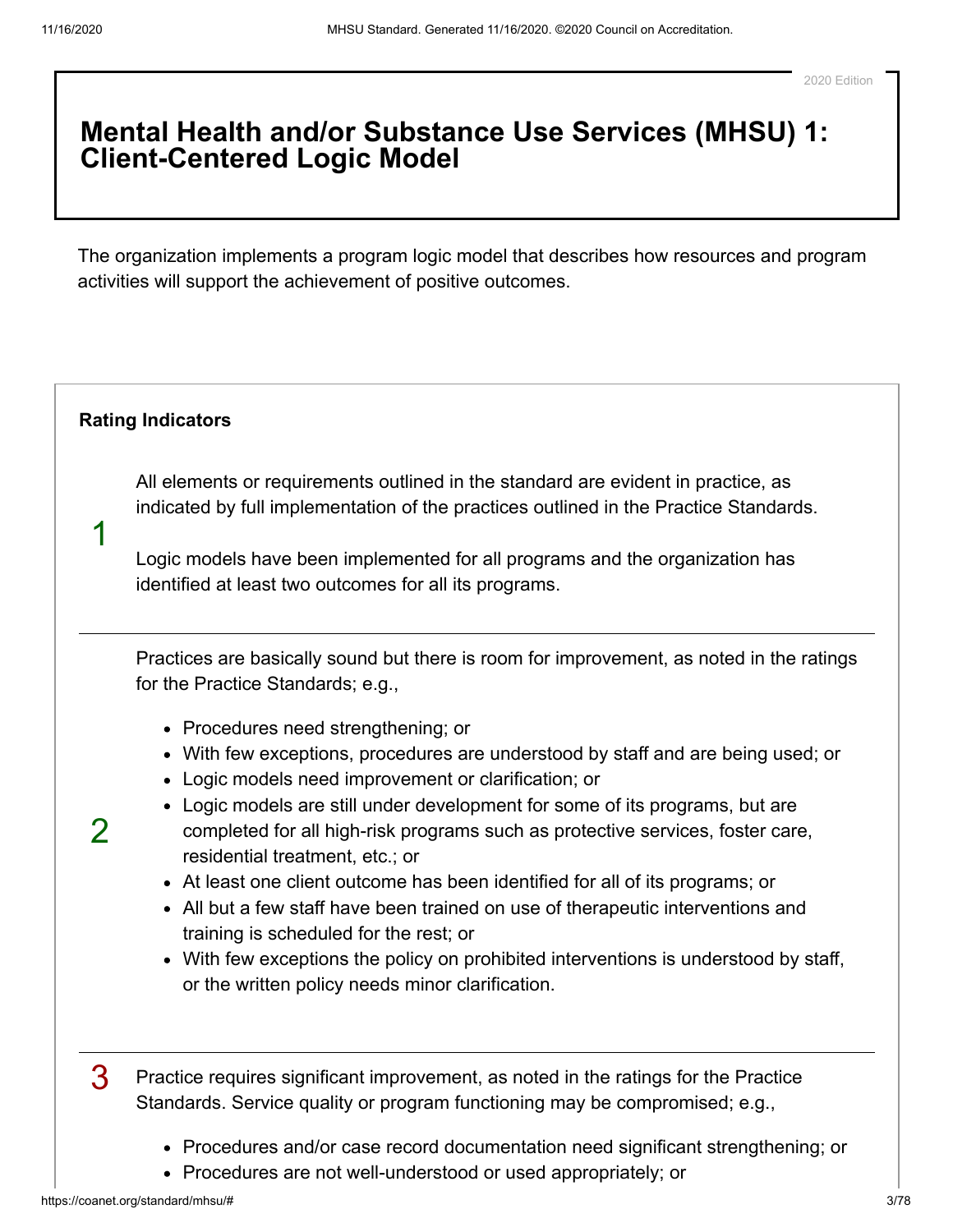- Logic models need significant improvement; or
- Logic models are still under development for a majority of programs; or
- A logic model has not been developed for one or more high-risk programs; or
- Outcomes have not been identified for one or more programs; or
- Several staff have not been trained on the use of therapeutic interventions; or
- There are gaps in monitoring of therapeutic interventions, as required; or
- There is no process for identifying risks associated with use of therapeutic interventions; or
- Policy on prohibited interventions does not include at least one of the required elements.

Implementation of the standard is minimal or there is no evidence of implementation at all, as noted in the ratings for the Practice Standards; e.g.,

- Logic models have not been developed or implemented; or
- Outcomes have not been identified for any programs; or
- There is no written policy or procedures for the use of therapeutic interventions; or
- 4
- Procedures are clearly inadequate or not being used; or
- Documentation on therapeutic interventions is routinely incomplete and/or missing; or
- There is evidence that clients have been harmed by inappropriate or unmonitored use of therapeutic interventions.

| • See program description<br>• Training curricula that<br>• Interviews may include:<br>addresses therapeutic<br>• Program logic model that<br>Program<br>1.<br>interventions<br>includes a list of<br>director<br>• Documentation tracking<br>outcomes being<br>Relevant<br>2 <sub>1</sub><br>staff completion of<br>measured<br>personnel<br>training and/or<br>• Procedures for the use<br>certification related to<br>of therapeutic<br>therapeutic interventions<br>interventions<br>• Policy for prohibited<br>interventions |
|-----------------------------------------------------------------------------------------------------------------------------------------------------------------------------------------------------------------------------------------------------------------------------------------------------------------------------------------------------------------------------------------------------------------------------------------------------------------------------------------------------------------------------------|
|                                                                                                                                                                                                                                                                                                                                                                                                                                                                                                                                   |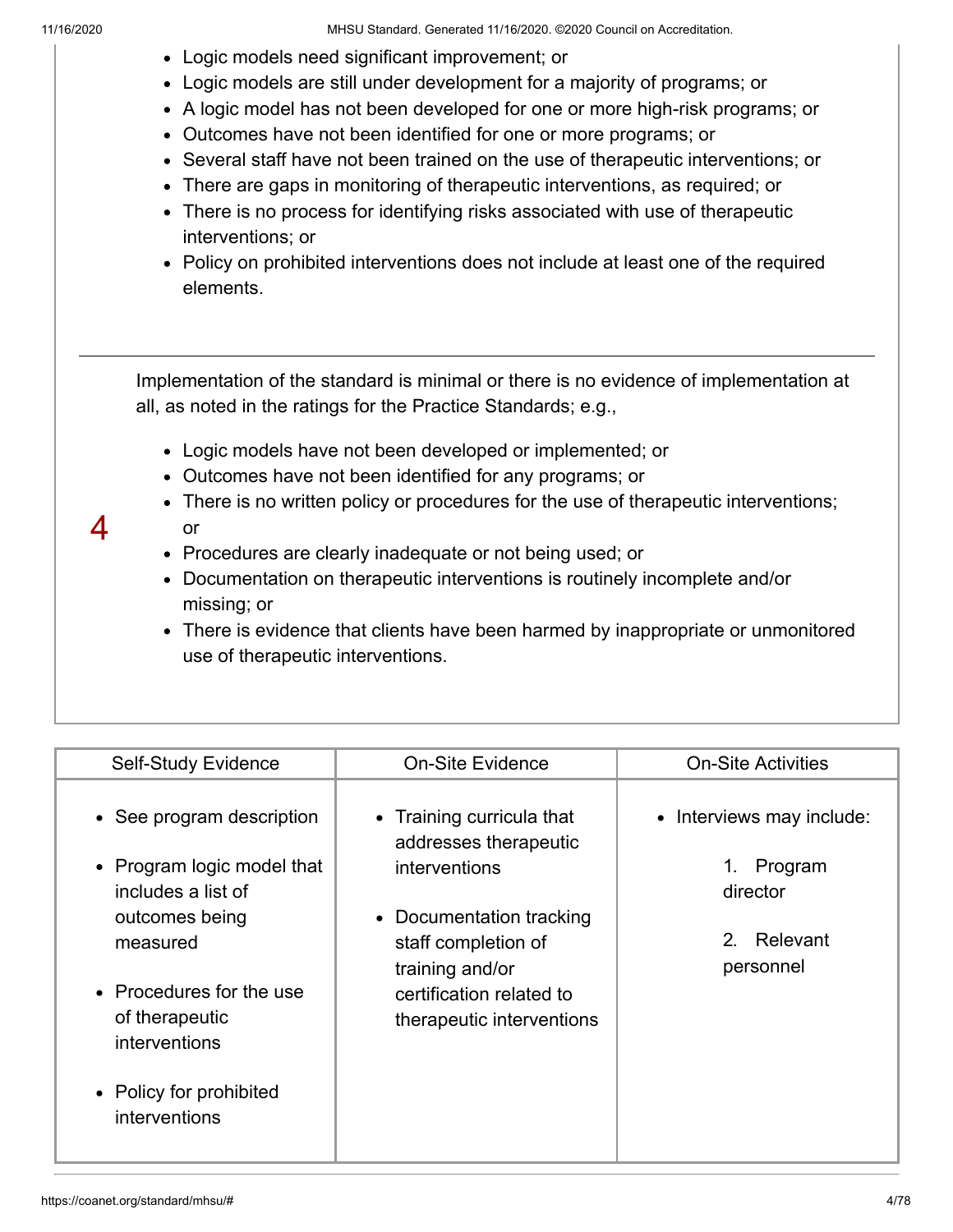# **MHSU 1.01**

A program logic model, or equivalent framework, identifies:

- 1. needs the program will address;
- 2. available human, financial, organizational, and community resources (i.e. inputs);
- 3. program activities intended to bring about desired results;
- 4. program outputs (i.e. the size and scope of services delivered);
- 5. desired outcomes (i.e. the changes you expect to see in persons served); and
- 6. expected long-term impact on the organization, community, and/or system.

#### **[Examples](#page-4-0)**

<span id="page-4-0"></span>**Examples:** Please see the W.K. Kellogg Foundation Logic Model Development Guide and COA's PQI Tool Kit for more information on developing and using program logic models.

**Examples:** Information that may be used to inform the development of the program logic model includes, but is not limited to:

- 1. needs assessments and periodic reassessments;
- 2. risks assessments conducted for specific interventions; and
- 3. the best available evidence of service effectiveness.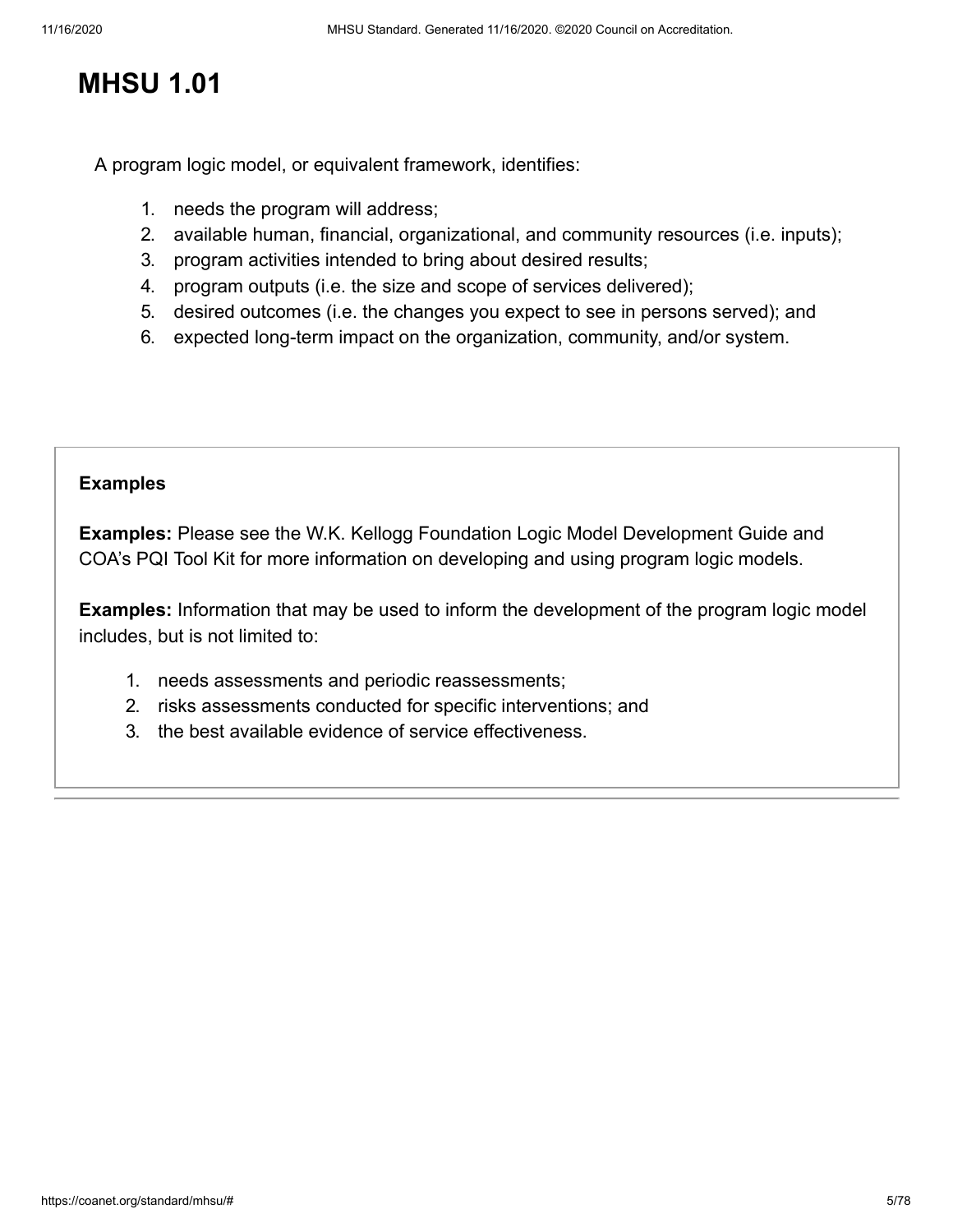# **MHSU 1.02**

The logic model identifies client outcomes in at least two of the following areas:

- 1. change in clinical status;
- 2. change in functional status;
- 3. health, welfare, and safety;
- 4. permanency of life situation;
- 5. quality of life;
- 6. achievement of individual service goals; and
- 7. other outcomes as appropriate to the program or service population.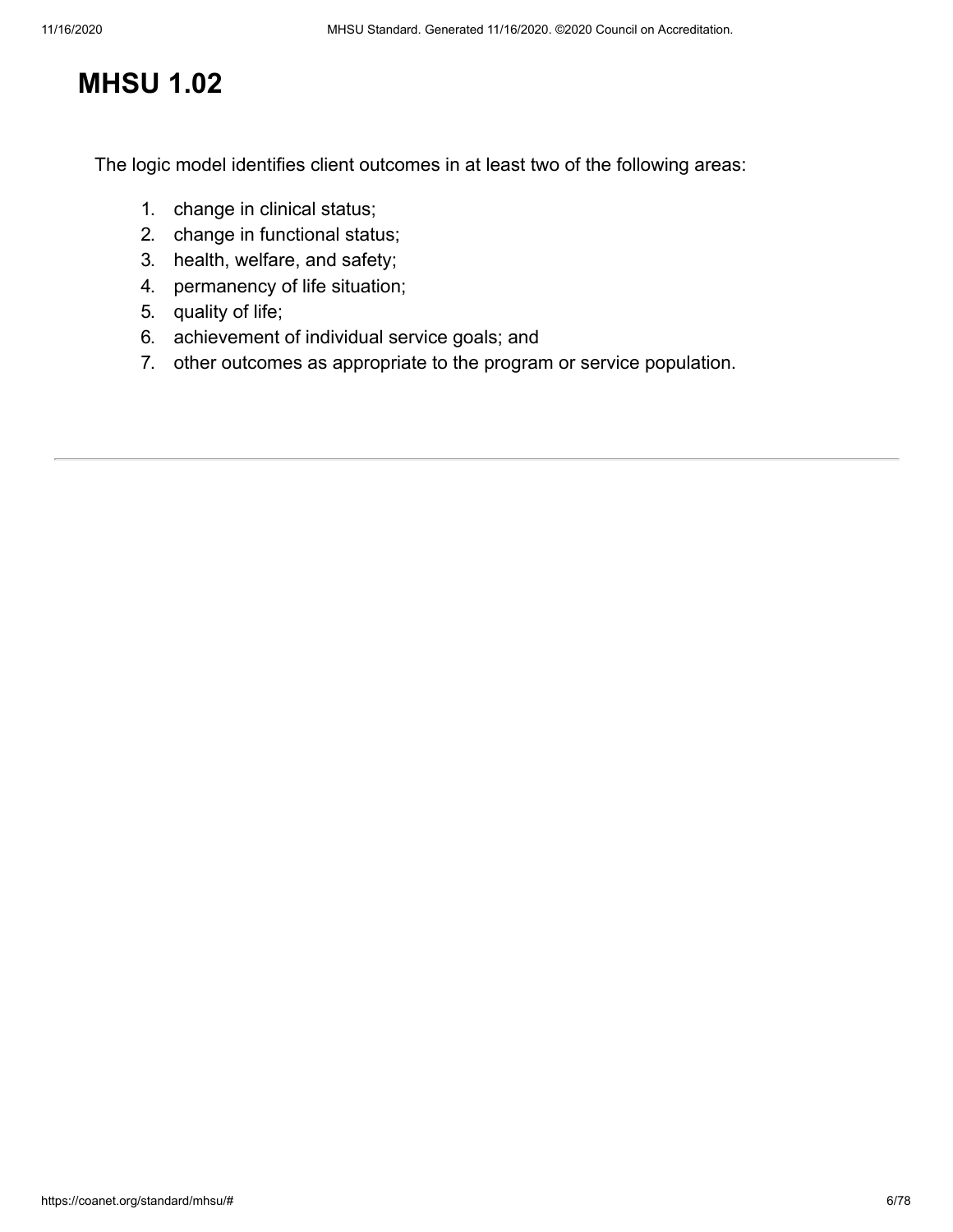Fundamental Practice

# **MHSU 1.03**

The organization:

1. ensures staff are trained on therapeutic interventions prior to coming in contact with the service population;

2. monitors the use and effectiveness of therapeutic interventions;

3. identifies potential risks associated with therapeutic interventions and takes appropriate steps to minimize risk, when necessary; and

4. discontinues an intervention immediately if it produces adverse side effects or is deemed unacceptable according to prevailing professional standards.

**NA** *The organization provides Diagnosis, Assessment, and Referral Services only.*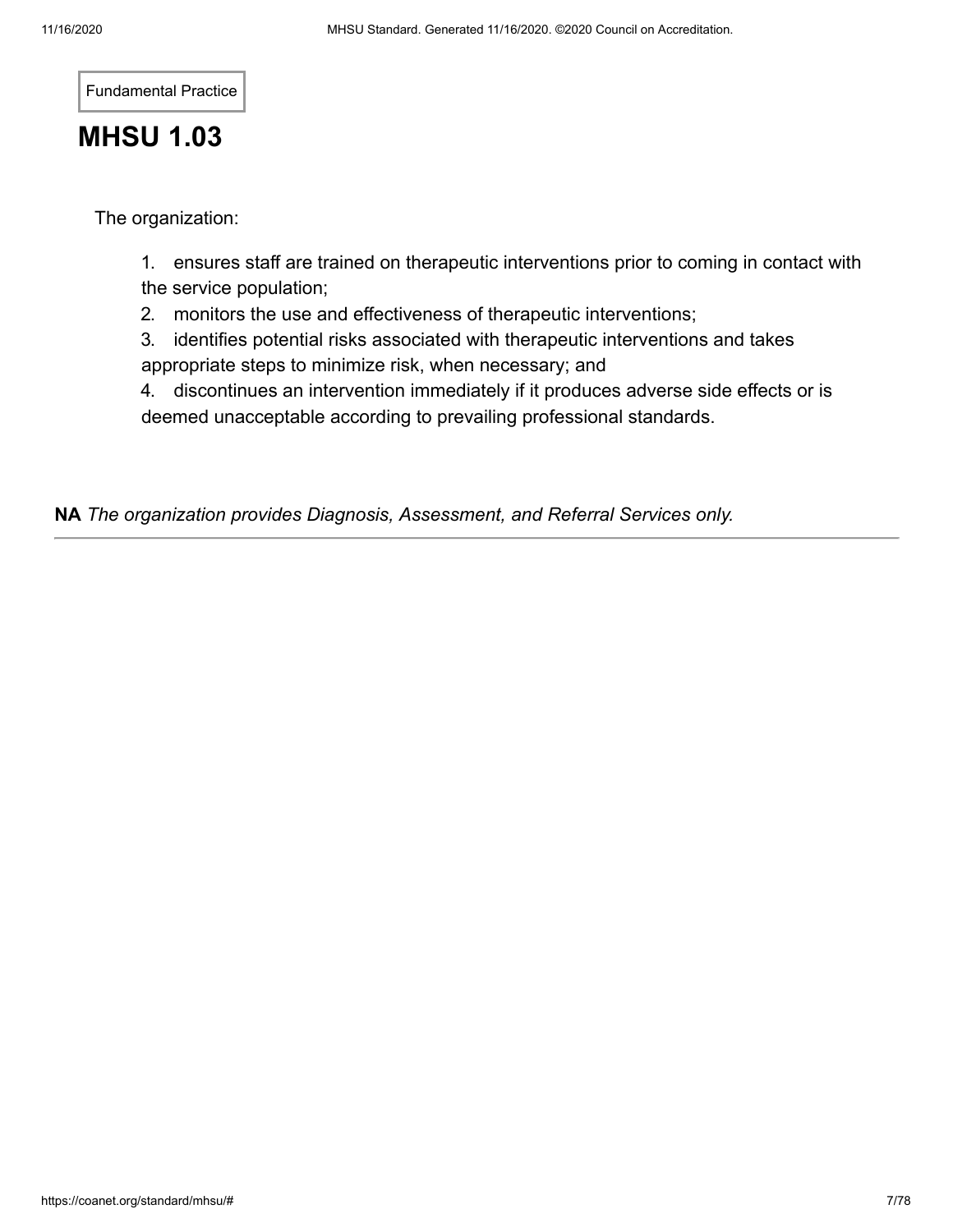Fundamental Practice

# **MHSU 1.04**

Organization policy prohibits:

- 1. corporal punishment;
- 2. the use of aversive stimuli;

3. interventions that involve withholding nutrition or hydration or that inflict physical or psychological pain;

- 4. the use of demeaning, shaming, or degrading language or activities;
- 5. forced physical exercise to eliminate behaviors;
- 6. unwarranted use of invasive procedures or activities as a disciplinary action;
- 7. punitive work assignments;
- 8. punishment by peers; and
- 9. group punishment or discipline for individual behavior.

**NA** *The organization provides Diagnosis, Assessment, and Referral Services only.*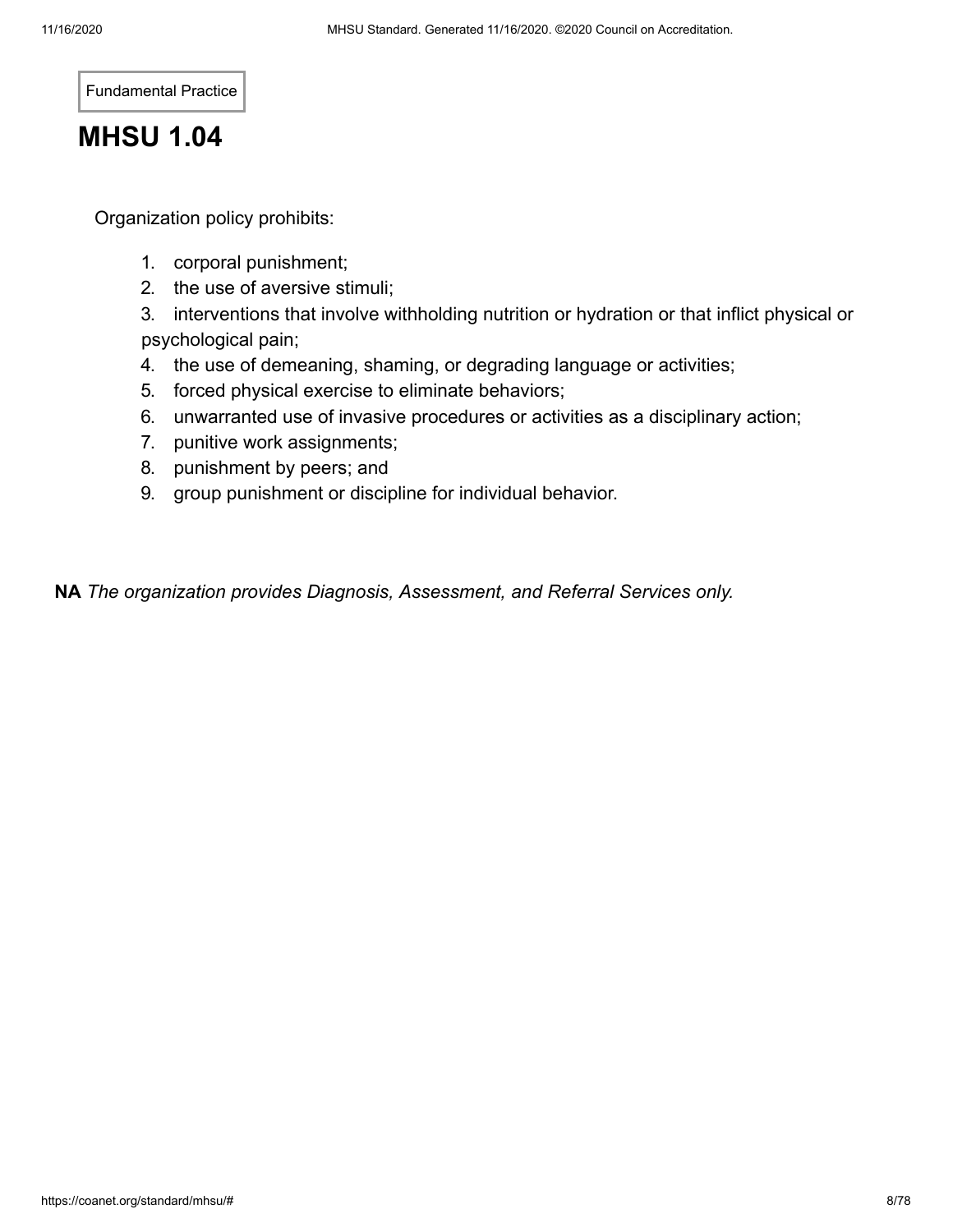## **Mental Health and/or Substance Use Services (MHSU) 2: Personnel**

Program personnel have the competency and support needed to provide services and meet the needs of the target population.

### **Interpretation**

*Competency can be demonstrated through education, training, experience, or licensure. Support can be provided through supervision or other learning activities to improve understanding or skill development in specific areas.*

#### **[Rating Indicators](#page-8-0)**

- <span id="page-8-0"></span>1 All elements or requirements outlined in the standard are evident in practice, as indicated by full implementation of the practices outlined in the Practice Standards.
- 2 Practices are basically sound but there is room for improvement, as noted in the ratings for the Practice Standards; e.g.,
	- With some exceptions, staff (direct service providers, supervisors, and program managers) possess the required qualifications, including education, experience, training, skills, temperament, etc., but the integrity of the service is not compromised; or
	- Supervisors provide additional support and oversight, as needed, to the few staff without the listed qualifications; or
	- Most staff who do not meet educational requirements are seeking to obtain them; or
	- With few exceptions, staff have received required training, including applicable specialized training; or
	- Training curricula are not fully developed or lack depth; or
	- Training documentation is consistently maintained and kept up-to-date with some exceptions; or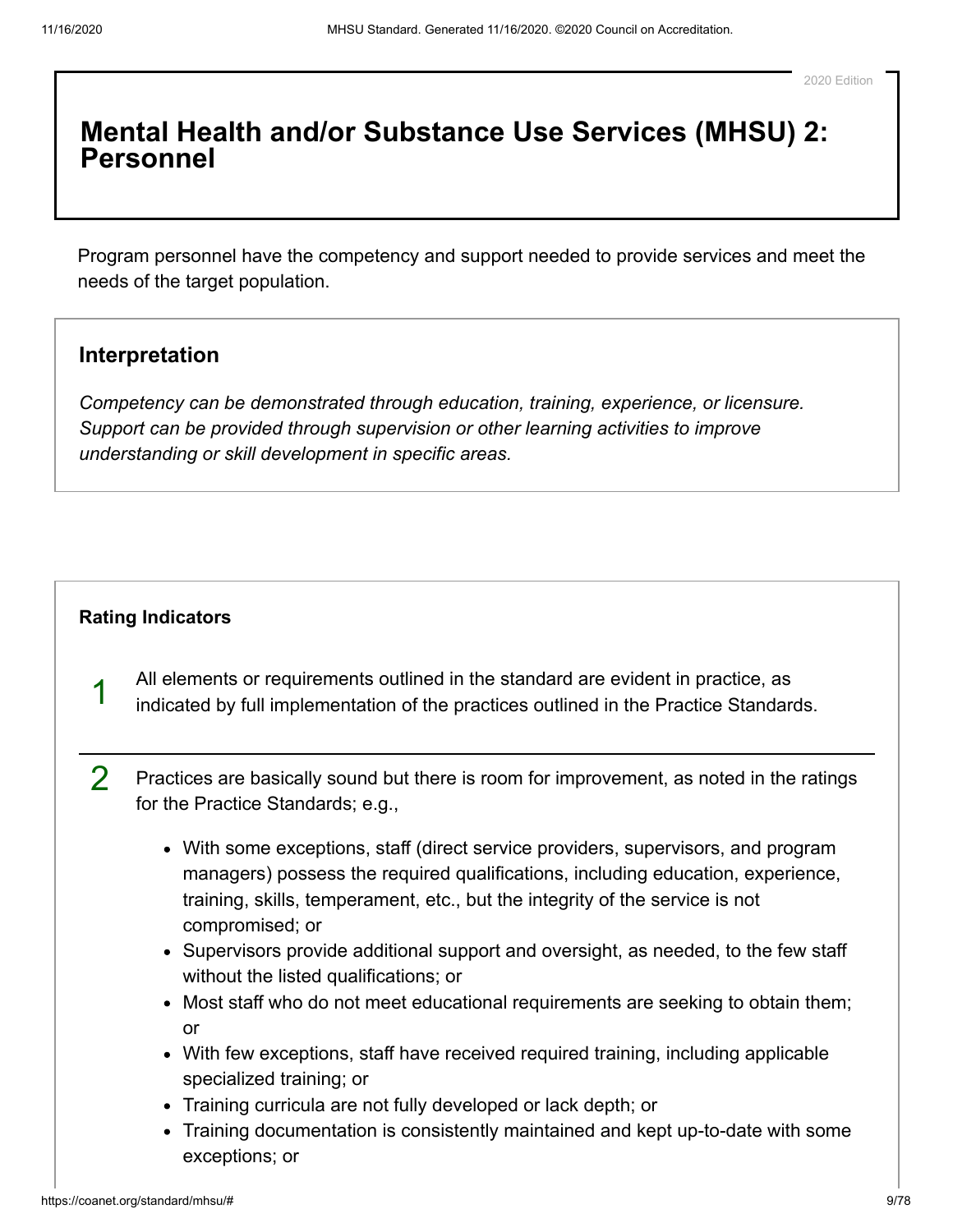- A substantial number of supervisors meet the requirements of the standard, and the organization provides training and/or consultation to improve competencies when needed; or
- With few exceptions, caseload sizes are consistently maintained as required by the standards or as required by internal policy when caseload has not been set by a standard; or
- Workloads are such that staff can effectively accomplish their assigned tasks and provide quality services and are adjusted as necessary; or
- Specialized services are obtained as required by the standards.

Practice requires significant improvement, as noted in the ratings for the Practice Standards. Service quality or program functioning may be compromised; e.g.,

- A significant number of staff (direct service providers, supervisors, and program managers) do not possess the required qualifications, including education, experience, training, skills, temperament, etc.; and as a result, the integrity of the service may be compromised; or
- Job descriptions typically do not reflect the requirements of the standards, and/or hiring practices do not document efforts to hire staff with required qualifications when vacancies occur; or
- Supervisors do not typically provide additional support and oversight to staff without the listed qualifications; or
- A significant number of staff have not received required training, including applicable specialized training; or
- Training documentation is poorly maintained; or
- A significant number of supervisors do not meet the requirements of the standard, and the organization makes little effort to provide training and/or consultation to improve competencies; or
- There are numerous instances where caseload sizes exceed the standards' requirements or the requirements of internal policy when a caseload size is not set by the standard; or
- Workloads are excessive, and the integrity of the service may be compromised; or
- Specialized staff are typically not retained as required and/or many do not possess the required qualifications; or
- Specialized services are infrequently obtained as required by the standards.

Implementation of the standard is minimal or there is no evidence of implementation at all, as noted in the ratings for the Practice Standards.

4

3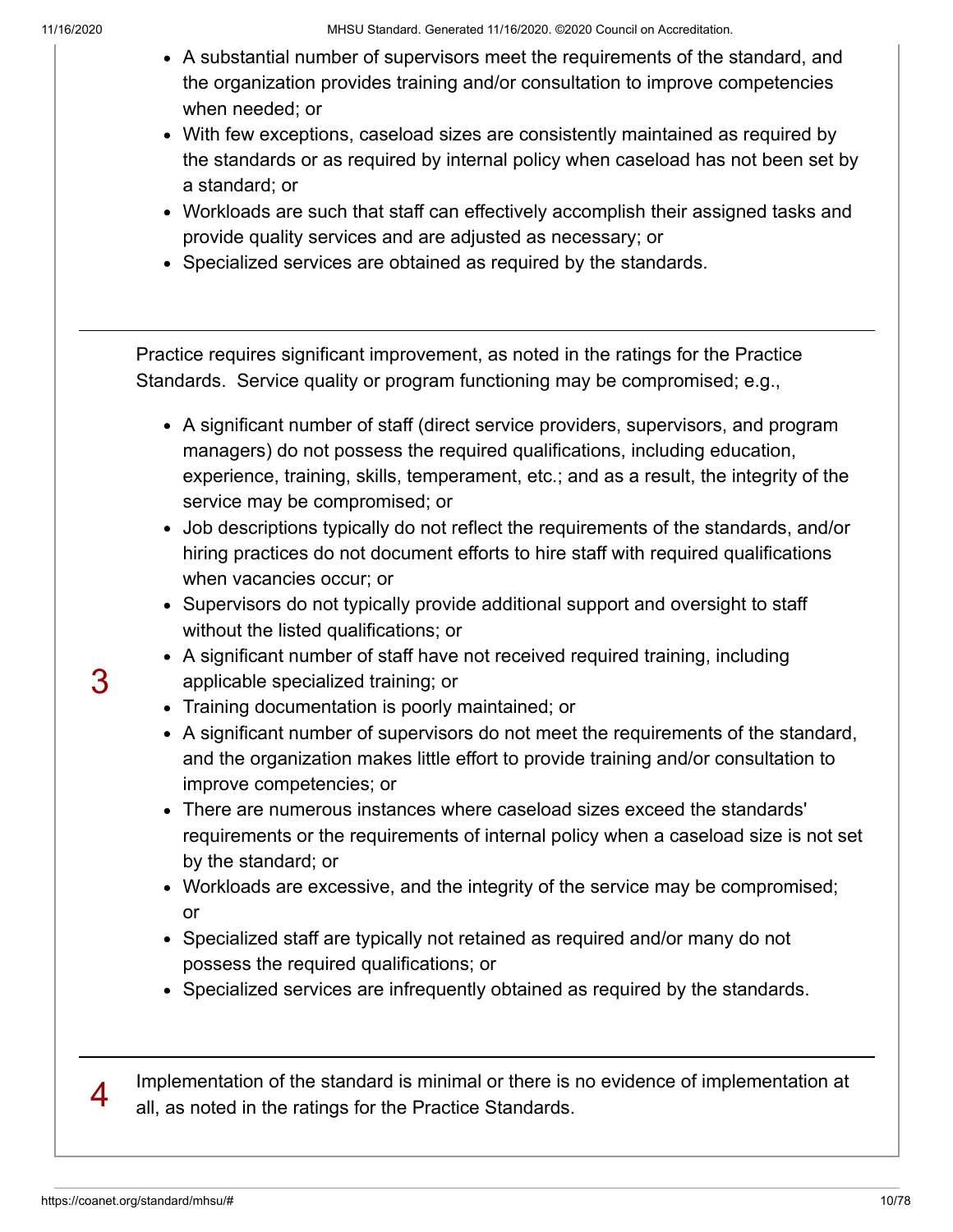11/16/2020 MHSU Standard. Generated 11/16/2020. ©2020 Council on Accreditation.

| Self-Study Evidence                                                                                                                                                                                                  | On-Site Evidence                                                                                                                                                                                                                                                                                                                                                                 | <b>On-Site Activities</b>                                                                                         |
|----------------------------------------------------------------------------------------------------------------------------------------------------------------------------------------------------------------------|----------------------------------------------------------------------------------------------------------------------------------------------------------------------------------------------------------------------------------------------------------------------------------------------------------------------------------------------------------------------------------|-------------------------------------------------------------------------------------------------------------------|
| • See organizational chart<br>and program staffing<br>information<br>• Table of contents of<br>training curricula<br>• Procedures or other<br>documentation relevant<br>to continuity of care and<br>case assignment | • Sample job descriptions<br>from across relevant job<br>categories<br>Documentation tracking<br>$\bullet$<br>staff completion of<br>required trainings and/or<br>competencies<br>Training curricula<br>$\bullet$<br>Caseload size<br>requirements set by<br>policy, regulation, or<br>contract, when<br>applicable<br>• Documentation of<br>current caseload size per<br>worker | • Interviews may include:<br>Program<br>1.<br>director<br>Relevant<br>2.<br>personnel<br>• Review personnel files |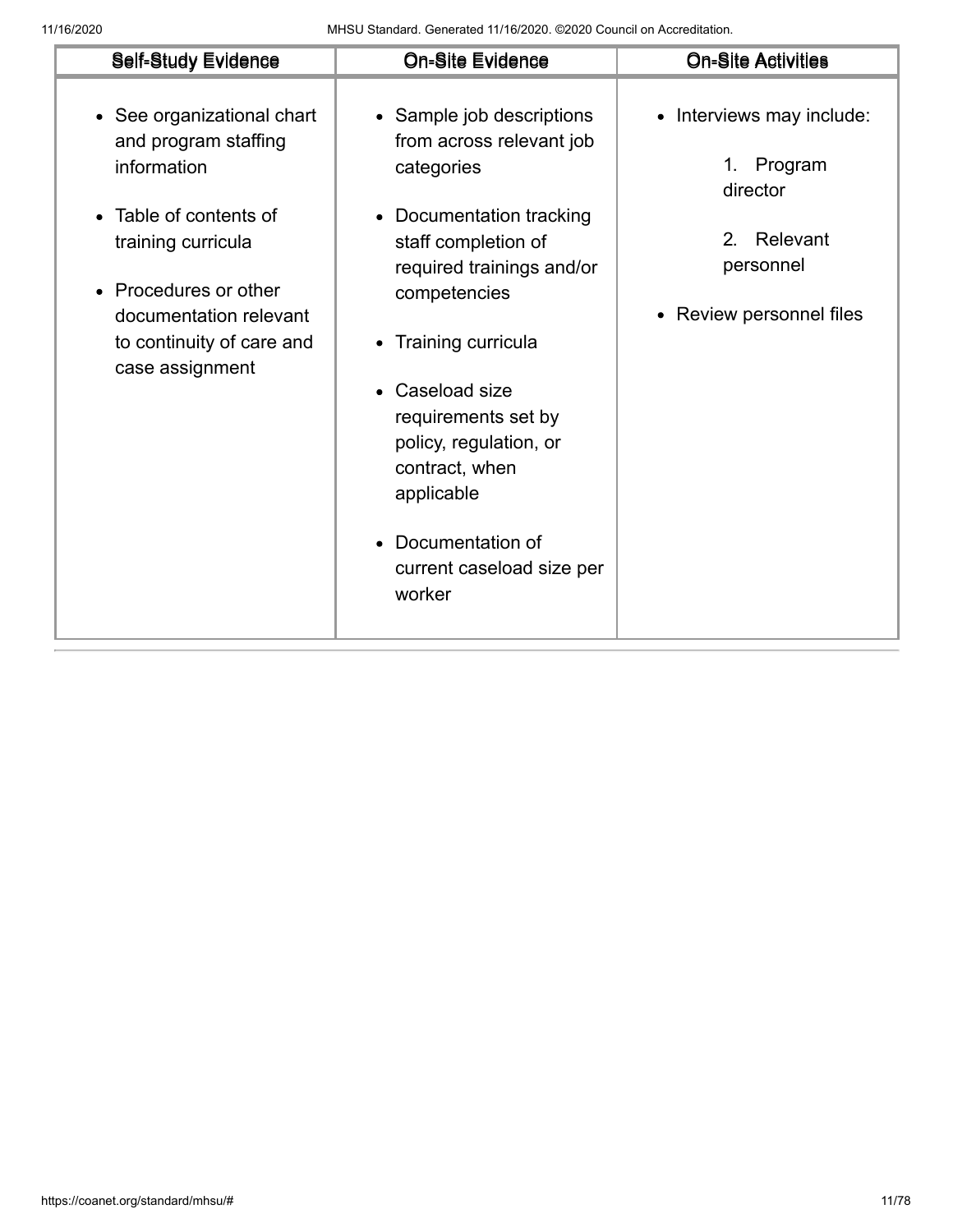Clinical personnel are qualified by education, training, supervised experience, and licensure or the equivalent as appropriate to the services provided and program design.

## **Interpretation**

*Clinical personnel may also include individuals who are license-eligible and supervised by experienced, licensed staff.*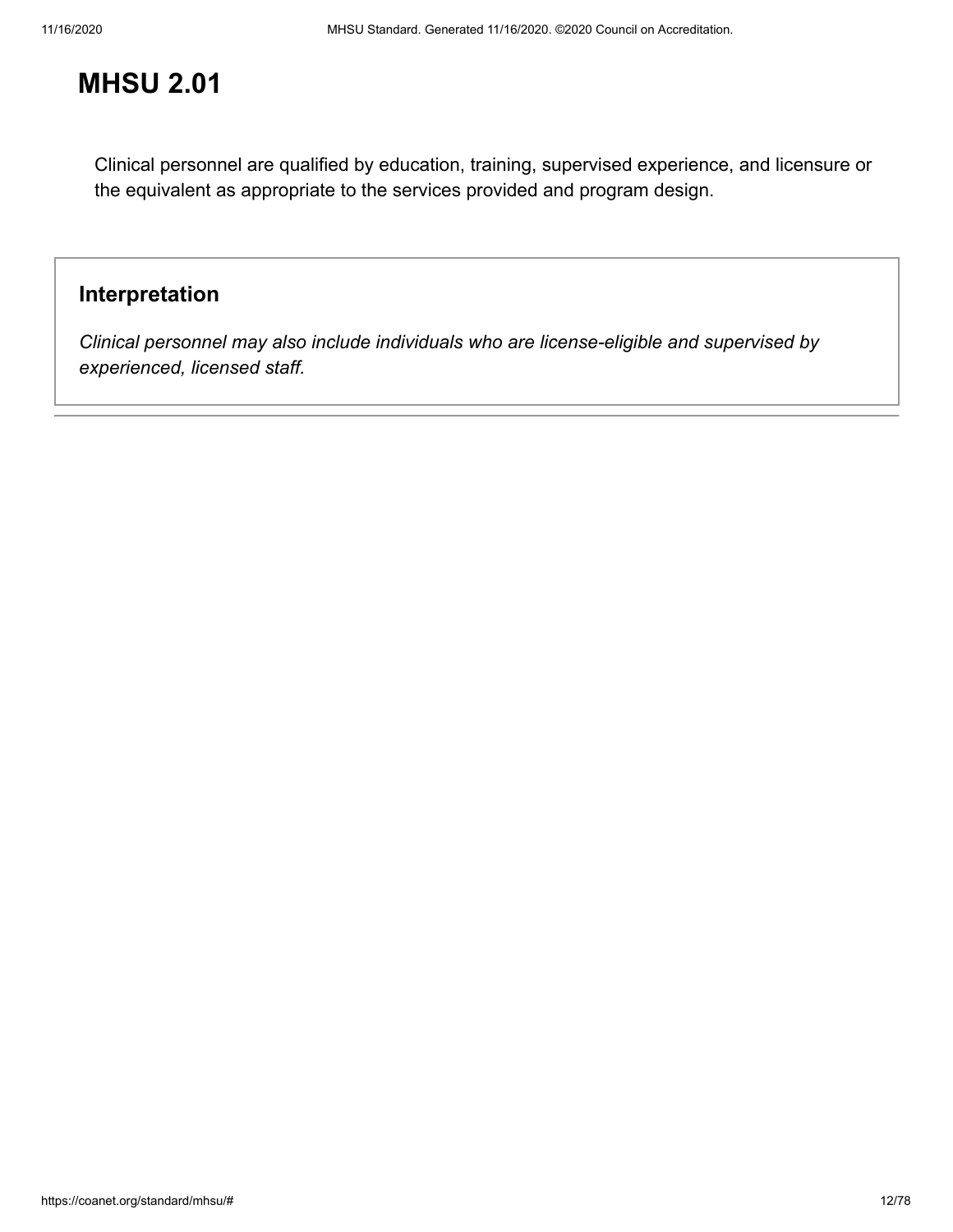Supervisor qualifications are tailored to the services provided and program design, and include:

1. an advanced degree in a human services field and a minimum of two years professional experience;

- 2. specialized training in supervision; and
- 3. certification and/or licensure by the designated authority in their state, as appropriate.

### **Interpretation**

*Regarding element (a), supervisors in detoxification treatment programs may have an advanced degree in a medical field.*

#### **[Examples](#page-12-0)**

<span id="page-12-0"></span>**Examples:** Qualifications for supervisors in substance use treatment programs may include training and experience in alcohol and other drug use, diagnosis, and treatment, and/or certification by the designated authority in their state as approved alcohol and/or drug counseling supervisors.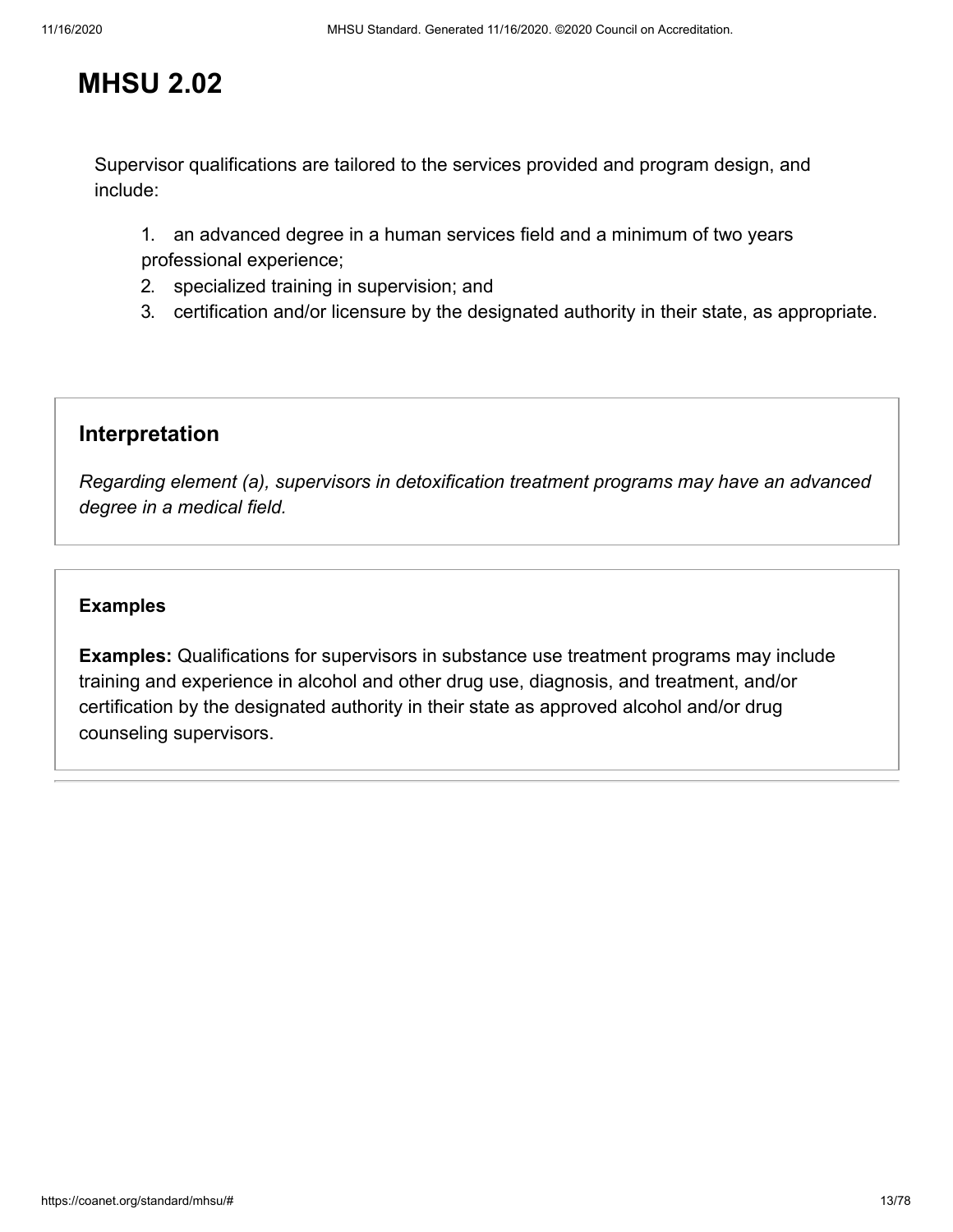Clinical personnel are trained on, or demonstrate competence in:

- 1. evidence-based practices and other relevant emerging bodies of knowledge;
- 2. psychosocial and ecological or person-in-environment perspectives;
- 3. criteria to determine the need for more intensive services;
- 4. methods of crisis prevention and intervention, including assessing for and responding to signs of suicide risk;
- 5. understanding child development and individual and family functioning;
- 6. working with difficult to reach or disengaged individuals and families;
- 7. recognizing and working with individuals with co-occurring physical health, mental health, and substance use conditions; and
- 8. collaborating with other disciplines and services.

## **Interpretation**

*When the organization serves military or veteran populations, it is essential that staff have the competencies needed to effectively support and assist service members, veterans, and their families, including sufficient knowledge regarding: military culture, values, policies, structure, terminology, unique barriers to service, traumas and signature injuries, applicable regulations, benefits, and other relevant issues. When providers possess the requisite military competency, they are capable of supporting improved communication and more effective care.* 

*Signature injuries and co-occurring conditions often found in this population include posttraumatic stress disorder (PTSD), depression, traumatic brain injury (TBI), substance use, and intimate partner violence, which could subsequently increase the risk for suicide. Personnel serving military and veteran populations should have the competencies to identify, assess, and develop a treatment plan for these injuries and conditions.*

## **Interpretation**

*Element (e) is not applicable to detoxification treatment programs.*

#### **[Examples](#page-13-0)**

<span id="page-13-0"></span>**Examples:** Ecological or person-in-environment perspectives view social, economic, and environmental factors as critical in the development and resolution of personal and family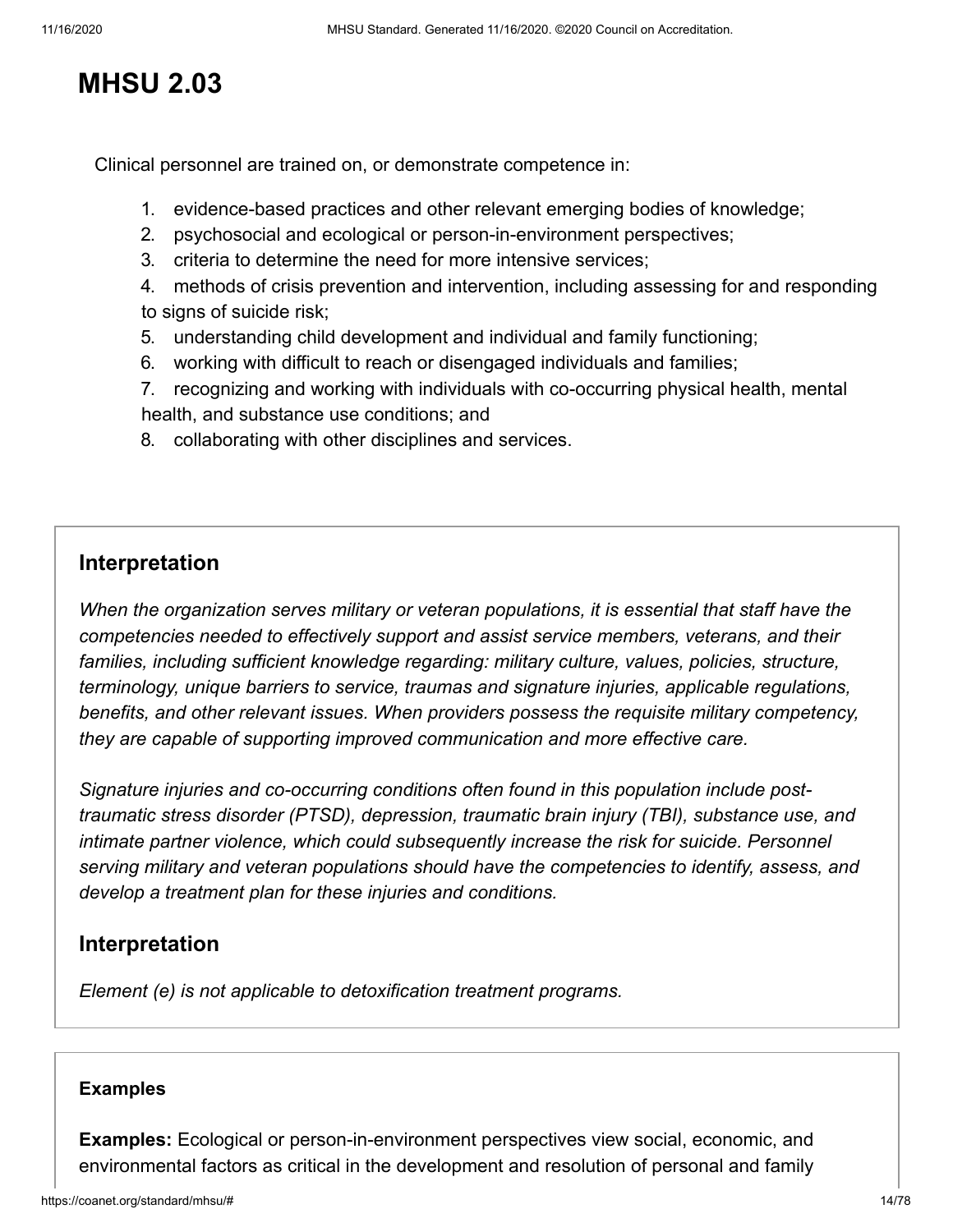problems. Factors may include:

- 1. poverty and lack of employment opportunities;
- 2. local mores;
- 3. language and cultural differences; and
- 4. alternative medicine and traditional healing processes.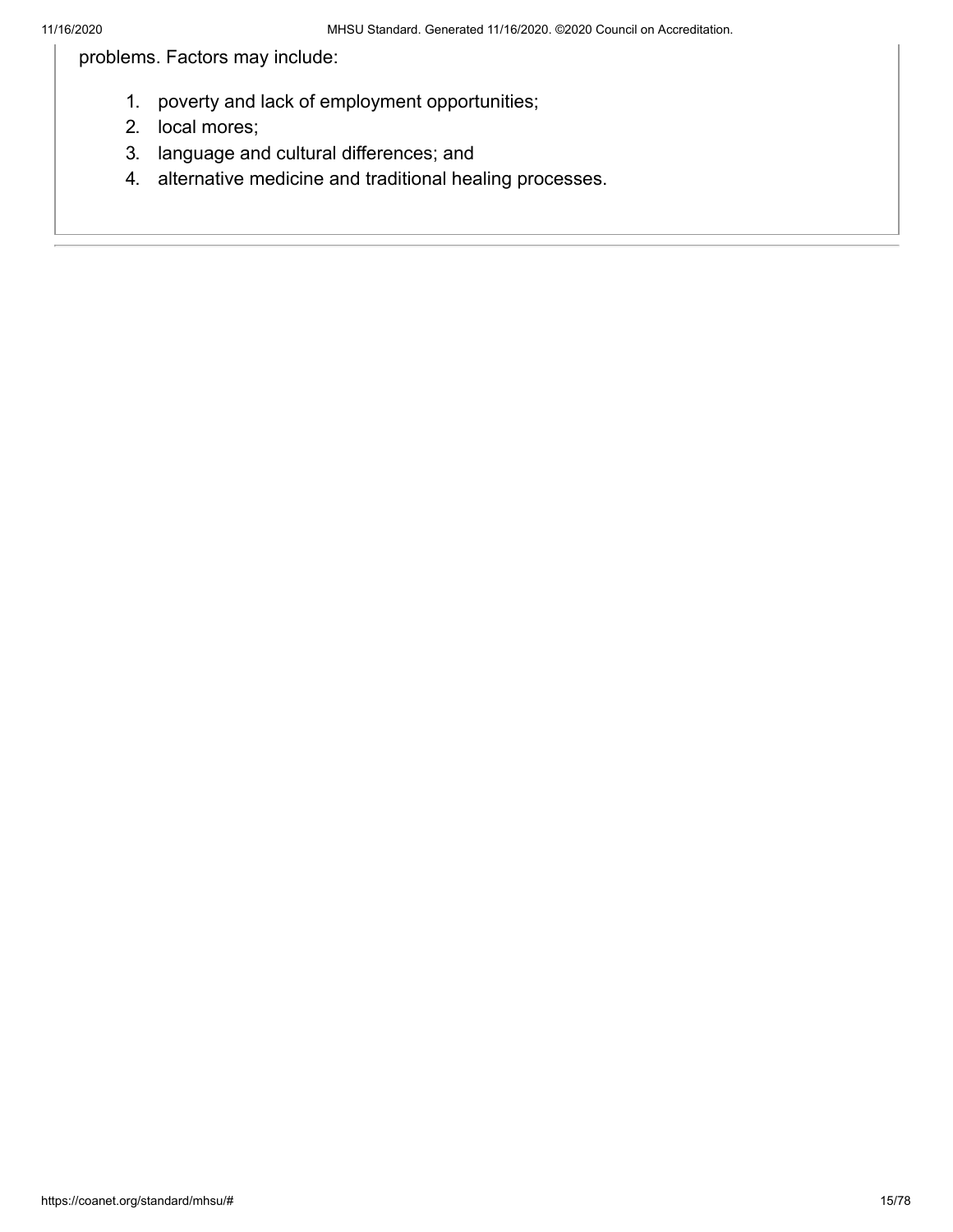Clinical personnel are trained on, or demonstrate competence in the latest information, theories, and proven practices related to the treatment of alcohol and other drug use disorders, including:

- 1. the signs and symptoms of withdrawal;
- 2. addiction as a disease;
- 3. relapse prevention; and

4. interventions that demonstrate respect for sociocultural values, personal goals, life style choices, and complex family interactions.

**NA** *The organization provides mental health services only.*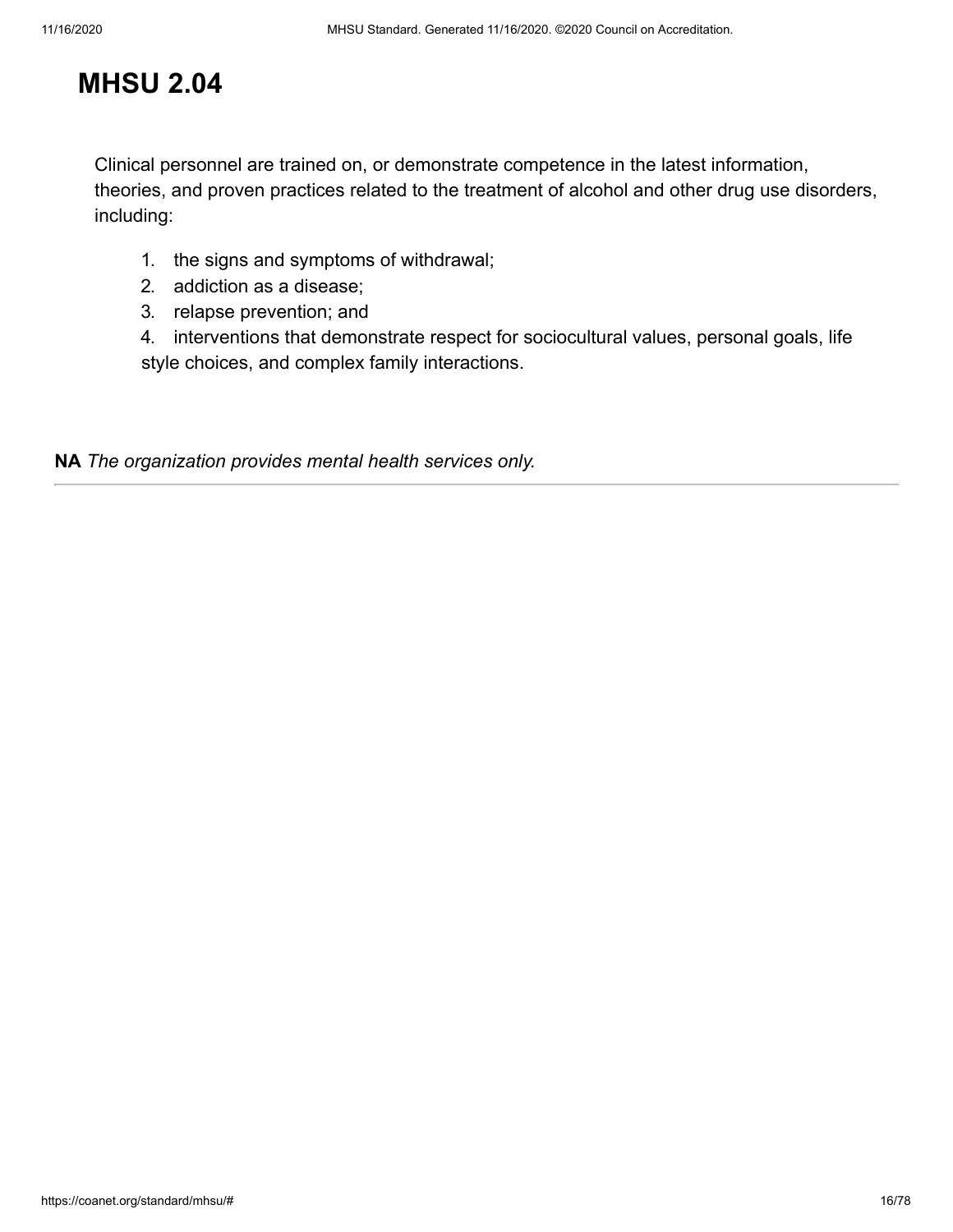Individuals who provide peer support:

- 1. obtain certification, as defined by their state;
- 2. are willing to share their personal recovery stories;
- 3. have a job description and clearly understand the role of a peer support worker; and
- 4. have adequate support and appropriate supervision.

**NA** *The organization does not utilize peer support workers.*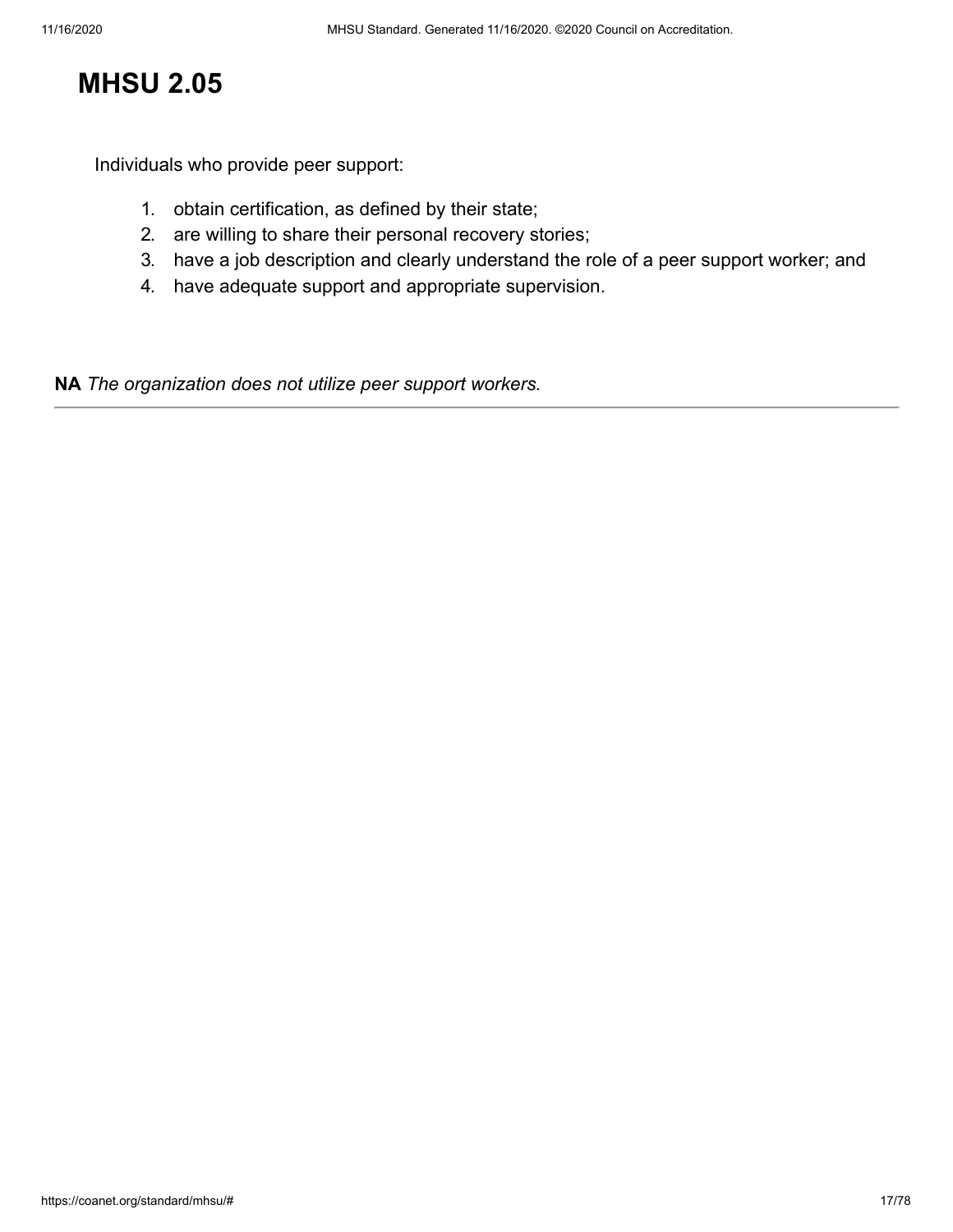Individuals who provide peer support receive pre- and in-service training on:

1. how to recognize the need for more intensive services and how to make an appropriate referral;

2. established ethical guidelines, including setting appropriate boundaries and understanding confidentiality;

3. wellness support methods, trauma-informed care practices, and recovery resources; and

4. skills, concepts, and philosophies related to recovery and peer support.

**NA** *The organization does not utilize peer support workers.*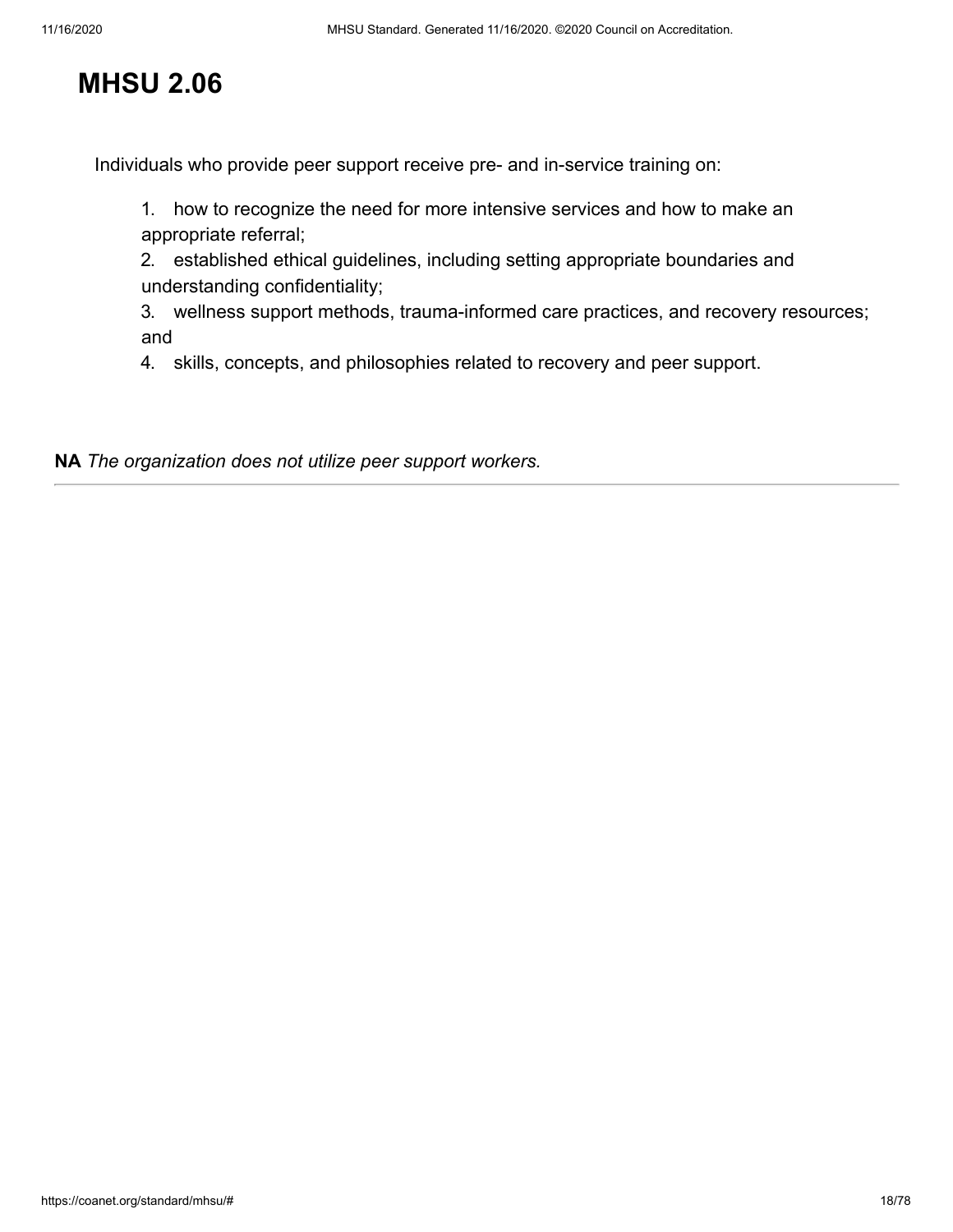The organization minimizes the number of workers assigned to persons served over the course of their contact with the organization by:

- 1. assigning a worker at intake or early in the contact; and
- 2. avoiding the arbitrary or indiscriminate reassignment of direct service personnel.

**NA** *The organization provides Diagnosis, Assessment, and Referral Services only.*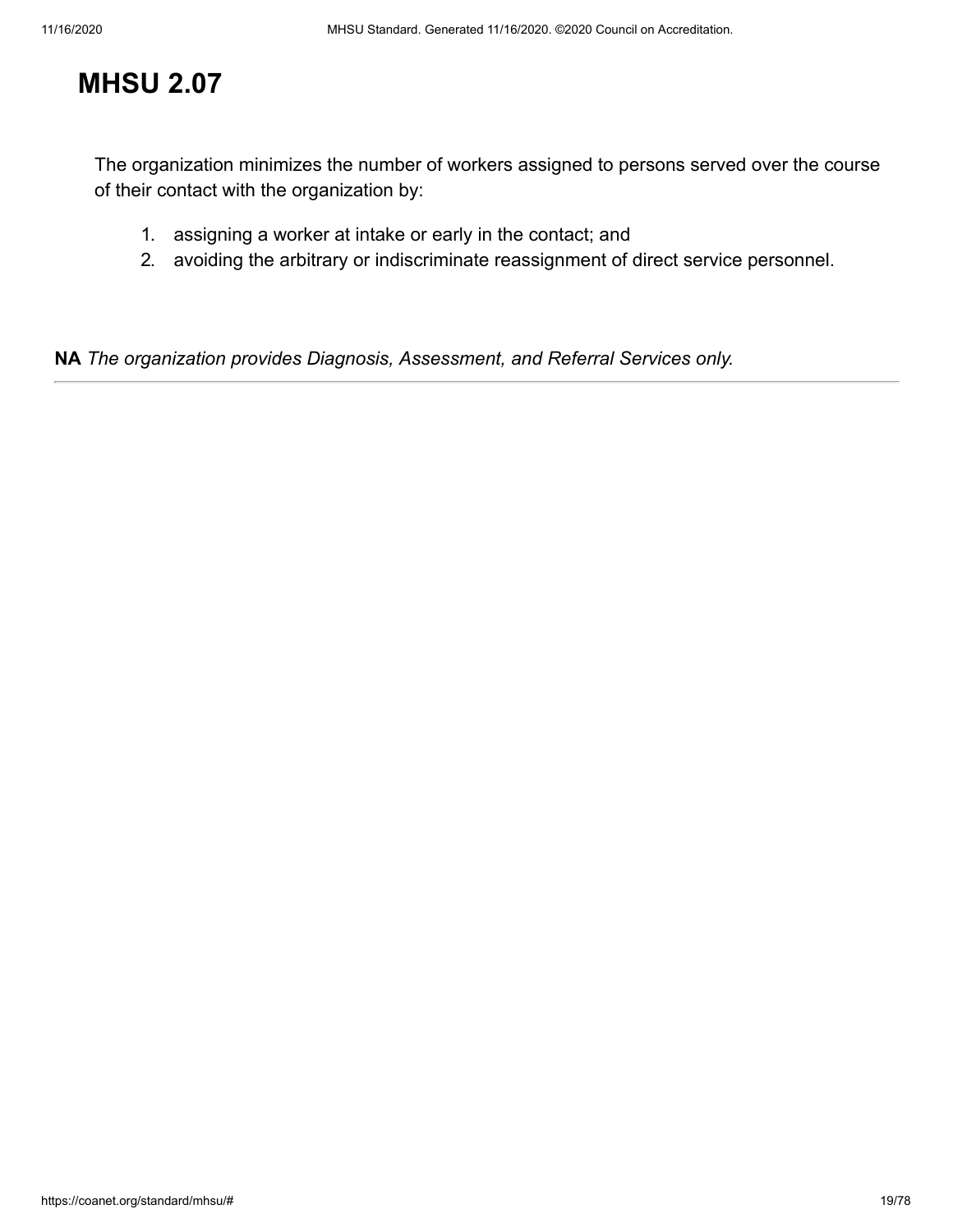Employee workloads support the achievement of client outcomes and are regularly reviewed.

#### **[Examples](#page-19-0)**

<span id="page-19-0"></span>**Examples:** Factors that may be considered when determining employee workloads include, but are not limited to:

1. the qualifications, competencies, and experience of the worker, including the level of supervision needed;

- 2. the work and time required to accomplish assigned tasks and job responsibilities; and
- 3. service volume, accounting for assessed level of needs of clients.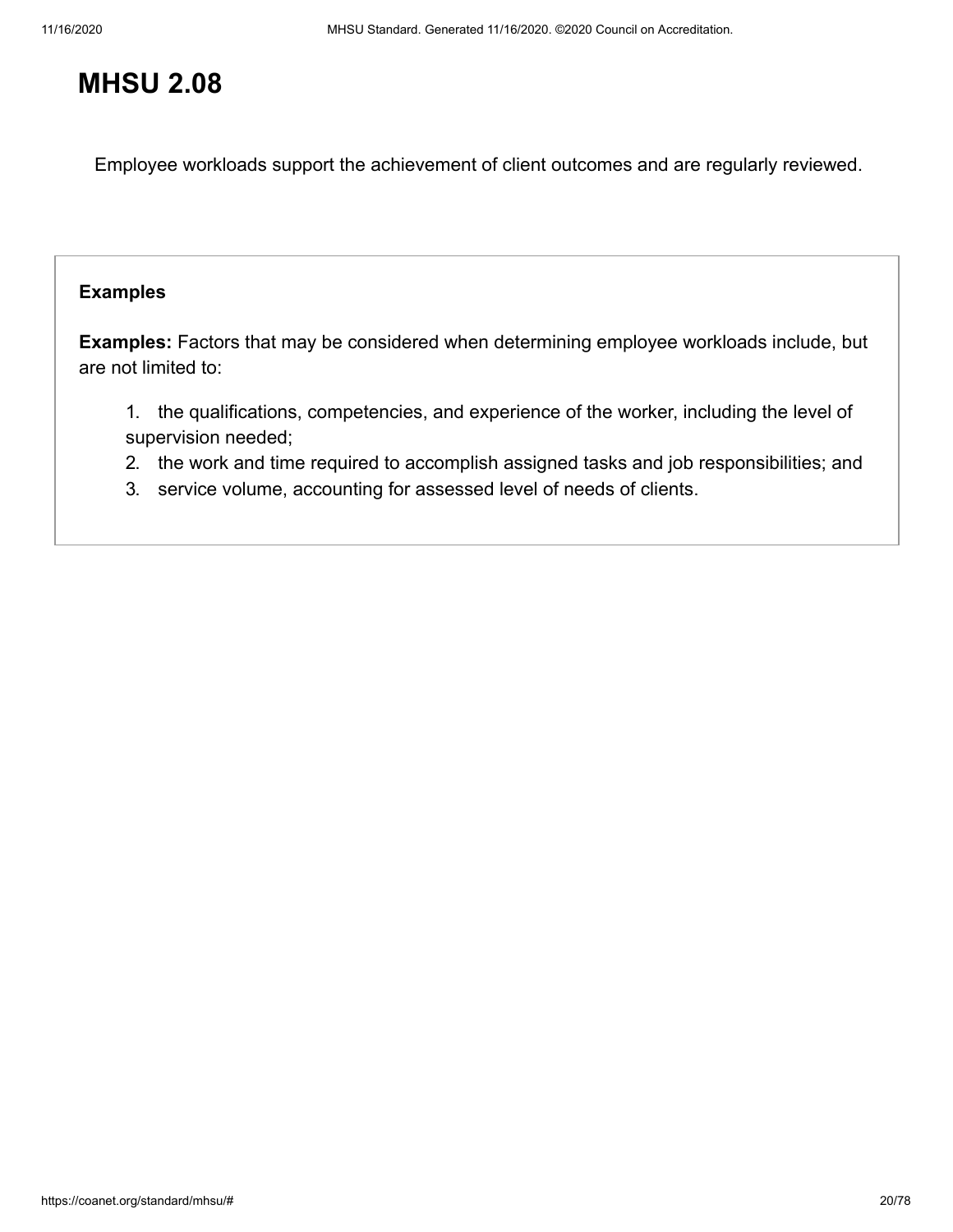## **Mental Health and/or Substance Use Services (MHSU) 3: Intake and Assessment**

The organization's intake and assessment practices ensure that persons served receive prompt and responsive access to appropriate services.

### **Interpretation**

*For detoxification treatment programs, due to the physical and mental state of the service recipient, family involvement in the intake and assessment process may not be appropriate. Therefore, the process will focus on the individual and his or her care needs.*

#### **[Rating Indicators](#page-20-0)**

All elements or requirements outlined in the standard are evident in practice, as indicated by full implementation of the practices outlined in the Practice Standards.

Practices are basically sound but there is room for improvement, as noted in the ratings for the Practice Standards; e.g.,

- Minor inconsistencies and not yet fully developed practices are noted; however, these do not significantly impact service quality; or
- Procedures need strengthening; or
- With few exceptions, procedures are understood by staff and are being used; or
- In a few rare instances, urgent needs were not prioritized; or
- For the most part, established timeframes are met; or
- Culturally responsive assessments are the norm and any issues with individual staff members are being addressed through performance evaluations and training; or
- Active client participation occurs to a considerable extent.

<span id="page-20-0"></span>1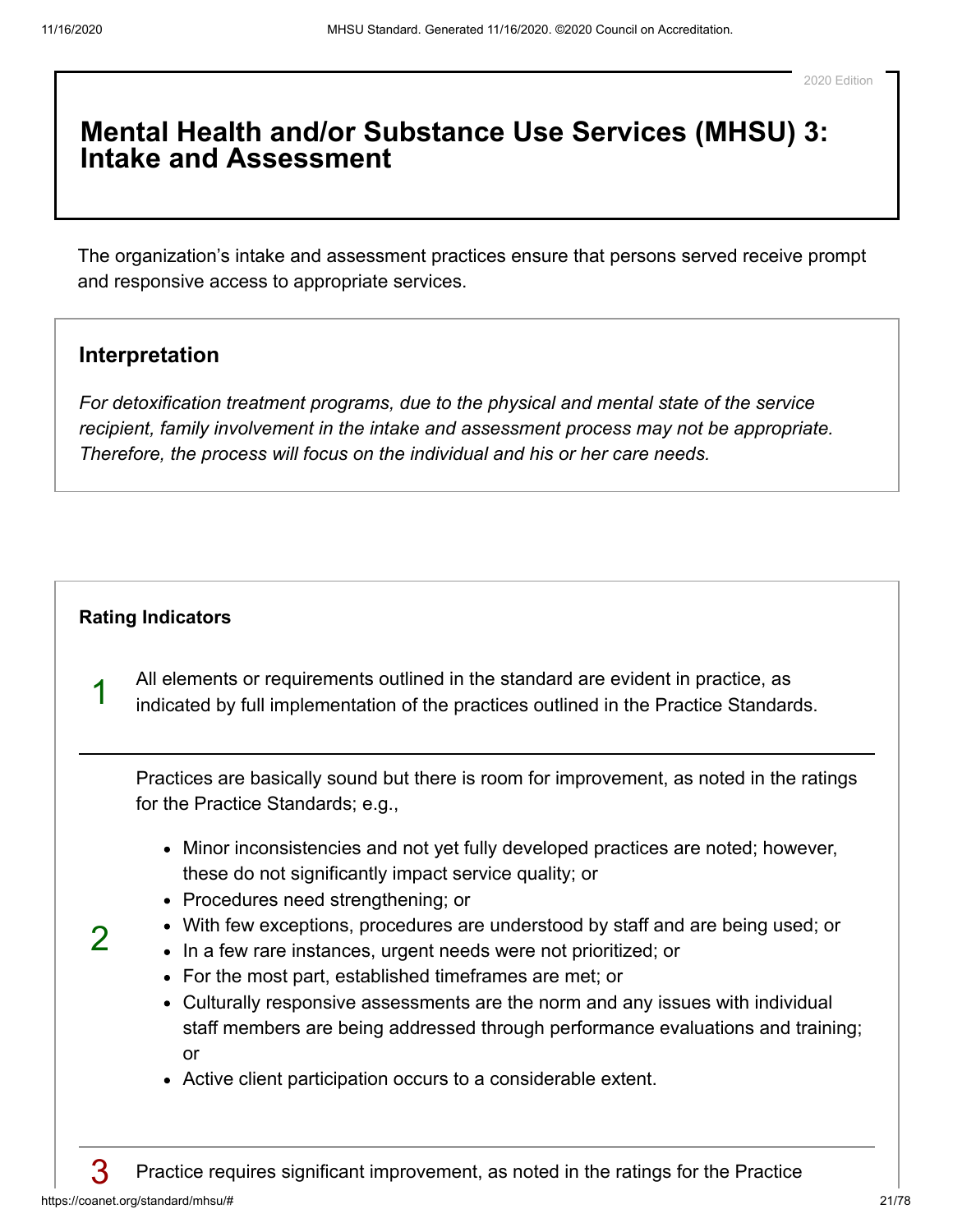4

11/16/2020 MHSU Standard. Generated 11/16/2020. ©2020 Council on Accreditation.

Standards. Service quality or program functioning may be compromised; e.g.,

- Procedures and/or case record documentation need significant strengthening; or
- Procedures are not well-understood or used appropriately; or
- Urgent needs are often not prioritized; or
- Services are frequently not initiated in a timely manner; or
- Applicants are not receiving referrals, as appropriate; or
- Assessment and reassessment timeframes are often missed; or
- Assessments are sometimes not sufficiently individualized;
- Culturally responsive assessments are not the norm, and this is not being addressed in supervision or training; or
- Several client records are missing important information; or
- Client participation is inconsistent; or
- Intake or assessment is done by another organization or referral source and no documentation and/or summary of required information is present in case record.

Implementation of the standard is minimal or there is no evidence of implementation at all, as noted in the ratings for the Practice Standards; e.g.,

- There are no written procedures, or procedures are clearly inadequate or not being used; or
	- Documentation is routinely incomplete and/or missing.

| <b>Self-Study Evidence</b>                                                                         | <b>On-Site Evidence</b>                   | <b>On-Site Activities</b>                                                                                                        |
|----------------------------------------------------------------------------------------------------|-------------------------------------------|----------------------------------------------------------------------------------------------------------------------------------|
| • Screening and intake<br>procedures<br>• Assessment procedures<br>• Copy of assessment<br>tool(s) | • Community resource and<br>referral list | • Interviews may include:<br>Program<br>1.<br>director<br>2. Relevant<br>personnel<br>3. Persons served<br>• Review case records |
|                                                                                                    |                                           |                                                                                                                                  |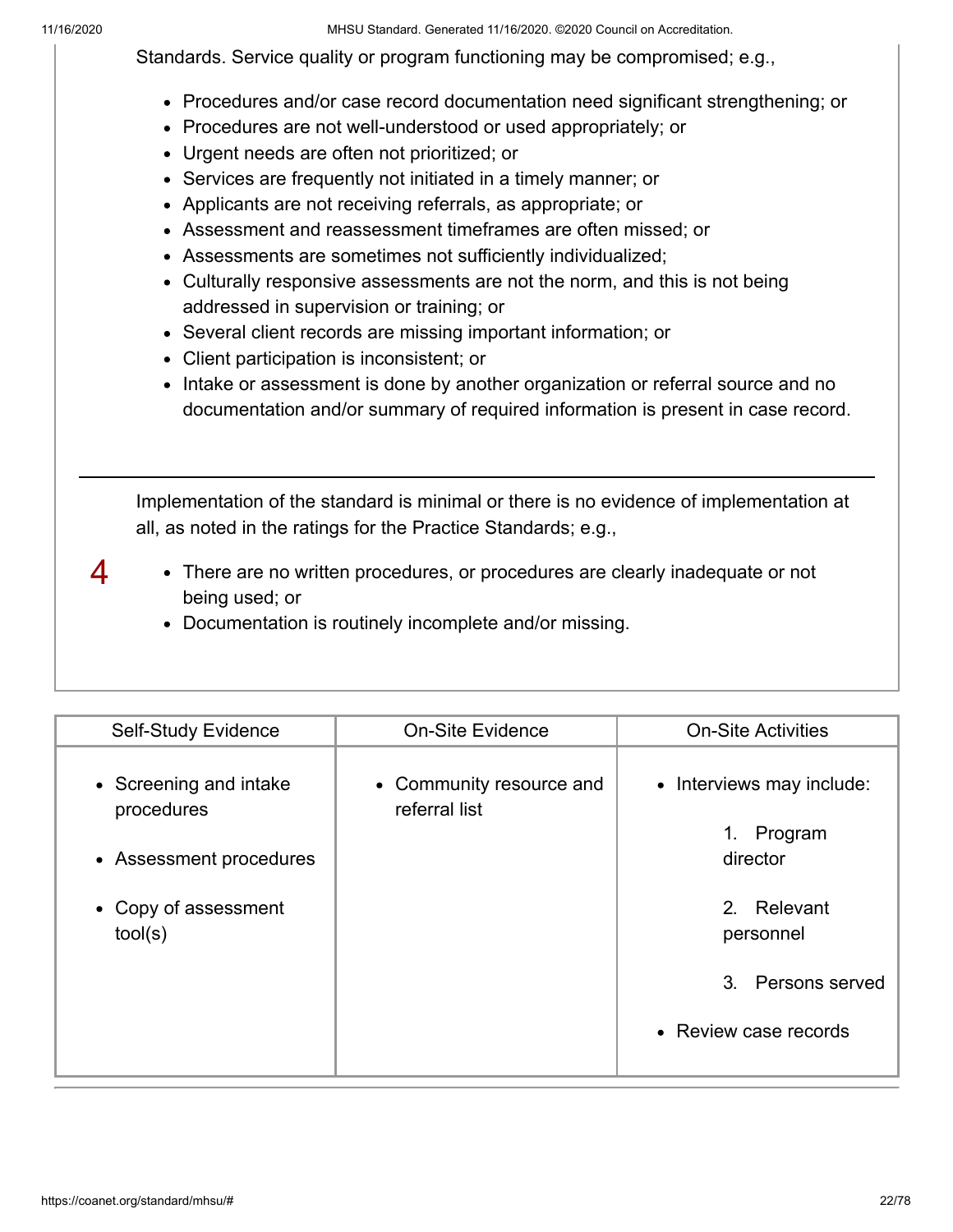# **MHSU 3.01**

Persons served are screened and informed about:

- 1. how well their request matches the organization's services;
- 2. what services will be available and when; and
- 3. rules and expectations of the program.

## **Interpretation**

*For organizations providing services for substance use disorders, rules and expectations of the program should include any consequences that can result from the verified use of alcohol, drugs, or other substances while participating in the program.*

**NA** *Another organization is responsible for screening, as defined in a contract.*

#### **[Examples](#page-22-0)**

<span id="page-22-0"></span>**Examples:** Screenings will vary based on the program's target population and services offered and may include information to identify any of the following: trauma history, substance use disorders, mental illness, developmental delays, suicide and self-harm history and current level of risk, and/or risk of harm to others.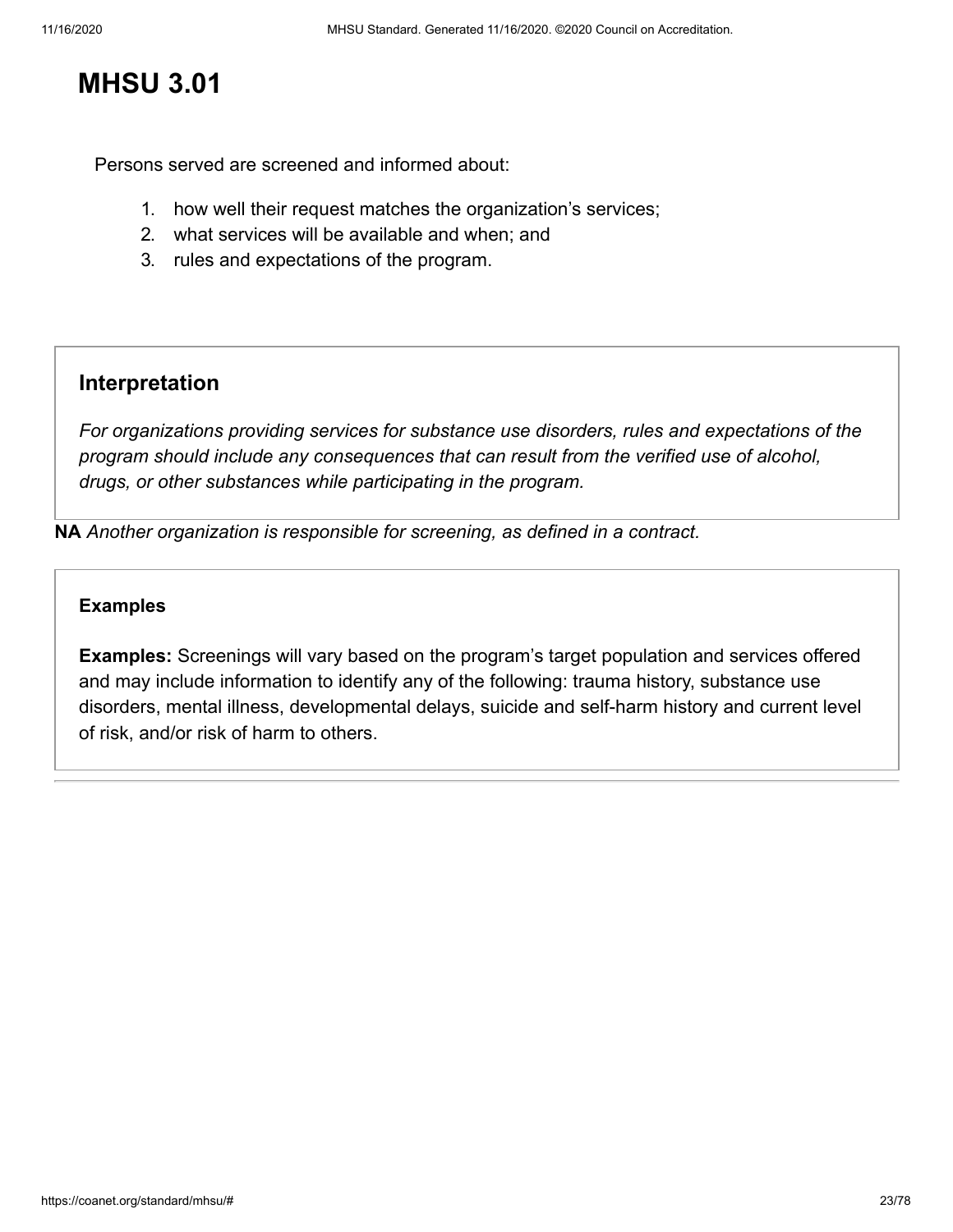Fundamental Practice

# **MHSU 3.02**

Prompt, responsive intake practices:

1. gather information necessary to identify critical service needs and/or determine when a more intensive service is necessary;

2. give priority to urgent needs and emergency situations including access to expedited service planning;

3. facilitate the identification of individuals and families with co-occurring conditions and multiple needs;

4. support timely initiation of services; and

5. provide for placement on a waiting list or timely referral to appropriate resources when individuals cannot be served or cannot be served promptly.

## **Interpretation**

*Individuals discharged from emergency rooms or psychiatric inpatient facilities after a suicide attempt remain a high-risk group post discharge. To reduce the risk of suicide re-attempt, these individuals should be contacted within 24 hours, receive access to services within three to seven calendar days, and active outreach should be initiated in cases of a missed appointment until contact is made.*

#### **[Examples](#page-23-0)**

<span id="page-23-0"></span>**Examples:** Referral providers for crisis situations may include 24-hour mobile crisis teams, emergency crisis intervention services, crisis stabilization, or 24-hour crisis hotline. Urgent situations can also include those in which an individual has a child in the child welfare system.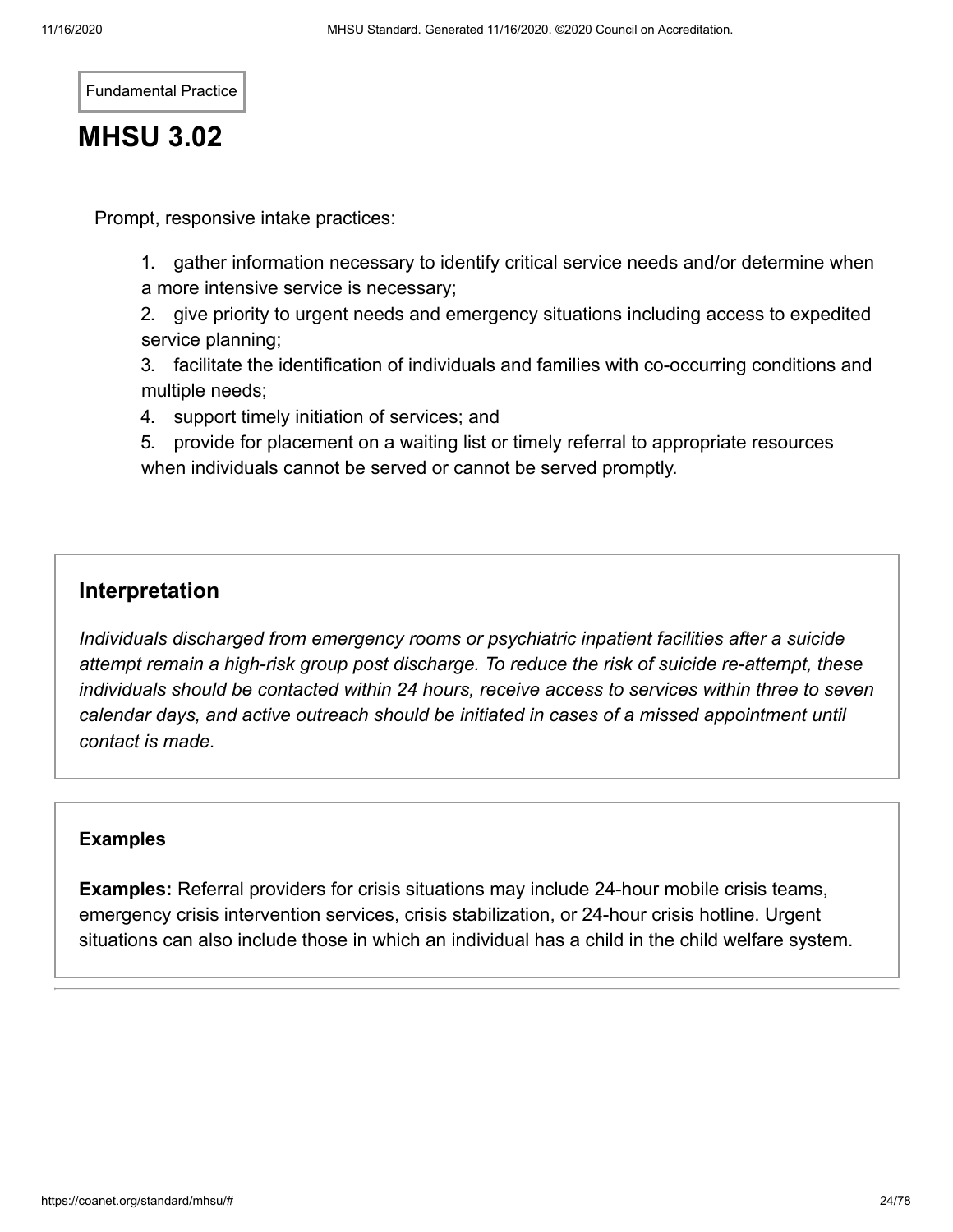## **MHSU 3.03**

Persons served participate in an individualized, trauma-informed, culturally and linguistically responsive assessment that is:

- 1. completed within established timeframes;
- 2. appropriately tailored to meet the age and developmental level of persons served;
- 3. updated as needed based on the needs of persons served; and
- 4. focused on information pertinent for meeting service requests and objectives.

### **Interpretation**

*For an assessment to be trauma-informed, the organization understands and recognizes the role of traumatic life events in the development of mental health and/or substance use disorders. Personnel should focus on the experiences and strengths of the service recipient rather than personal deficits and weaknesses. Adopting this assumption at all levels of treatment ensures that the organization actively prevents instances that could potentially re-traumatize persons served.*

#### **[Examples](#page-24-0)**

<span id="page-24-0"></span>**Examples:** When working with children, assessments may include an evaluation of factors that impact the child's social and emotional well-being (e.g., family characteristics), an observation of the child's behavior, a thorough health and developmental history, and/or involvement in other systems including education, child welfare, and juvenile justice.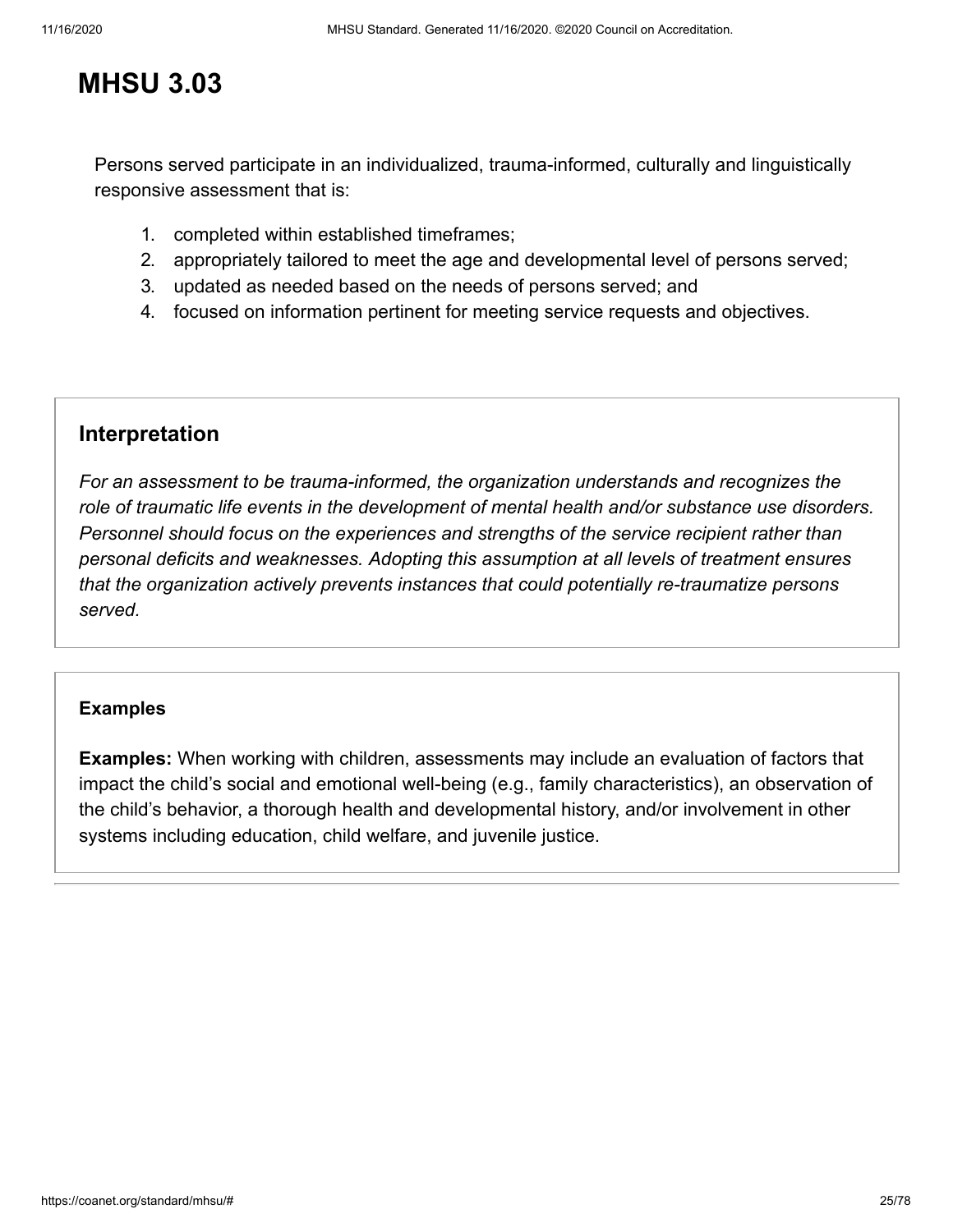Fundamental Practice

# **MHSU 3.04**

The comprehensive assessment includes:

1. the service recipient's behavioral health, physical health, and community and social support service needs and goals;

2. a brief screen for trauma history and recent incidents of trauma followed by a comprehensive, evidence-based trauma assessment conducted by an appropriately qualified individual when indicated;

- 3. individual and family strengths, risks, and protective factors;
- 4. natural supports, resources and helping networks that can increase service participation and achievement of agreed-upon goals;

5. a risk evaluation to assess risk of suicide, self-injury, neglect, exploitation, and violence towards others; and

6. a summary of symptoms and diagnoses based on a standardized diagnostic tool.

## **Interpretation**

*The [Assessment Matrix - Private, Public, Canadian, Network](https://coa.my.salesforce.com/sfc/p/300000000aAU/a/380000004yvI/WykKRoDmMsDQ_1K6sPlu.QInRhHpAAH.GNhoHPeExZg) determines which level of assessment is required for COA's Service Sections. The assessment elements of the Matrix can be tailored according to the needs of specific individuals or service design.*

## **Interpretation**

*Due to the short-term nature and focus of detoxification treatment programs, individuals seeking treatment may not have the opportunity to address trauma history and/or recent incidents of trauma during the assessment process.* 

## **Interpretation**

*Personnel that conduct evaluations should be aware of the indicators of a potential trafficking victim, including, but not limited to, evidence of mental, physical, or sexual abuse; physical exhaustion; working long hours; living with employer or many people in confined area; unclear family relationships; heightened sense of fear or distrust of authority; presence of older significant other or pimp; loyalty or positive feelings towards an abuser; inability or fear of making eye contact; chronic running away or homelessness; possession of excess amounts of cash or hotel keys; and inability to provide a local address or information about parents.*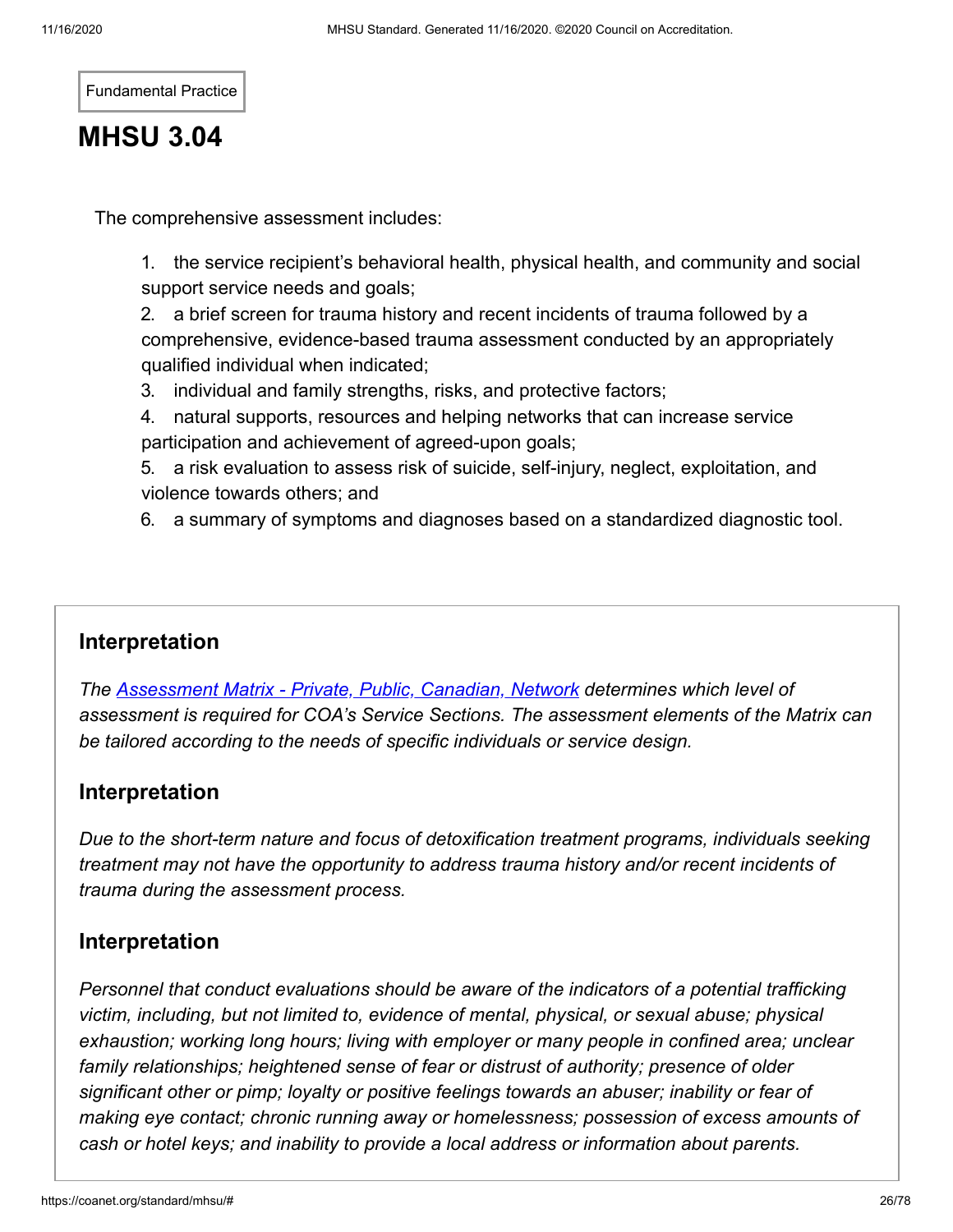#### **[Examples](#page-26-0)**

<span id="page-26-0"></span>**Examples:** Assessment of behavioral health can include an evaluation of mental health and/or substance use disorders, a psychiatric history, a complete alcohol and drug use history, medical history, and evaluation of social support and community support networks.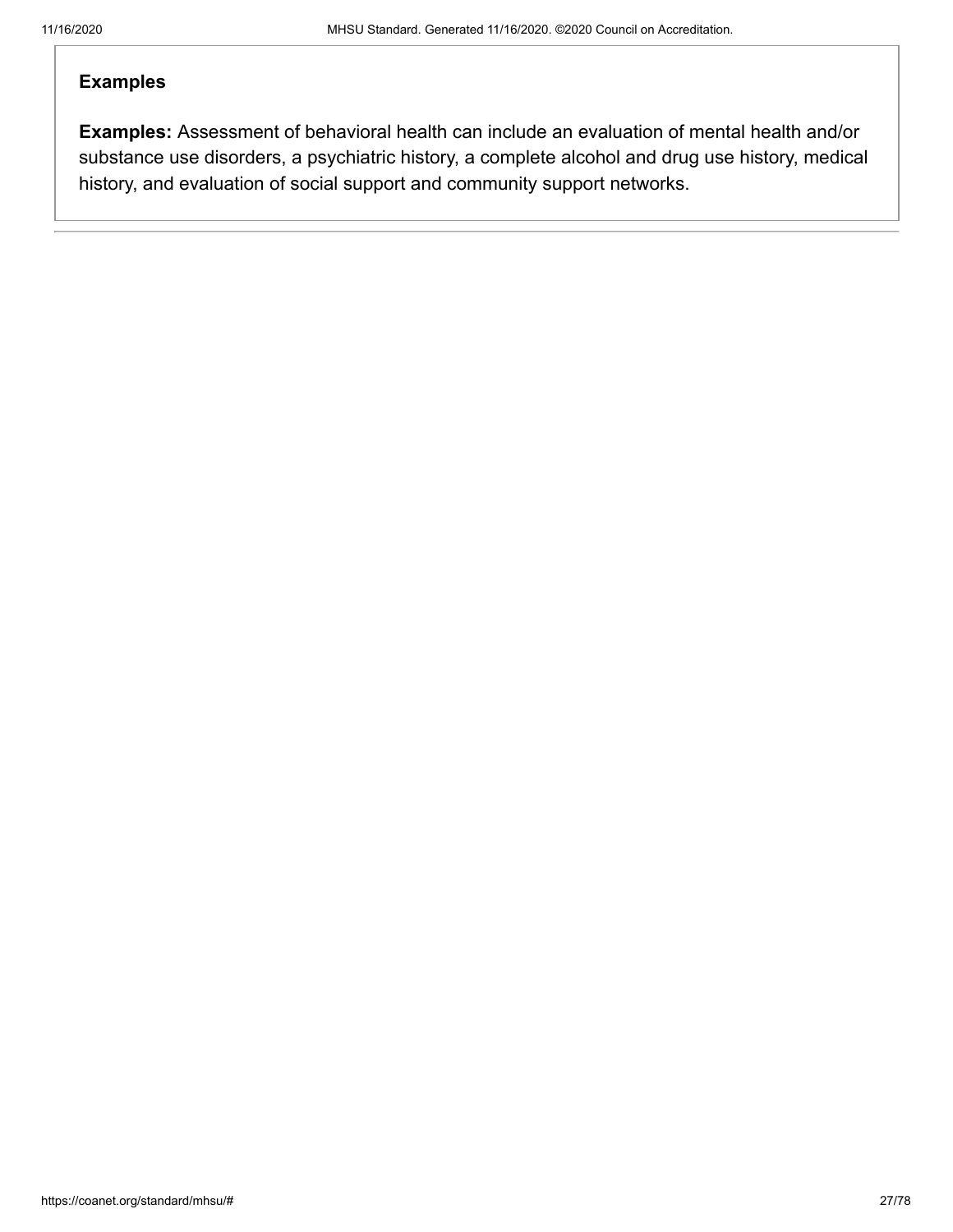# **MHSU 3.05**

The organization uses a comprehensive, evidence-based suicide risk assessment tool to assess the following when suicide risk is identified:

- 1. suicidal desire;
- 2. capability;
- 3. intent; and
- 4. buffers/protective factors.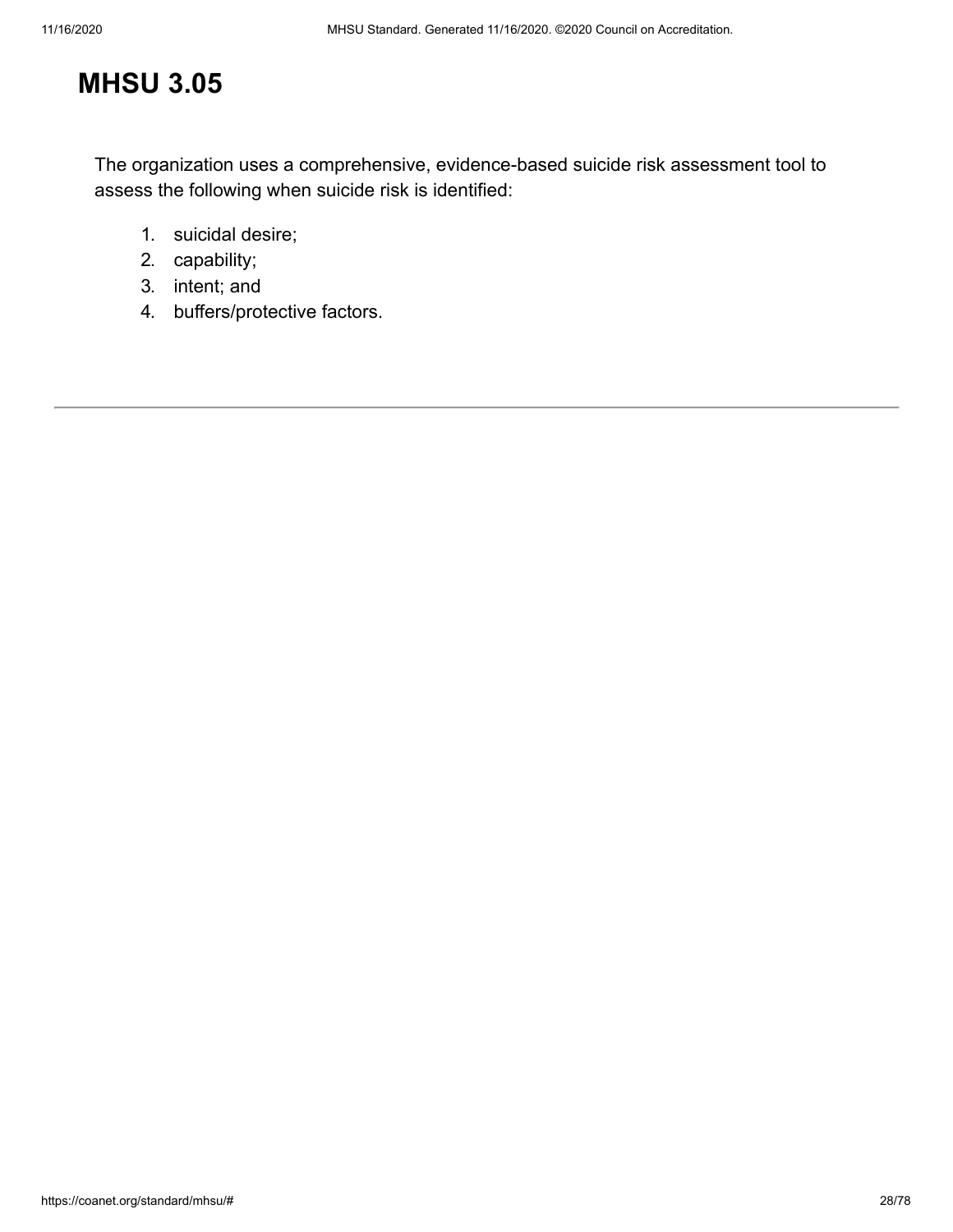Fundamental Practice

# **MHSU 3.06**

Unmet medical needs identified in the assessment are addressed directly, or through an established referral relationship, and can include:

- 1. medication monitoring and management;
- 2. physical examinations or other physical health services;
- 3. medical detoxification;
- 4. laboratory testing and toxicology screens; or
- 5. other diagnostic procedures.

## **Interpretation**

*The nature of problems resulting from mental health and/or substance use disorders may require medical services to be available. The organization is not required to provide services directly, but the results of medical screens, tests, and services should be documented in the case record when available and incorporated into service planning and monitoring.*

## **Interpretation**

*Organizations providing treatment services for mental health and/or substance use disorders are expected to have a licensed physician or other qualified health professional with appropriate training and experience on staff or available through a contract or formal arrangement. See [MHSU 7.01](https://coanet.org/standard/mhsu/7/01) for more information.*

*All other services must have, at minimum, an established referral relationship with a licensed physician or other qualified health professional.*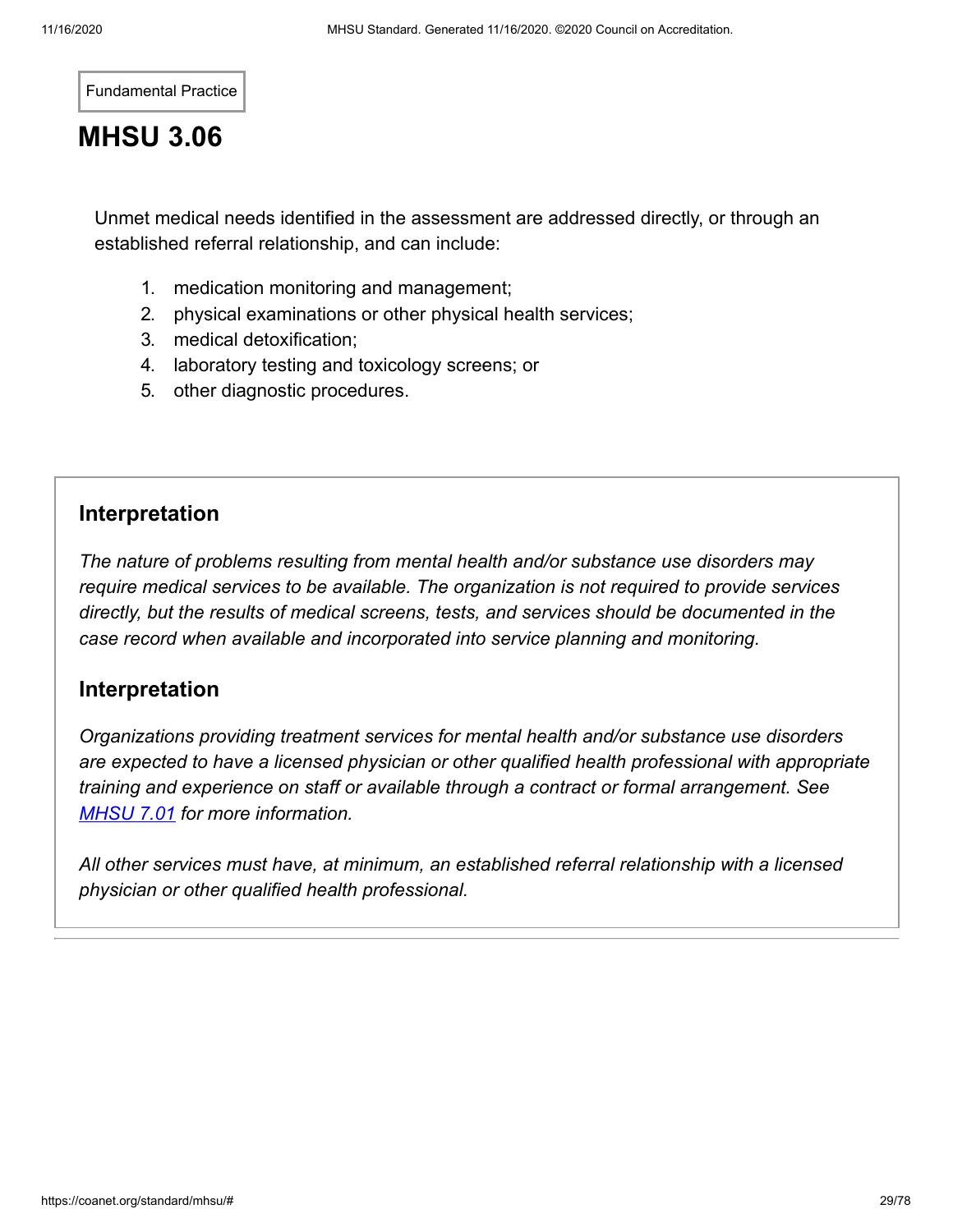## **MHSU 3.07**

Reassessments are conducted as necessary, according to the needs of the service recipient.

### **Interpretation**

*Certain events may heighten or trigger suicide risk, as could a new physical or mental health diagnosis, and should prompt a new suicide risk assessment as part of the reassessment. Once any potential suicide risk is identified, it may be important to conduct reassessments regularly even if these trigger events are not observed.*

**NA** *The organization provides Diagnosis, Assessment, and Referral Services only.*

#### **[Examples](#page-29-0)**

<span id="page-29-0"></span>**Examples:** Timeframes for reassessment depend on the service population and length of treatment, or may be delineated by regulatory requirements. The organization may conduct a reassessment during specific milestones in the treatment process, for example:

- 1. after significant treatment progress;
- 2. after a lack of significant treatment progress;
- 3. after new symptoms are identified;
- 4. after changes in treatment strategy and/or medication;
- 5. when significant behavioral changes are observed;
- 6. when there are changes to a family situation; or
- 7. when significant environmental changes or external stressors occur.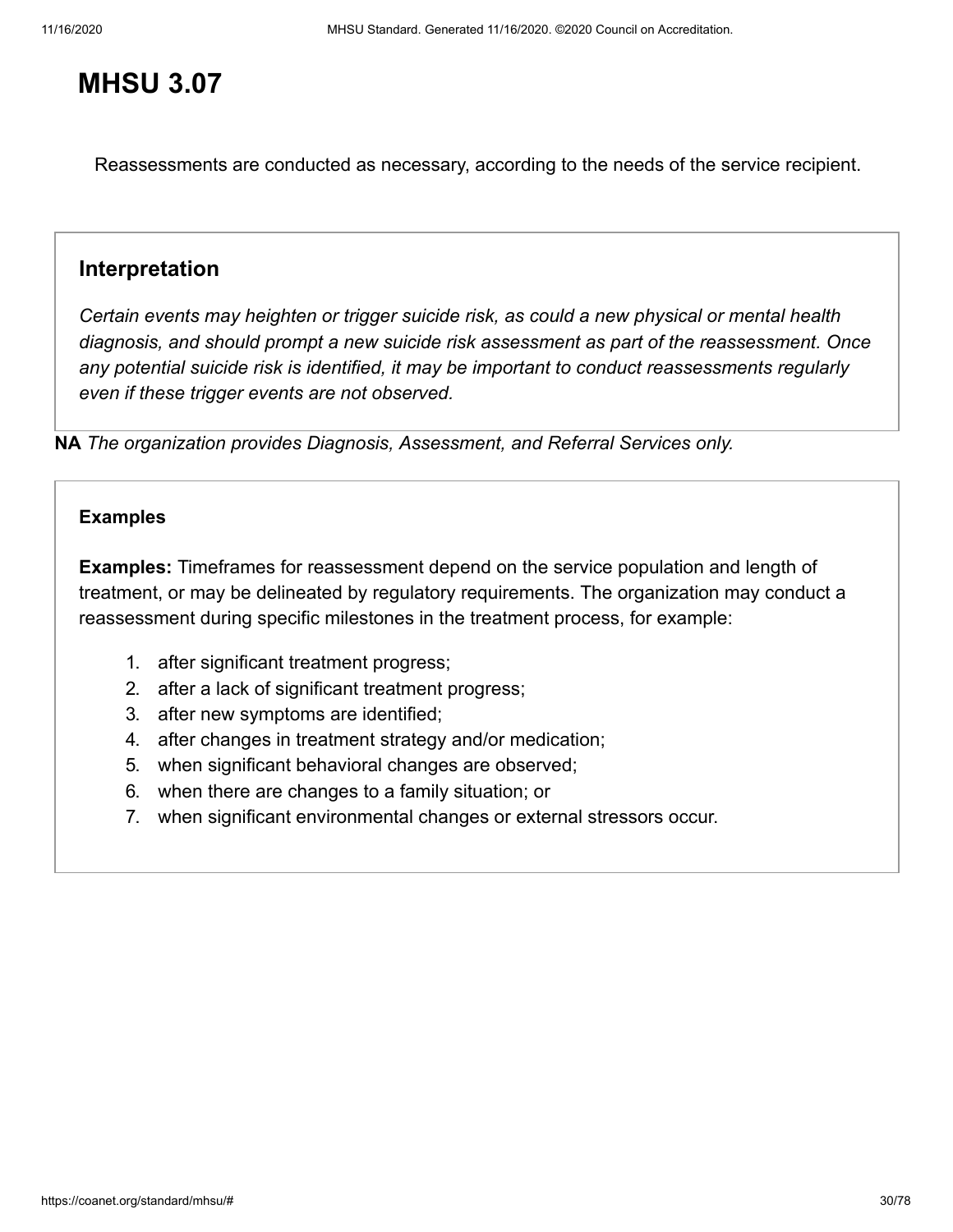## **Mental Health and/or Substance Use Services (MHSU) 4: Service Planning and Monitoring**

Individuals and their families, as appropriate to the program model and the age and expressed wishes of the person, participate in the development and ongoing review of a service plan that is the basis for delivery of appropriate services and support.

### **Interpretation**

*Due to the importance of family involvement in achieving positive outcomes for children, all aspects of service delivery should be family-driven when working with this population, accounting for the dynamics of the family as well as the needs of the child. Family should be defined in partnership with the child.*

**NA** *The organization provides Diagnosis, Assessment, and Referral Services only.*

#### **[Examples](#page-30-0)**

<span id="page-30-0"></span>**Examples:** Family involvement has been emphasized due to the significant impact family engagement can have on resilience and recovery. However, the level of family involvement can vary given the age and expressed wishes of the person and as permitted by law.

Program model and structure can also impact family involvement. For example, detoxification treatment programs are short-term and primarily focused on withdrawal management; therefore, persons served have limited opportunities to involve family members in the service planning and monitoring process. Furthermore, it may not be appropriate to engage family members due to the service recipient's physical and mental state and treatment progress.

#### **[Rating Indicators](#page-30-1)**

All elements or requirements outlined in the standard are evident in practice, as indicated by full implementation of the practices outlined in the Practice Standards.

<span id="page-30-1"></span>1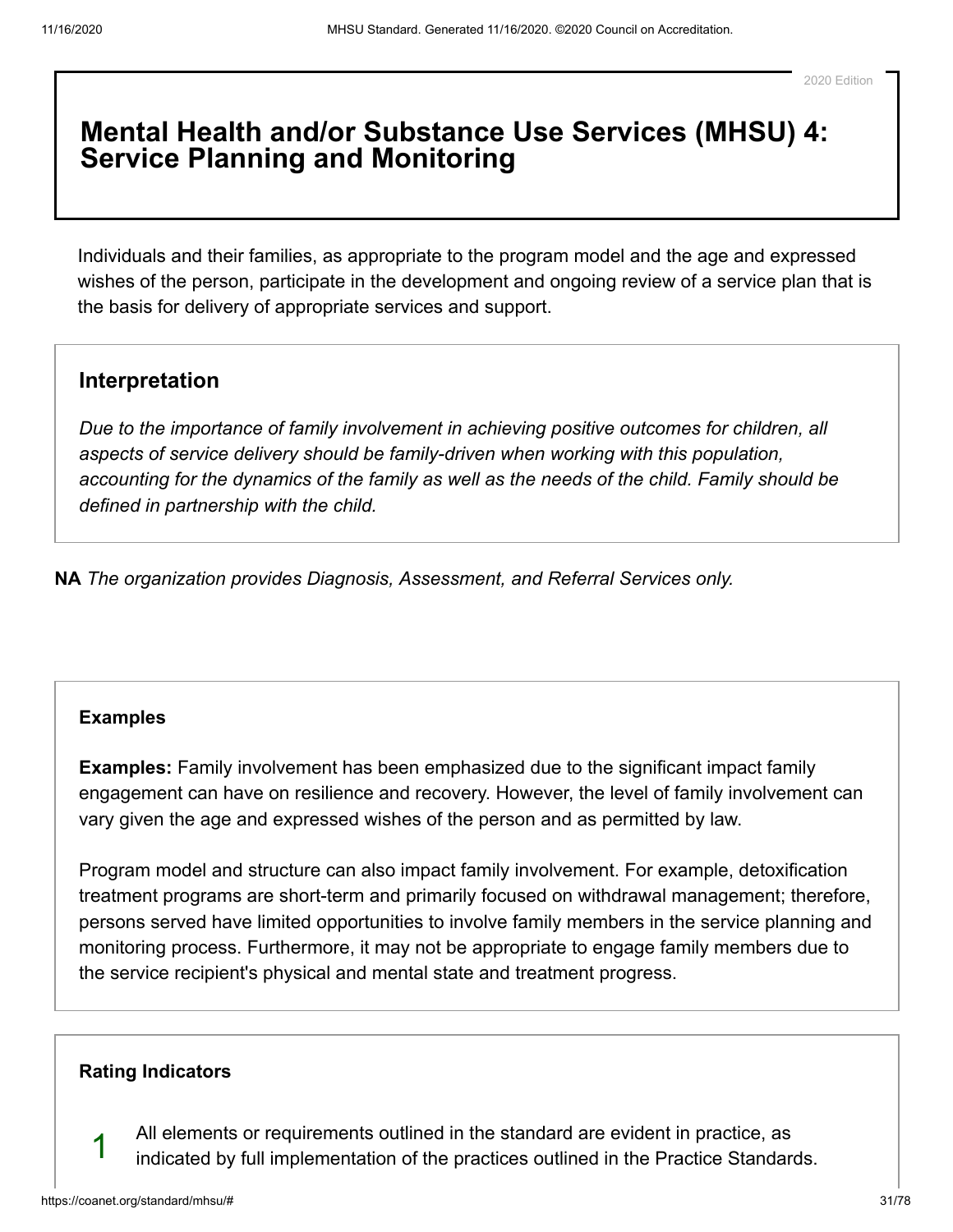$\mathcal{P}$ 

Practices are basically sound but there is room for improvement, as noted in the ratings for the Practice Standards; e.g.,

- Minor inconsistencies and not yet fully developed practices are noted; however, these do not significantly impact service quality; or
- Procedures need strengthening; or
- With few exceptions, procedures are understood by staff and are being used; or
- For the most part, established timeframes are met; or
- Proper documentation is the norm and any issues with individual staff members are being addressed through performance evaluations and training; or
- In a few instances, client or staff signatures are missing and/or not dated; or
- With few exceptions, staff work with persons served, when appropriate, to help them receive needed support, access services, mediate barriers, etc.; or
- Active client participation occurs to a considerable extent.

Practice requires significant improvement, as noted in the ratings for the Practice Standards. Service quality or program functioning may be compromised; e.g.,

- Procedures and/or case record documentation need significant strengthening; or
- Procedures are not well-understood or used appropriately; or
- Timeframes are often missed; or
- In several instances, client or staff signatures are missing and/or not dated; or
- Quarterly reviews are not being done consistently; or
- Level of care for some clients is clearly inappropriate; or
- Service planning is often done without full client participation; or
- Appropriate family involvement is not documented; or
- Documentation is routinely incomplete and/or missing; or
- Individual staff members work with persons served, when appropriate, to help them receive needed support, access services, mediate barriers, etc., but this is the exception.

Implementation of the standard is minimal or there is no evidence of implementation at all, as noted in the ratings for the Practice Standards; e.g.,

4

3

- No written procedures, or procedures are clearly inadequate or not being used; or
- Documentation is routinely incomplete and/or missing.

| <b>Self-Study Evidence</b> |  |
|----------------------------|--|
|----------------------------|--|

On-Site Evidence **On-Site Activities**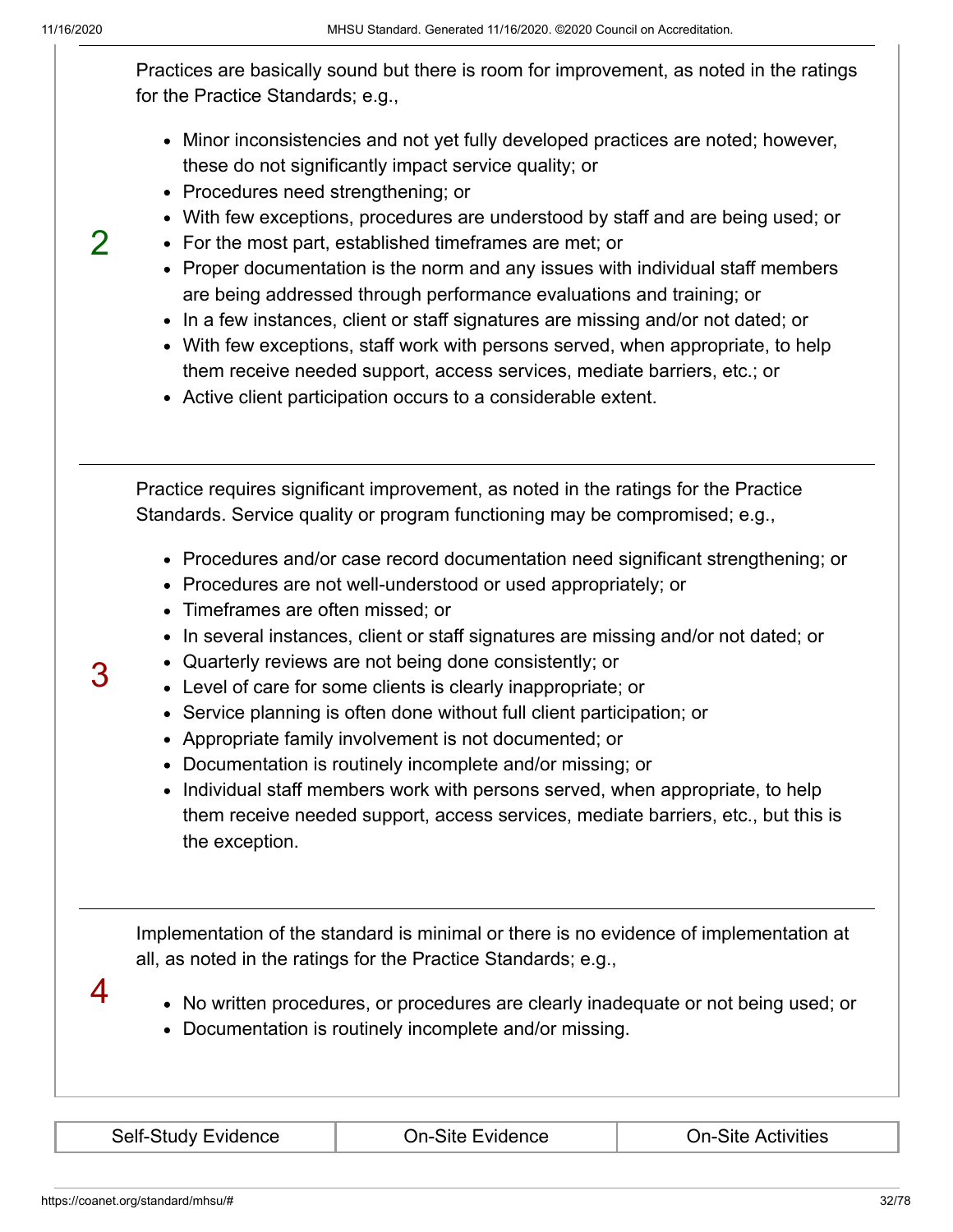| <b>Self-Study Evidence</b>                      | <b>On-Site Evidence</b> | <b>On-Site Activities</b>                                                                                                        |
|-------------------------------------------------|-------------------------|----------------------------------------------------------------------------------------------------------------------------------|
| • Service planning and<br>monitoring procedures | No On-Site Evidence     | • Interviews may include:<br>Program<br>1.<br>director<br>2. Relevant<br>personnel<br>3. Persons served<br>• Review case records |
|                                                 |                         |                                                                                                                                  |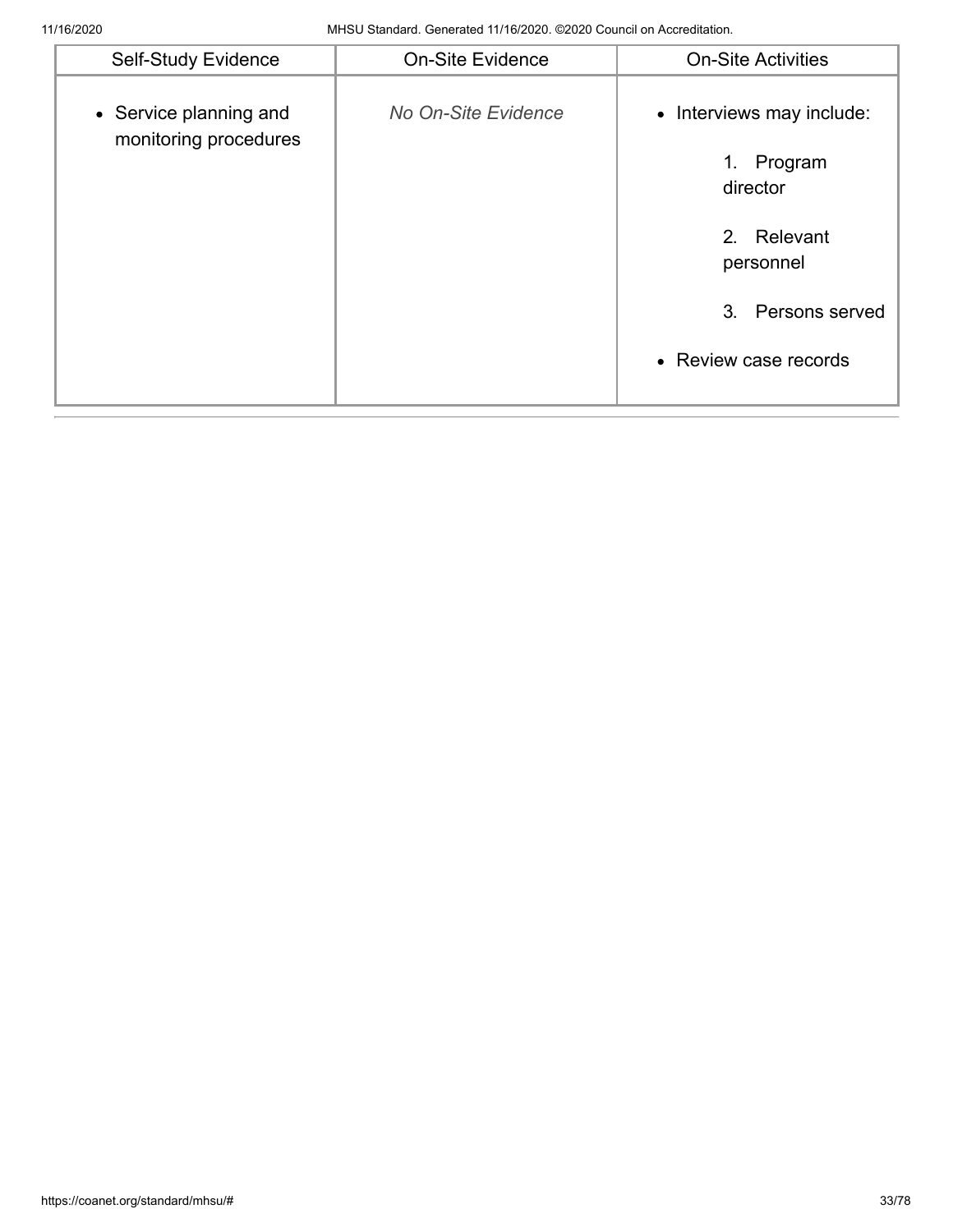# **MHSU 4.01**

An assessment-based service plan is developed in a timely manner with the full participation of persons served, and their family when appropriate, and includes:

- 1. agreed upon goals, desired outcomes, and timeframes for achieving them;
- 2. services and supports to be provided, and by whom;
- 3. possibilities for maintaining and strengthening family relationships and other informal social networks;

4. procedures for expedited service planning when crisis or urgent need is identified; and

5. the individual's or legal guardian's signature.

## **Interpretation**

*For service members, veterans, and their families, the service plan should also clearly outline which services will be provided on the installation or Veterans Affairs facility, when appropriate to the needs and wishes of the service recipient. Research has shown that this population is often unsure of the services to which they are entitled and how to navigate military care systems. The clinician should take an active role in navigating these care systems when possible.*

#### **[Examples](#page-33-0)**

<span id="page-33-0"></span>**Examples:** Treatment outcomes for adults may include the ability to live independently or obtain employment, while outcomes for children and youth may focus on school performance and social and emotional well-being.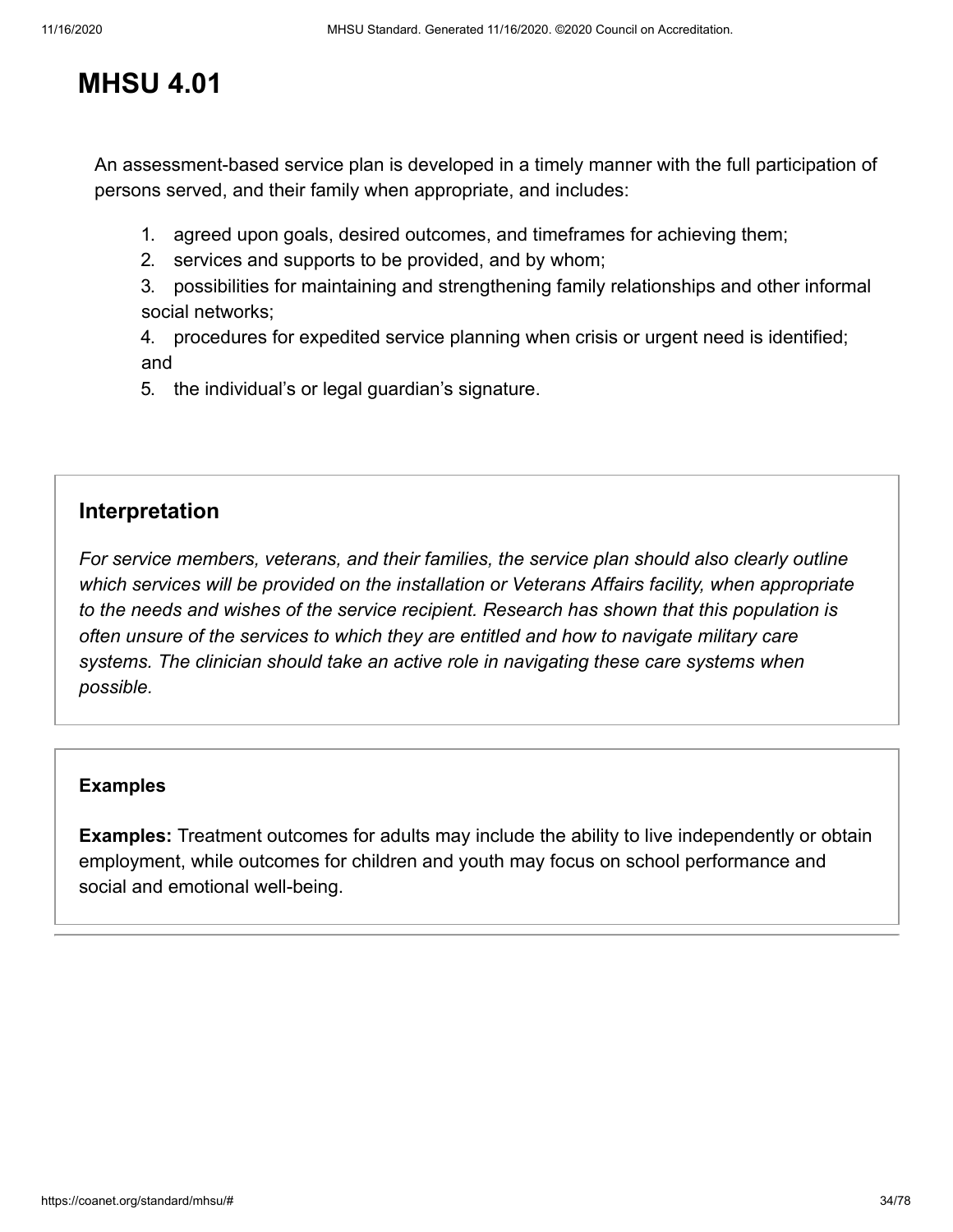Fundamental Practice

# **MHSU 4.02**

The organization determines whether a crisis plan is necessary and, when indicated, engages persons served and involved family members in crisis and/or safety planning that:

- 1. is individualized and centered around strengths;
- 2. identifies individualized warning signs of a crisis;

3. identifies coping strategies and sources of support that individuals can implement during a suicidal crisis, as appropriate; and

4. specifies interventions that may or may not be implemented in order to help the individual de-escalate and promote stabilization.

## **Interpretation**

*A safety plan includes a prioritized written list of coping strategies and sources of support that individuals who have been deemed to be at high risk for suicide can use. Individuals can implement these strategies before or during a suicidal crisis. A personalized safety plan and appropriate follow-up can help suicidal individuals cope with suicidal feelings in order to prevent a suicide attempt or possibly death. The safety plan should be developed once it has been determined that no immediate emergency intervention is required.* 

## **Interpretation**

*"No-suicide contracts," also known as "no-harm contracts" and other similar terms, should never be used. No-suicide contracts are based on a verbal or written agreement by the service recipient to not engage in self-harm or suicidal acts during a specific timeframe. Research does not support this practice or show that these agreements are effective at preventing suicides, nor have they been found to provide protection against malpractice lawsuits.*

#### **[Examples](#page-34-0)**

<span id="page-34-0"></span>**Examples:** Depending on the needs of the individual, crisis plans may reference advanced mental health directives, also known as advanced psychiatric directives.

**Examples:** Components of a safety plan can also include: internal coping strategies, socialization strategies for distraction and support, family and social contacts for assistance,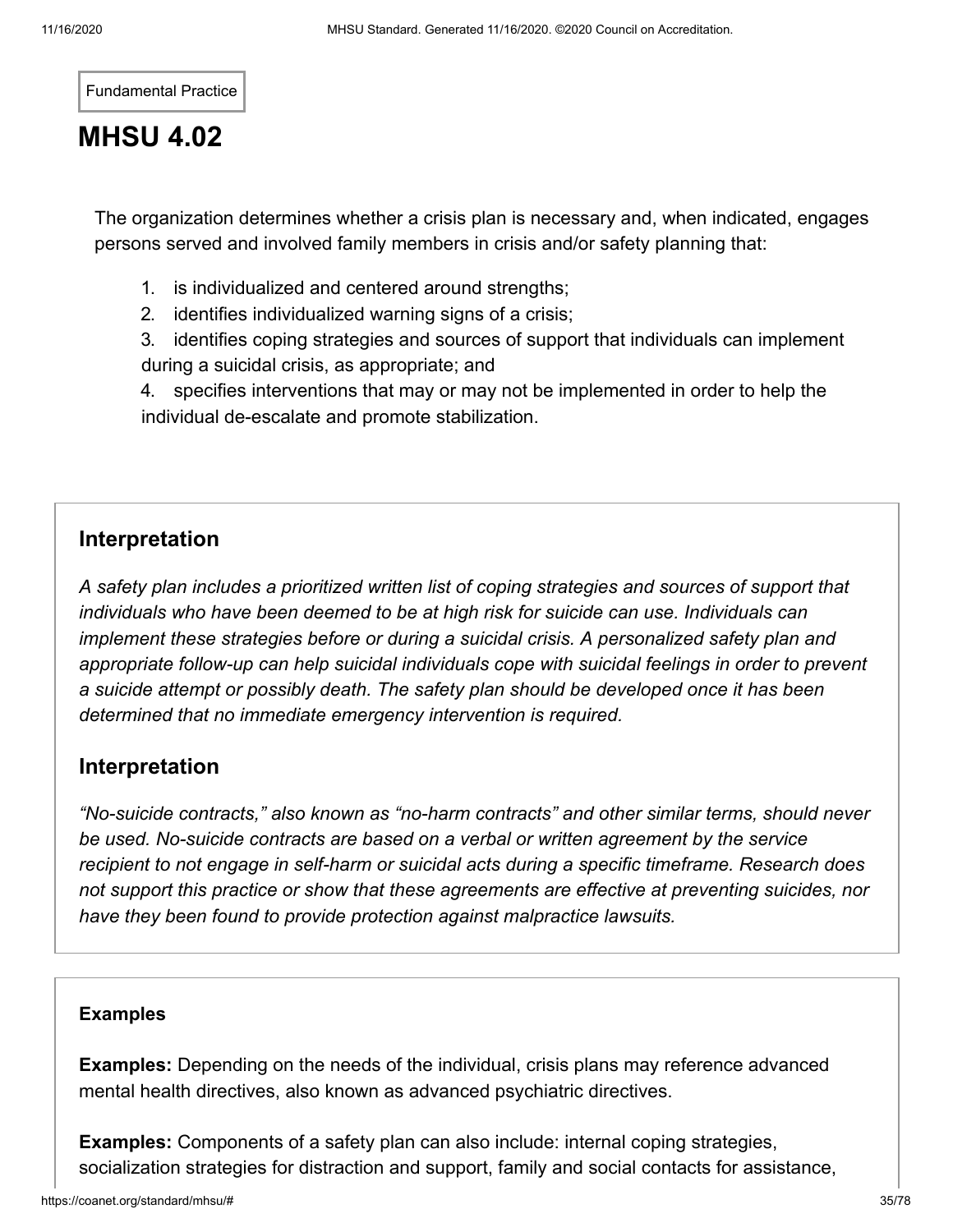professional and agency contacts, and lethal means restriction.

**Examples:** Warning signs for individuals assessed as being at high risk for suicide can include a missed appointment, or significant change in status, and personnel may conduct active outreach and service engagement strategies such as phone calls, text messages, or home visits until contact is made.

**Examples:** Safety plans may look different depending on the specific needs of the service recipient. For example, safety plans for survivors of domestic violence may focus on helping individuals prepare for immediate escape, while safety plans for individuals at risk for suicide may address coping strategies and sources of support, such as socialization strategies for distraction and support, family and social contacts for assistance, professional and agency contacts, and lethal means restriction. Organizations may also provide family members with information on crisis prevention. For example, Mental Health First Aid is a one-day training that can prepare someone to recognize, understand, and respond to a person's mental health crisis.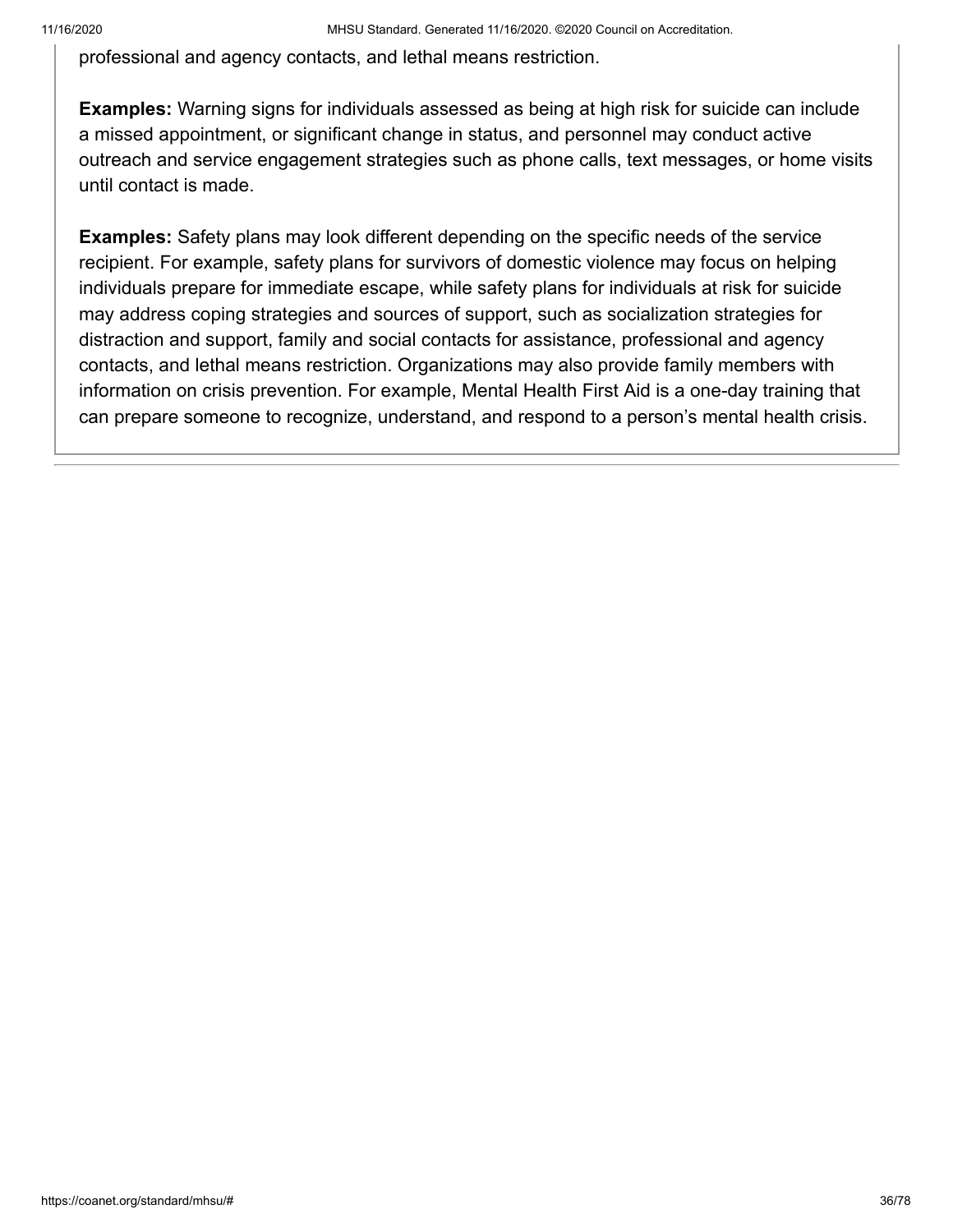## **MHSU 4.03**

The worker and a supervisor, or a clinical, service, or peer team, review the case quarterly, or more frequently depending on the needs of persons served, to assess:

- 1. service plan implementation;
- 2. progress toward achieving service goals and desired outcomes; and
- 3. the continuing appropriateness of the agreed upon service goals.

### **Interpretation**

*When experienced workers are conducting reviews of their own cases, the worker's supervisor must review a sample of the worker's evaluations as per the requirements of the standard.*

**NA** *The organization provides detoxification treatment only.*

### **[Examples](#page-36-0)**

<span id="page-36-0"></span>**Examples:** Individuals with higher level of care needs require frequent review. For example, weekly review is recommended for individuals with substance use disorders at high risk for relapse. Individuals with acute or complex needs (e.g., individuals receiving medications for diagnosed symptoms and conditions) may require that their service plan be reviewed and updated every 30 days.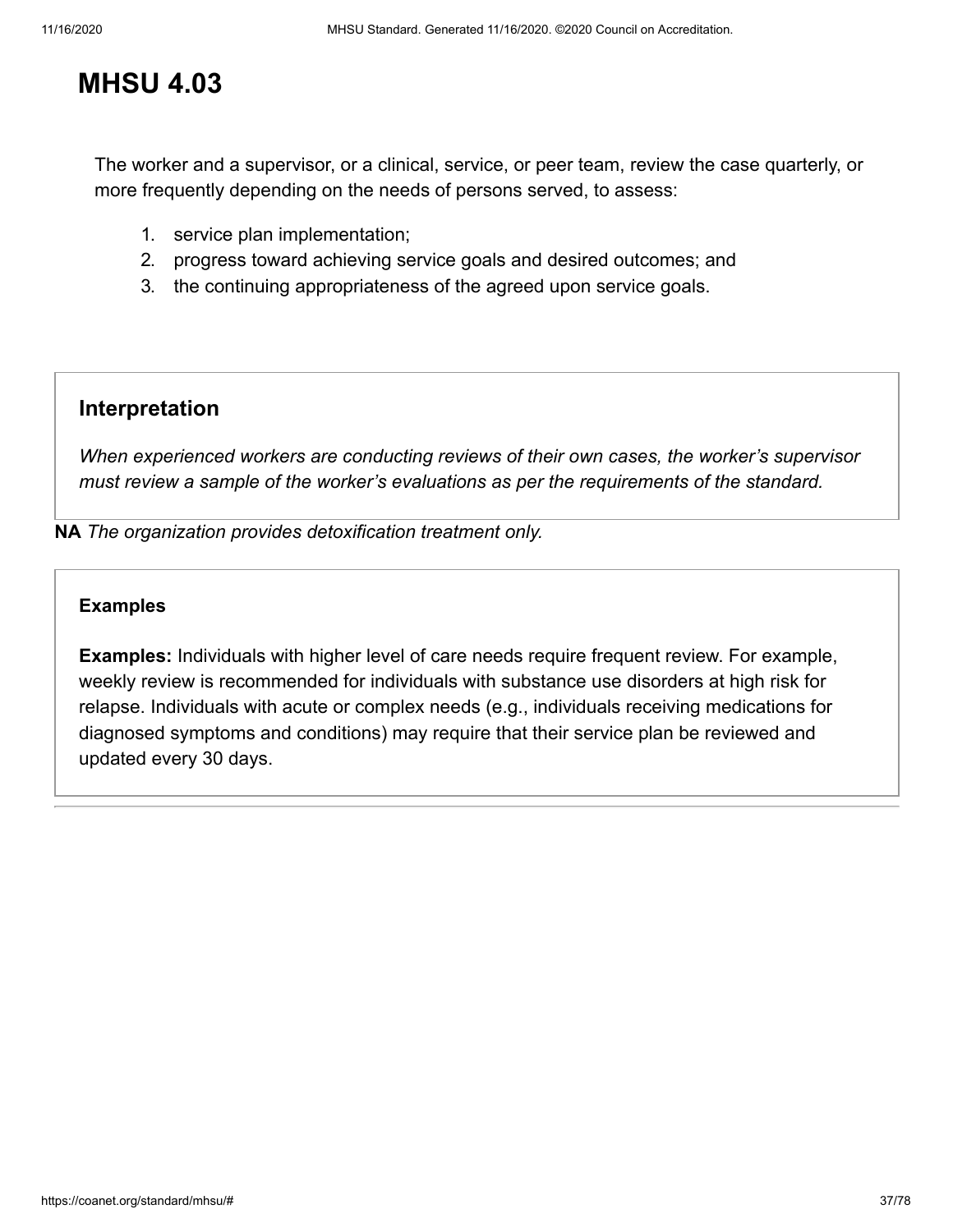# **MHSU 4.04**

The worker and individual, and his or her family when appropriate:

- 1. review progress toward achievement of agreed upon service goals; and
- 2. sign revisions to service goals and plans.

**NA** *The organization provides detoxification treatment only.*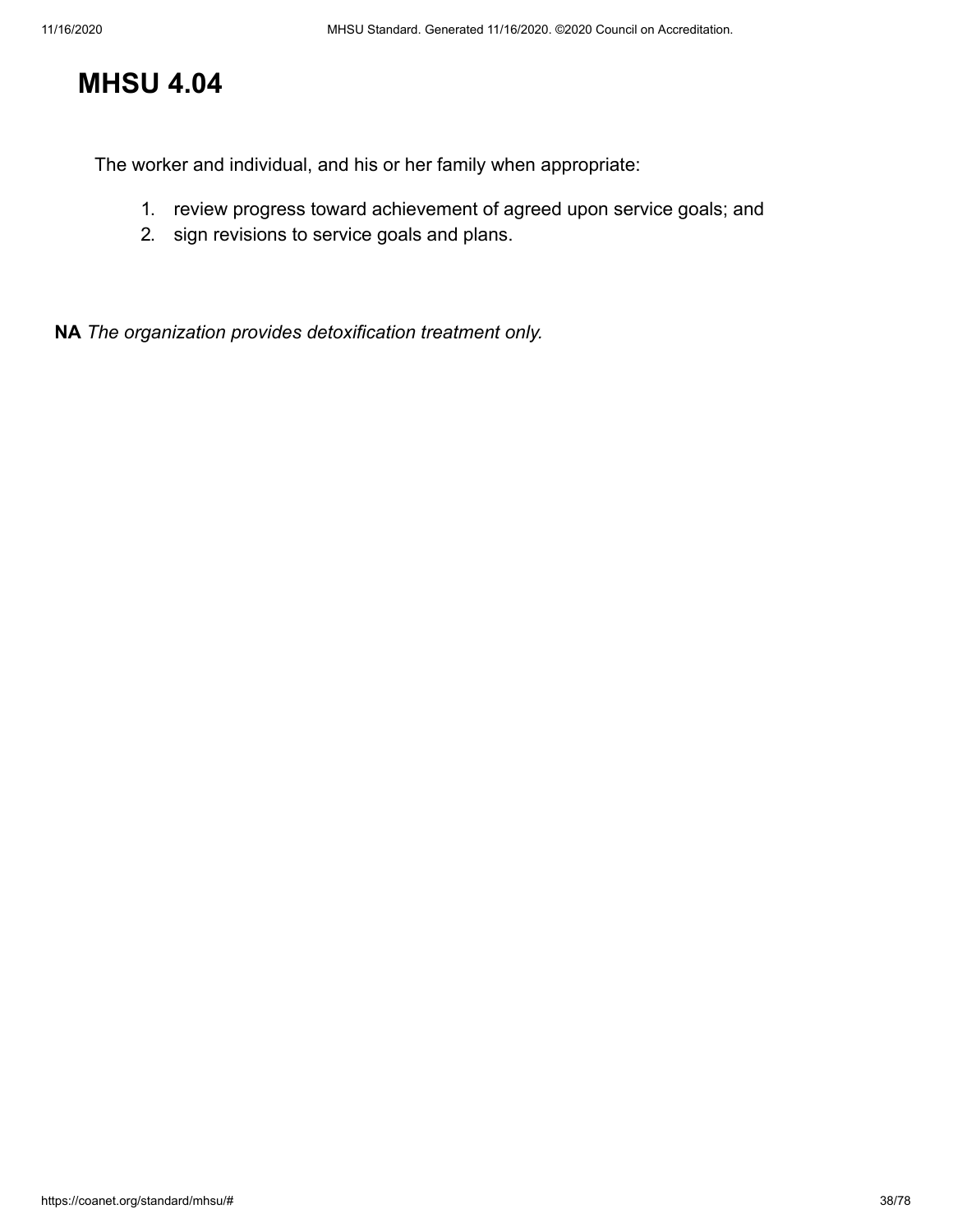2020 Edition

### **Mental Health and/or Substance Use Services (MHSU) 5: Clinical Counseling**

The organization provides trauma-informed clinical counseling services that:

- 1. provide an appropriate level and intensity of support and treatment;
- 2. recognize individual and family values and goals;
- 3. accommodate variations in lifestyle;
- 4. emphasize personal growth, development, and situational change; and
- 5. promote recovery, resilience, and wellness.

### **Interpretation**

*Ambulatory detoxification treatment programs include a range of therapies (e.g., cognitive, behavioral, medical, and mental health therapies), provided to persons served on an individual or group basis. Services aim to enhance the service recipient's understanding of addiction, completion of withdrawal management, and referral to an appropriate level of care for substance use treatment. The delivery of services will vary and depends on the assessed needs of the service recipient and his or her treatment progress.* 

**NA** *The organization provides Diagnosis, Assessment, and Referral Services only.*

### **[Examples](#page-38-0)**

<span id="page-38-0"></span>**Examples:** Organizational self-assessments can help evaluate the extent to which organizations' policies and practices are trauma-informed, as well as identify strengths and barriers in regards to trauma-informed service delivery and provision. For example, organizations can evaluate staff training and professional development opportunities and review supervision ratios to assess whether personnel are trained and supported on trauma-informed care practices.

#### **[Notes](#page-39-0)**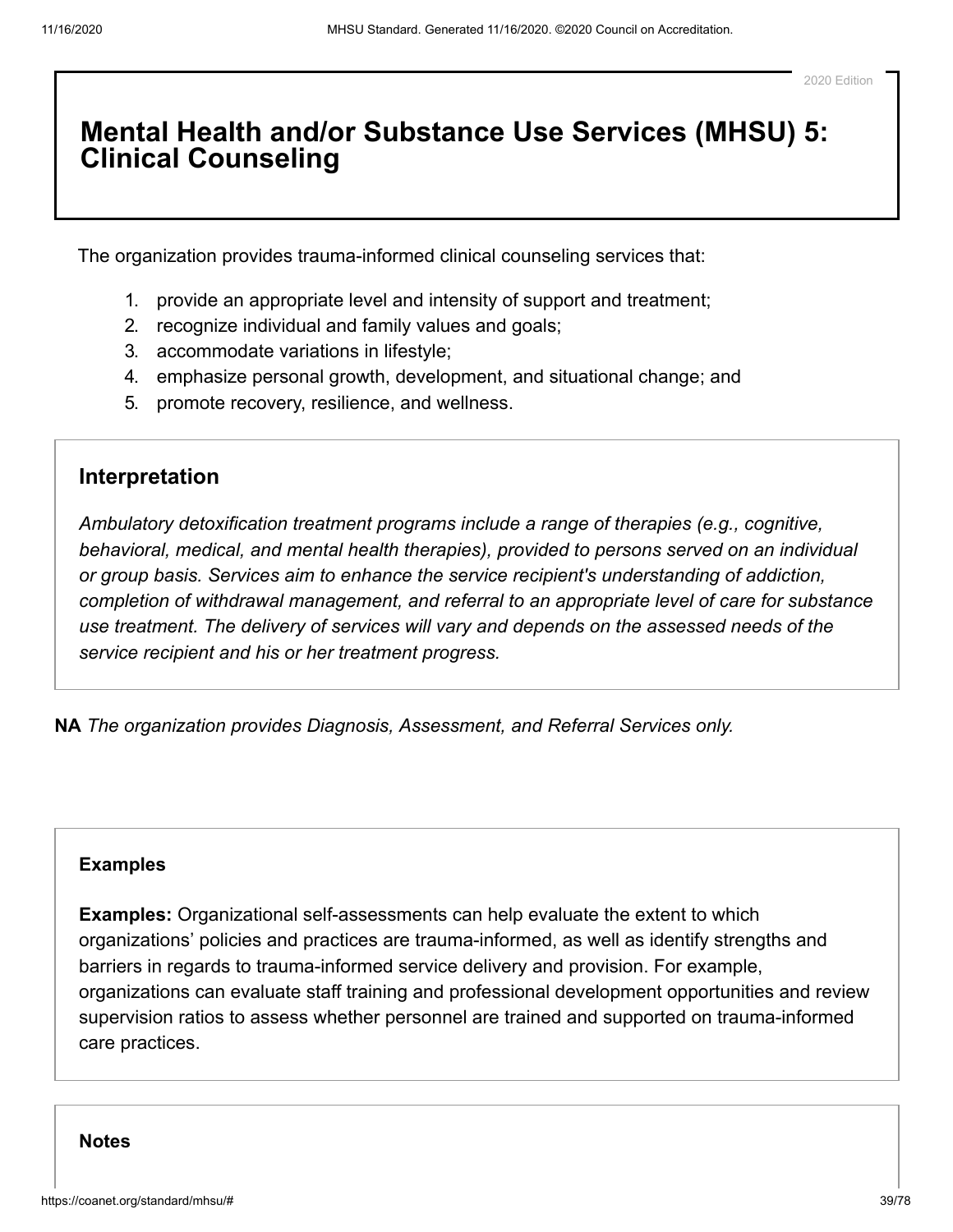11/16/2020 MHSU Standard. Generated 11/16/2020. ©2020 Council on Accreditation.

<span id="page-39-0"></span>**Note:** *Recovery is a holistic process of change where individuals learn to overcome or manage their diagnosed symptoms and conditions in order to improve overall well-being and achieve optimal health.*

### **[Rating Indicators](#page-39-1)**

<span id="page-39-1"></span>1

2

3

4

All elements or requirements outlined in the standard are evident in practice, as indicated by full implementation of the practices outlined in the Practice Standards.

Practices are basically sound but there is room for improvement, as noted in the ratings for the Practice Standards; e.g.,

- Minor inconsistencies and not yet fully developed practices are noted; however, these do not significantly impact service quality; or
- Procedures need strengthening; or
- With few exceptions, procedures are understood by staff and are being used; or
- For the most part, established timeframes are met; or
- Proper documentation is the norm and any issues with individual staff members are being addressed through performance evaluations and training; or
- Active client participation occurs to a considerable extent.

Practice requires significant improvement, as noted in the ratings for the Practice Standards. Service quality or program functioning may be compromised; e.g.,

- Procedures and/or case record documentation need significant strengthening; or
- Procedures are not well-understood or used appropriately; or
- Timeframes are often missed; or
- Several client records are missing important information; or
- Client participation is inconsistent.

Implementation of the standard is minimal or there is no evidence of implementation at all, as noted in the ratings for the Practice Standards; e.g.,

- No written procedures, or procedures are clearly inadequate or not being used; or
- Documentation is routinely incomplete and/or missing.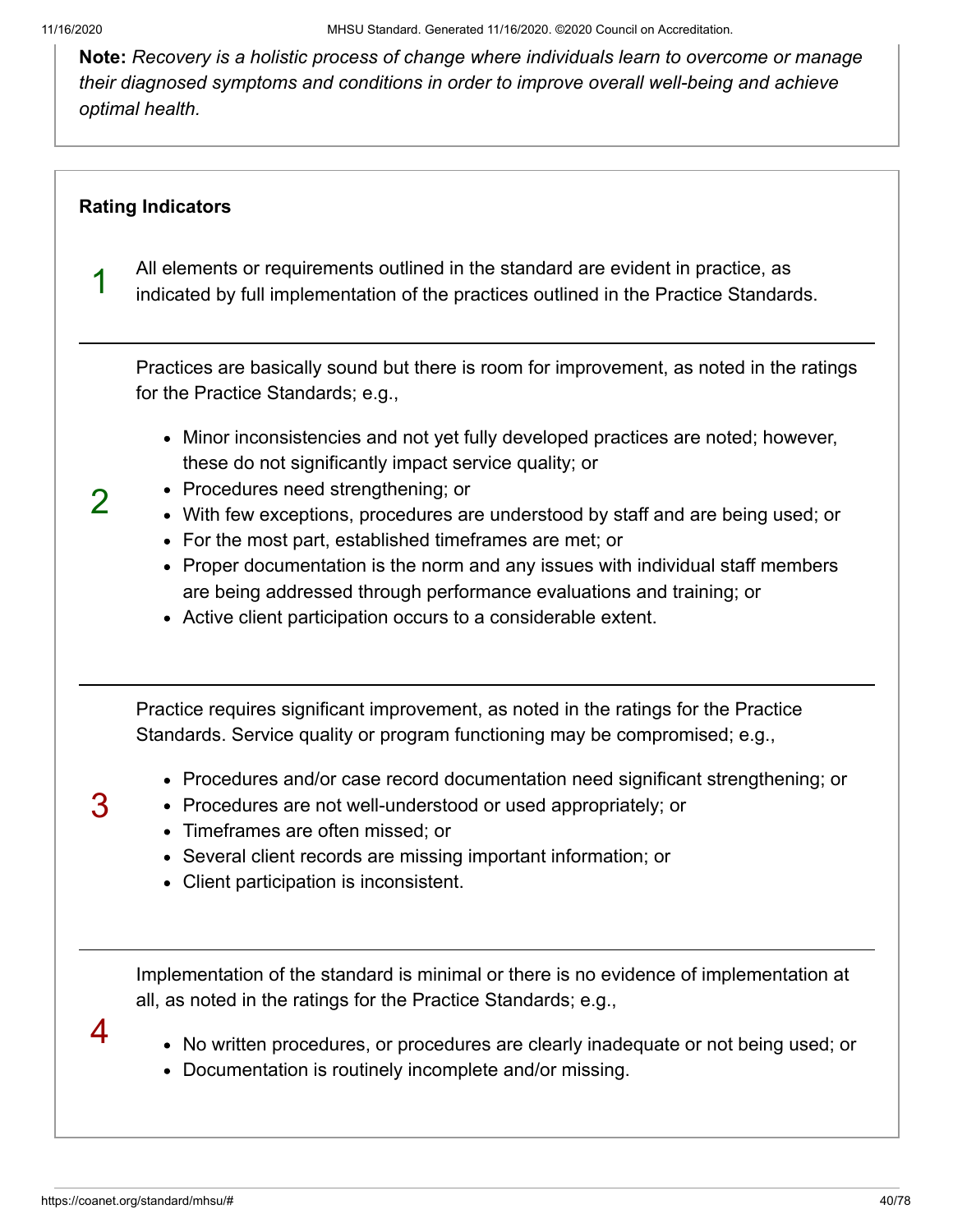| <b>Self-Study Evidence</b>                                              | <b>On-Site Evidence</b> | <b>On-Site Activities</b>                                                                                                                                  |
|-------------------------------------------------------------------------|-------------------------|------------------------------------------------------------------------------------------------------------------------------------------------------------|
| • Procedures for<br>evaluating level/intensity<br>of care and follow-up | No On-Site Evidence     | Interviews may include:<br>$\bullet$<br>Program<br>1.<br>director<br>Relevant<br>2 <sup>1</sup><br>personnel<br>3. Persons served<br>• Review case records |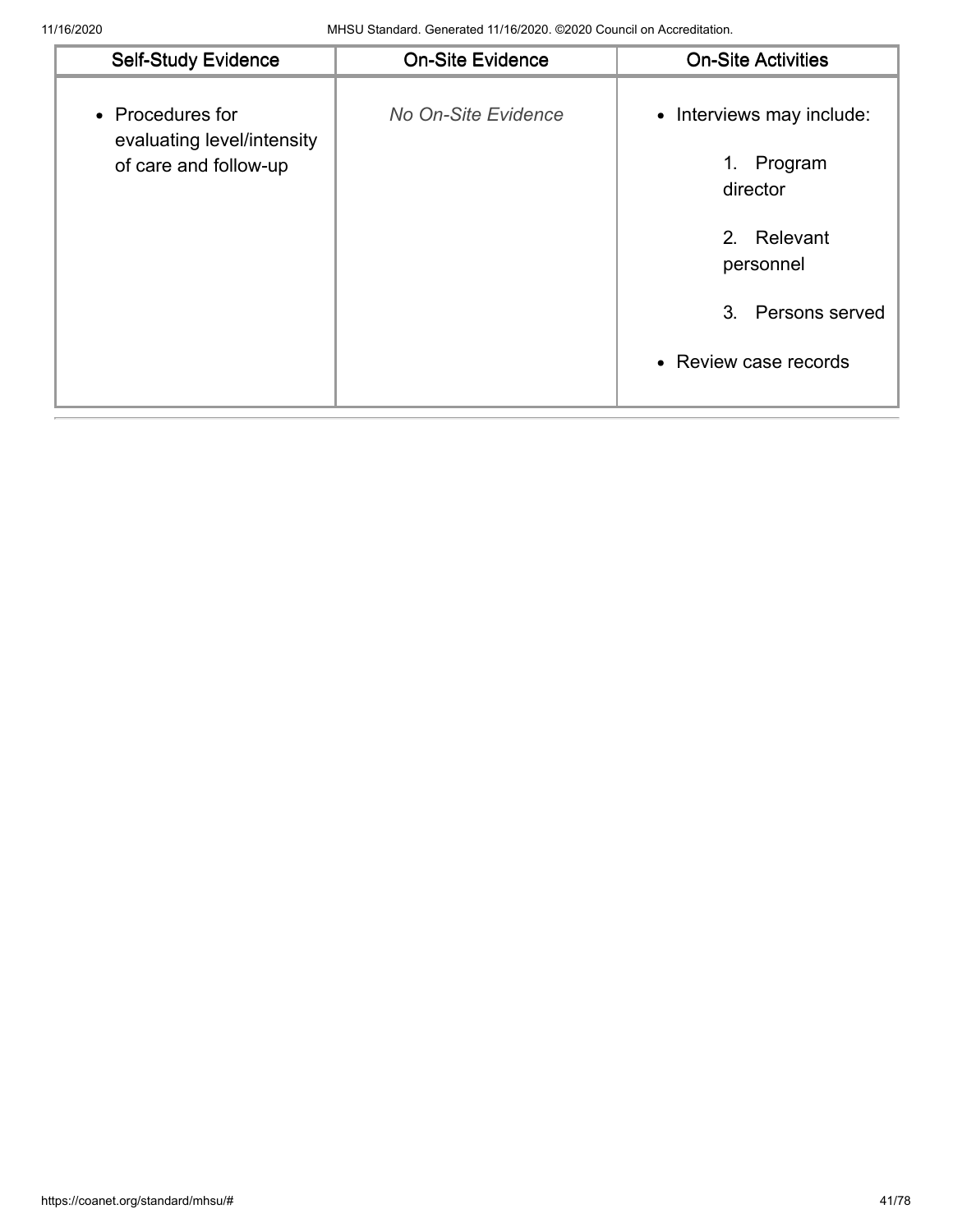# **MHSU 5.01**

Clinical counseling services promote whole-person wellness and help the individual to develop the knowledge, skills, and supports necessary to:

- 1. manage mental health and/or substance use disorders;
- 2. cultivate and sustain positive, meaningful relationships with peers, family members, and the community; and
- 3. develop self-efficacy.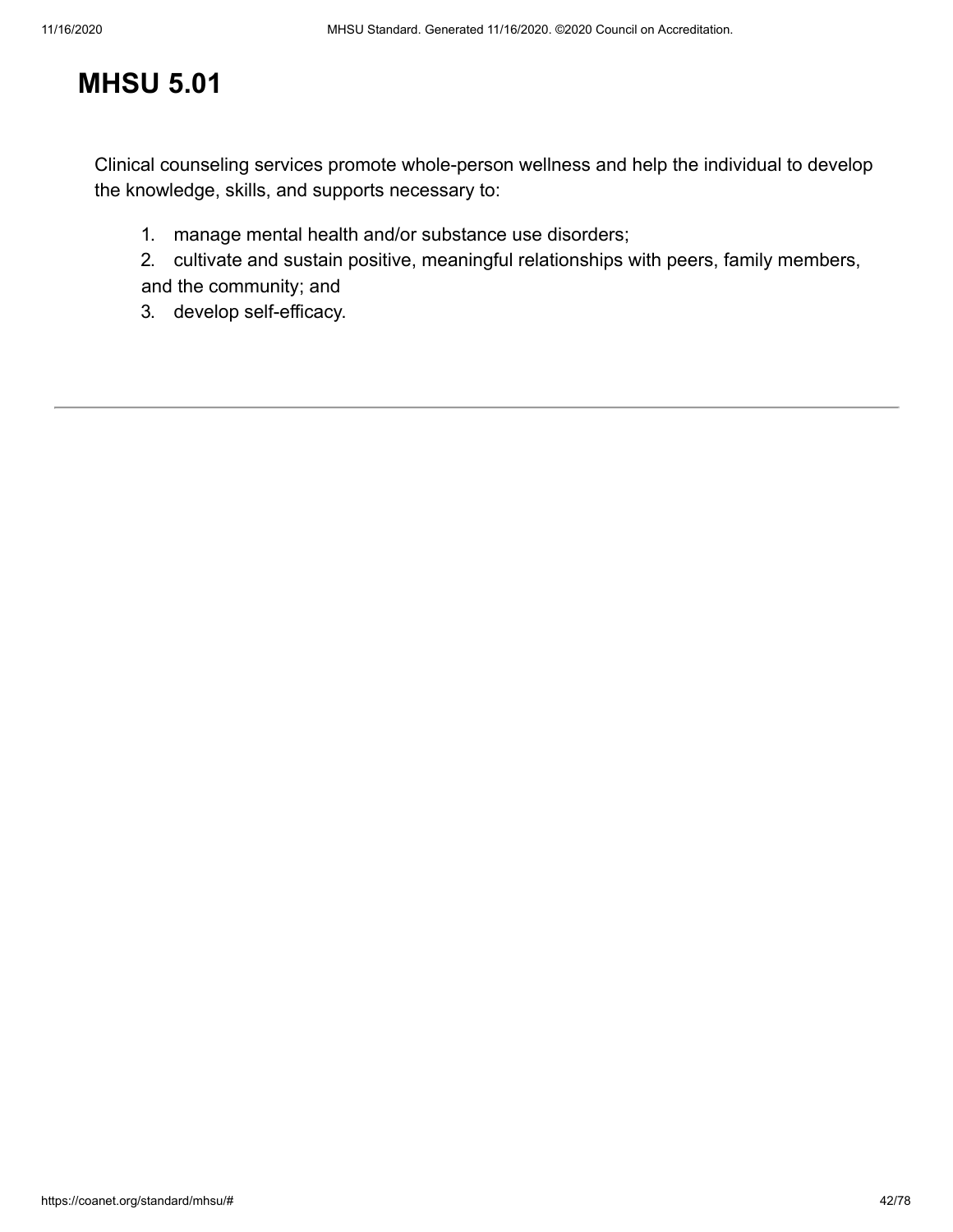### **MHSU 5.02**

Personnel assist persons served to:

- 1. explore and clarify the concern or issue;
- 2. voice the goals she or he wishes to achieve;
- 3. identify successful coping or problem-solving strategies based on the individual's strengths, formal and informal supports, and preferred solutions; and
- 4. realize ways of maintaining and generalizing the individual's gains.

### **[Examples](#page-42-0)**

<span id="page-42-0"></span>**Examples:** Personnel can help to engage and motivate persons served in this process by demonstrating, for example:

- 1. sensitivity to the needs and personal goals of the service recipient;
- 2. a non-threatening manner;
- 3. respect for the person's autonomy, confidentiality, sociocultural values, personal goals, lifestyle choices, and complex family interactions;
- 4. flexibility; and
- 5. appropriate boundaries.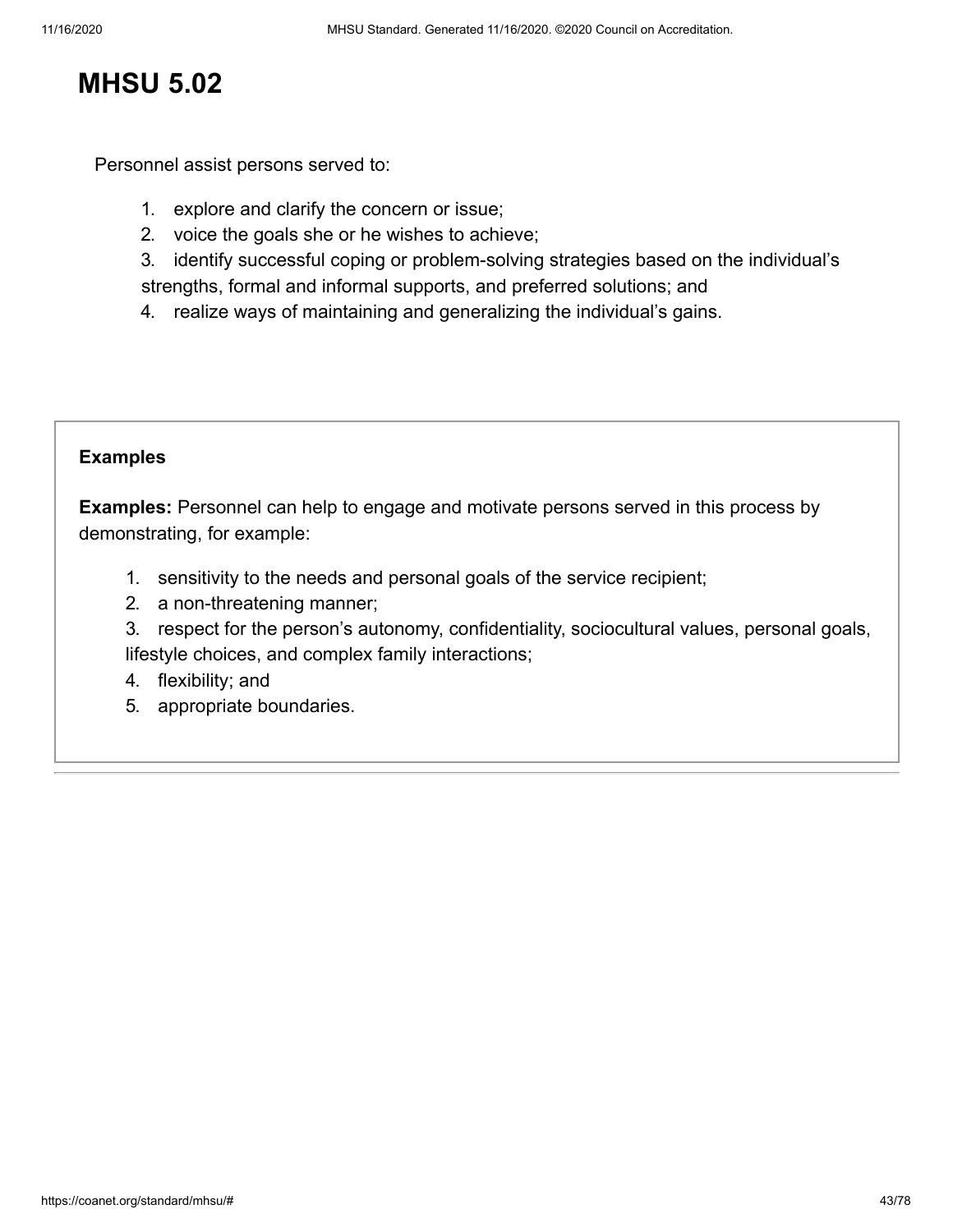## **MHSU 5.03**

Clinical personnel:

1. determine the optimal level and intensity of care, including clinical and community support services;

2. follow up when an evaluation for psychotropic medications and medication-assisted treatment is recommended; and

3. use written criteria to determine when the involvement of a psychiatrist is indicated.

### **Interpretation**

*Element (c) does not apply to detoxification treatment programs.*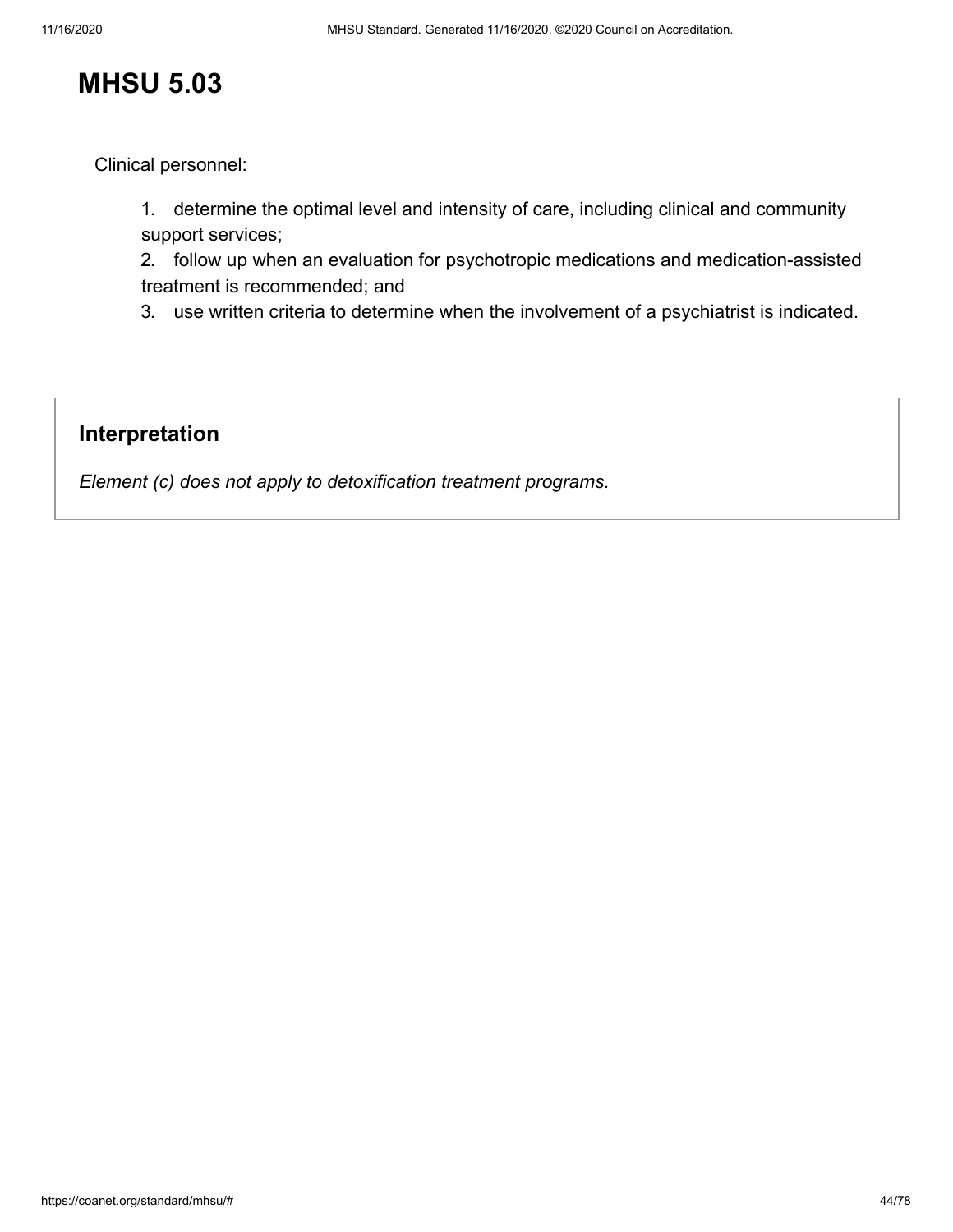### **Mental Health and/or Substance Use Services (MHSU) 6: Therapeutic Services**

Persons served receive ongoing, coordinated, trauma-informed therapeutic services based on their assessed needs and goals.

**NA** *The organization provides Diagnosis, Assessment, and Referral Services only.*

#### **[Notes](#page-44-0)**

<span id="page-44-1"></span>1

2

<span id="page-44-0"></span>**Note:** *For detoxification treatment programs, please refer to the interpretation at [MHSU 5.](https://coanet.org/standard/mhsu/5/)*

### **[Rating Indicators](#page-44-1)**

All elements or requirements outlined in the standard are evident in practice, as indicated by full implementation of the practices outlined in the Practice Standards.

Practices are basically sound but there is room for improvement, as noted in the ratings for the Practice Standards; e.g.,

- Minor inconsistencies and not yet fully developed practices are noted; however, these do not significantly impact service quality; or
- Procedures need strengthening; or
- With few exceptions, procedures are understood by staff and are being used; or
- For the most part, established timeframes are met; or
- Proper documentation is the norm and any issues with individual staff members are being addressed through performance evaluations and training; or
- Active client participation occurs to a considerable extent.

3 Practice requires significant improvement, as noted in the ratings for the Practice Standards. Service quality or program functioning may be compromised; e.g.,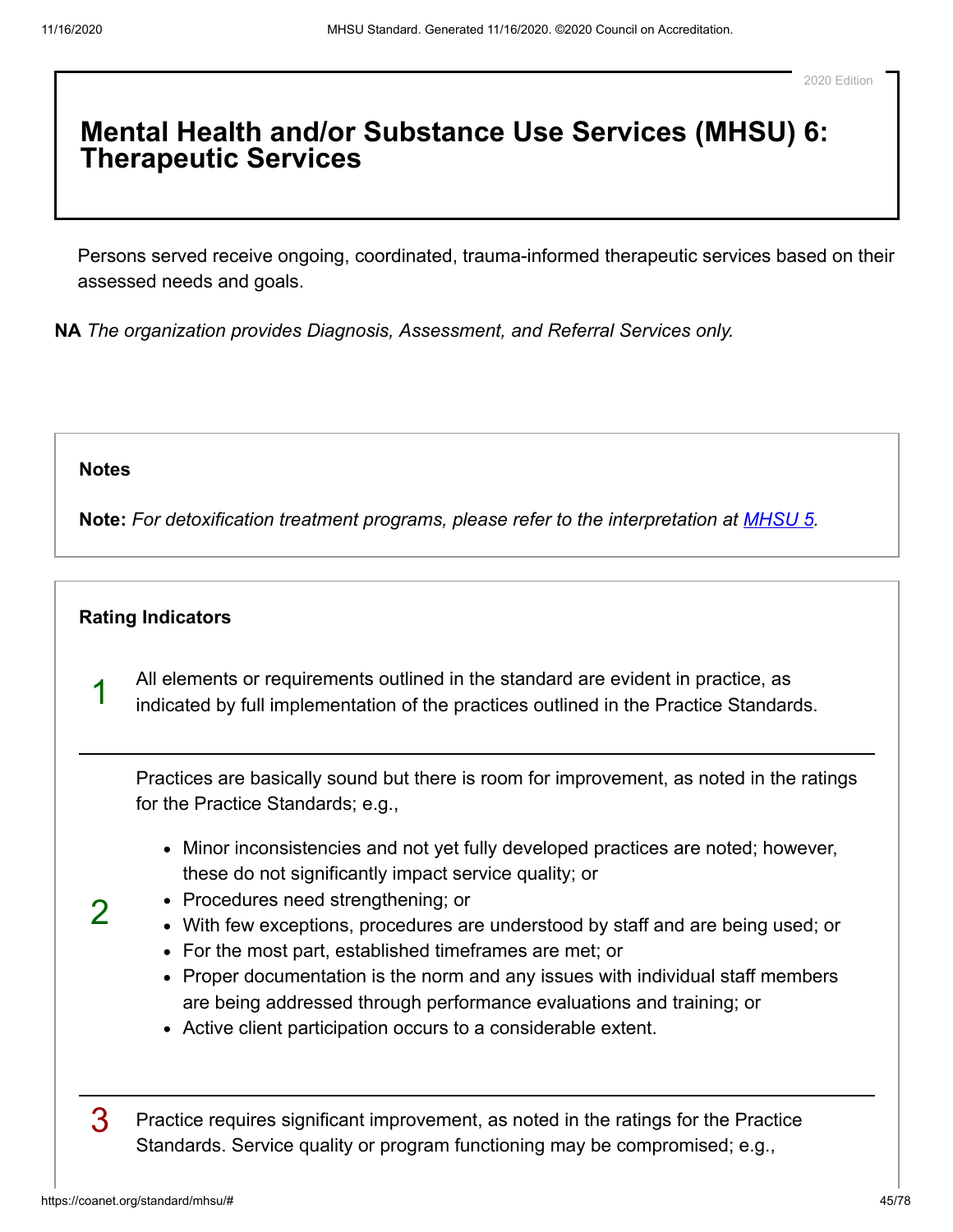4

11/16/2020 MHSU Standard. Generated 11/16/2020. ©2020 Council on Accreditation.

- Procedures and/or case record documentation need significant strengthening; or
- Procedures are not well-understood or used appropriately; or
- Timeframes are often missed; or
- Several client records are missing important information; or
- Client participation is inconsistent.

Implementation of the standard is minimal or there is no evidence of implementation at all, as noted in the ratings for the Practice Standards; e.g.,

- No written procedures, or procedures are clearly inadequate or not being used; or
- Documentation is routinely incomplete and/or missing.

| Self-Study Evidence   | <b>On-Site Evidence</b>                                                                                                          | <b>On-Site Activities</b>                                                                                                                           |
|-----------------------|----------------------------------------------------------------------------------------------------------------------------------|-----------------------------------------------------------------------------------------------------------------------------------------------------|
| • Referral procedures | • Copies of agreements<br>with cooperating service<br>providers and/or<br>community resource and<br>referral list, as applicable | • Interviews may include:<br>1. Program<br>director<br>2. Relevant<br>personnel<br>3 <sub>1</sub><br><b>Persons served</b><br>• Review case records |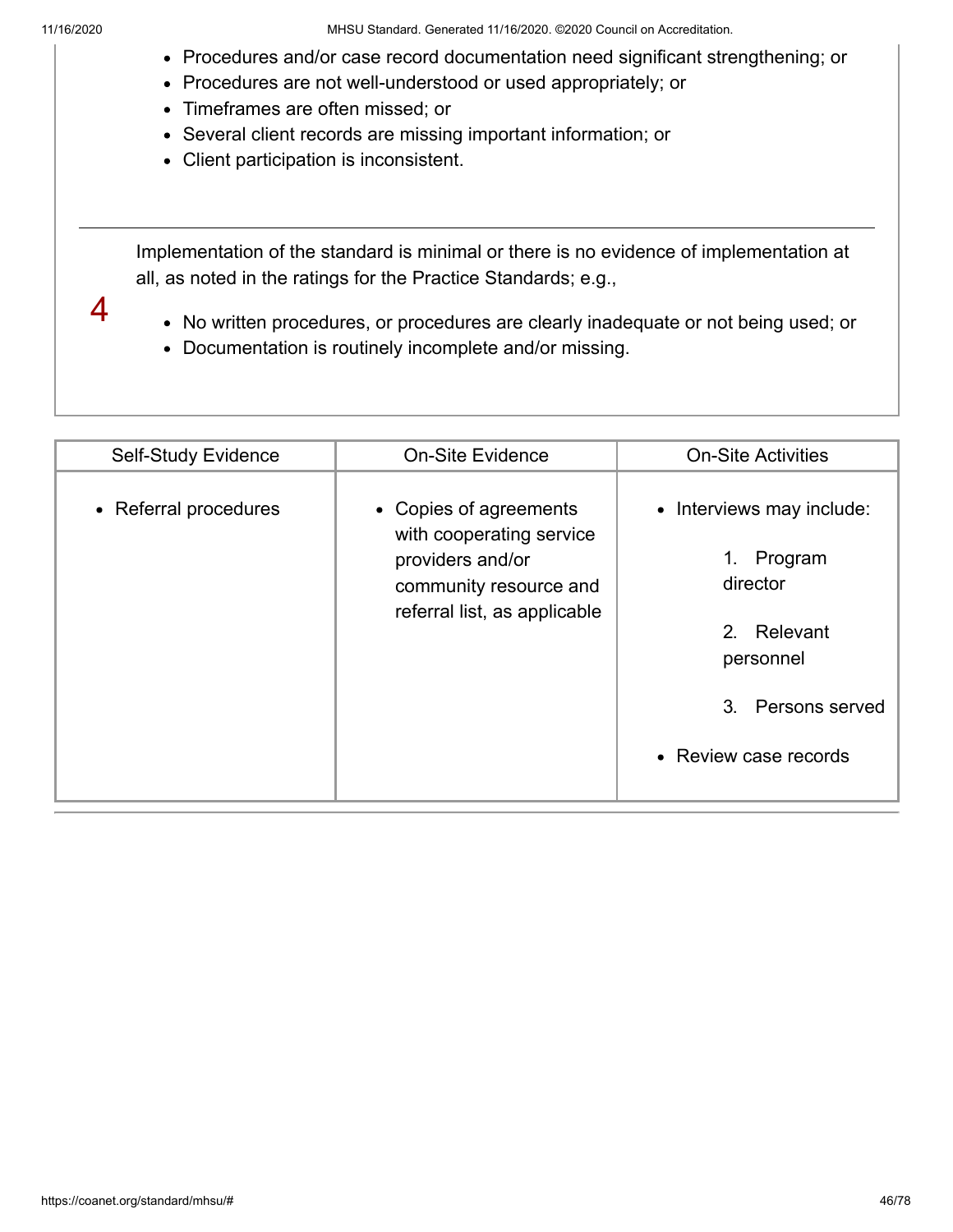# **MHSU 6.01**

Persons served receive psychosocial, therapeutic and educational interventions that are:

- 1. matched with the assessed needs, age, developmental level, and personal goals of the service recipient; and
- 2. provided in individual, family, and/or group format.

### **Interpretation**

*For detoxification treatment programs, therapeutic and educational interventions may be limited given the length of treatment and the service recipient's treatment progress.*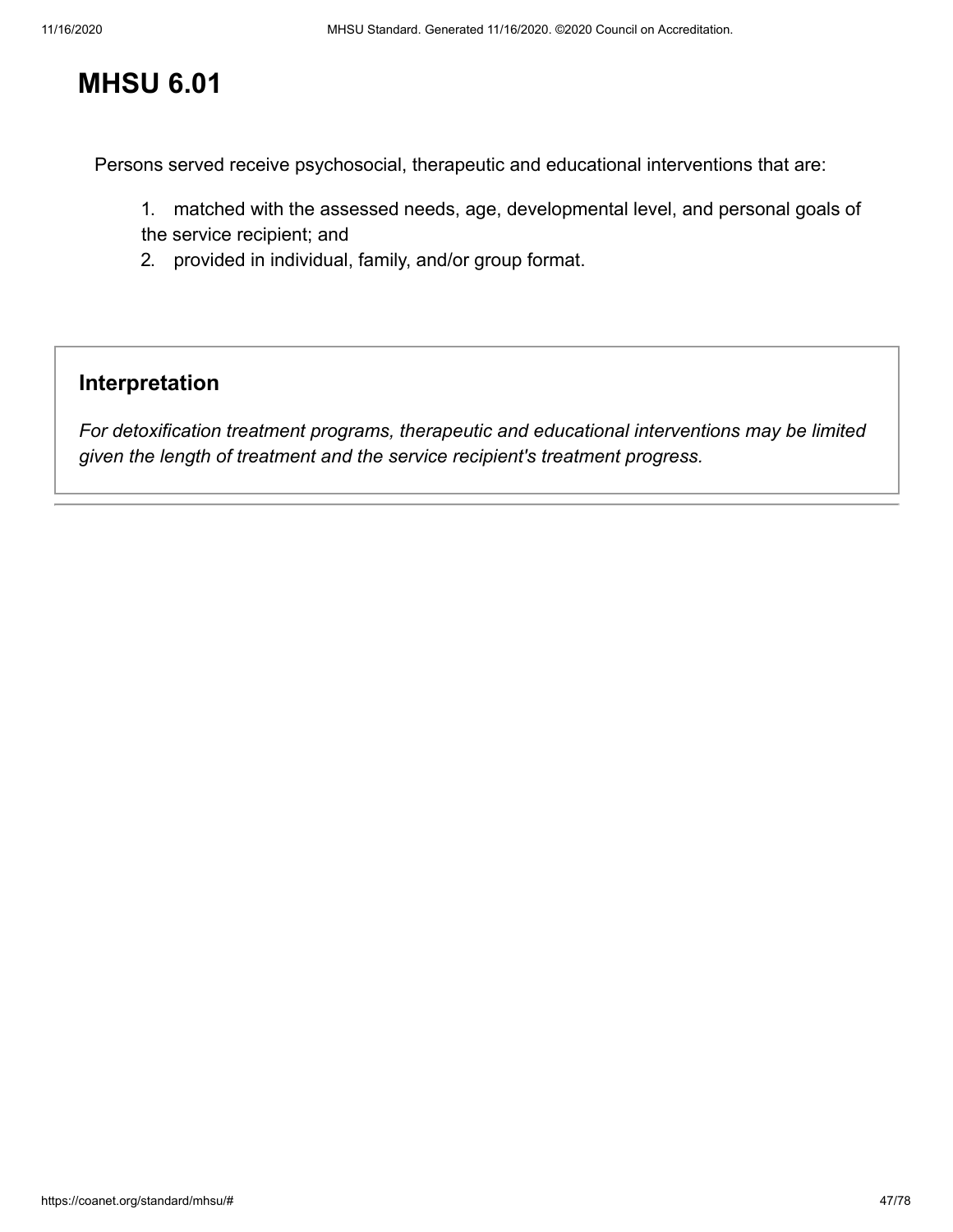# **MHSU 6.02**

The organization directly provides or makes referrals for a comprehensive range of prevention and treatment services, including:

- 1. psychotherapy;
- 2. illness management and psychoeducation interventions;
- 3. coping skills training;
- 4. relapse prevention;
- 5. acute care;
- 6. support groups and self-help referrals;
- 7. detoxification;
- 8. inpatient care;
- 9. intensive outpatient care;
- 10. medical care;
- 11. psychiatric rehabilitation; and
- 12. targeted case management services.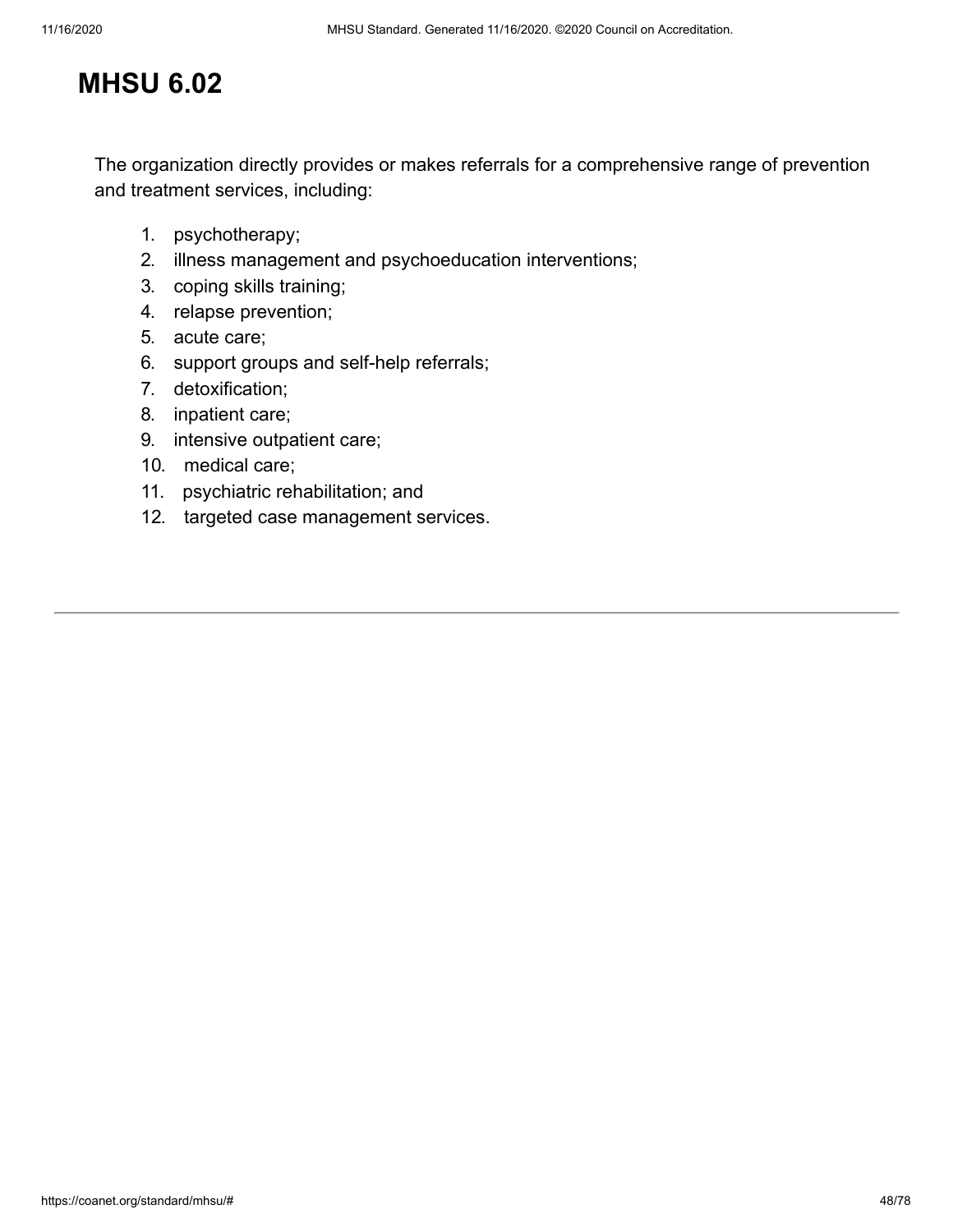# **MHSU 6.03**

Individuals and their families, when appropriate, are connected with peer support services, either directly or by referral, appropriate to their request or need for service.

### **[Notes](#page-48-0)**

<span id="page-48-0"></span>**Note:** *Peer support refers to services provided by individuals who have shared, lived experience. Services promote resiliency and recovery and can include peer recovery groups, peer-to-peer counseling, peer mentoring or coaching, family and youth peer support or other consumer-run services.*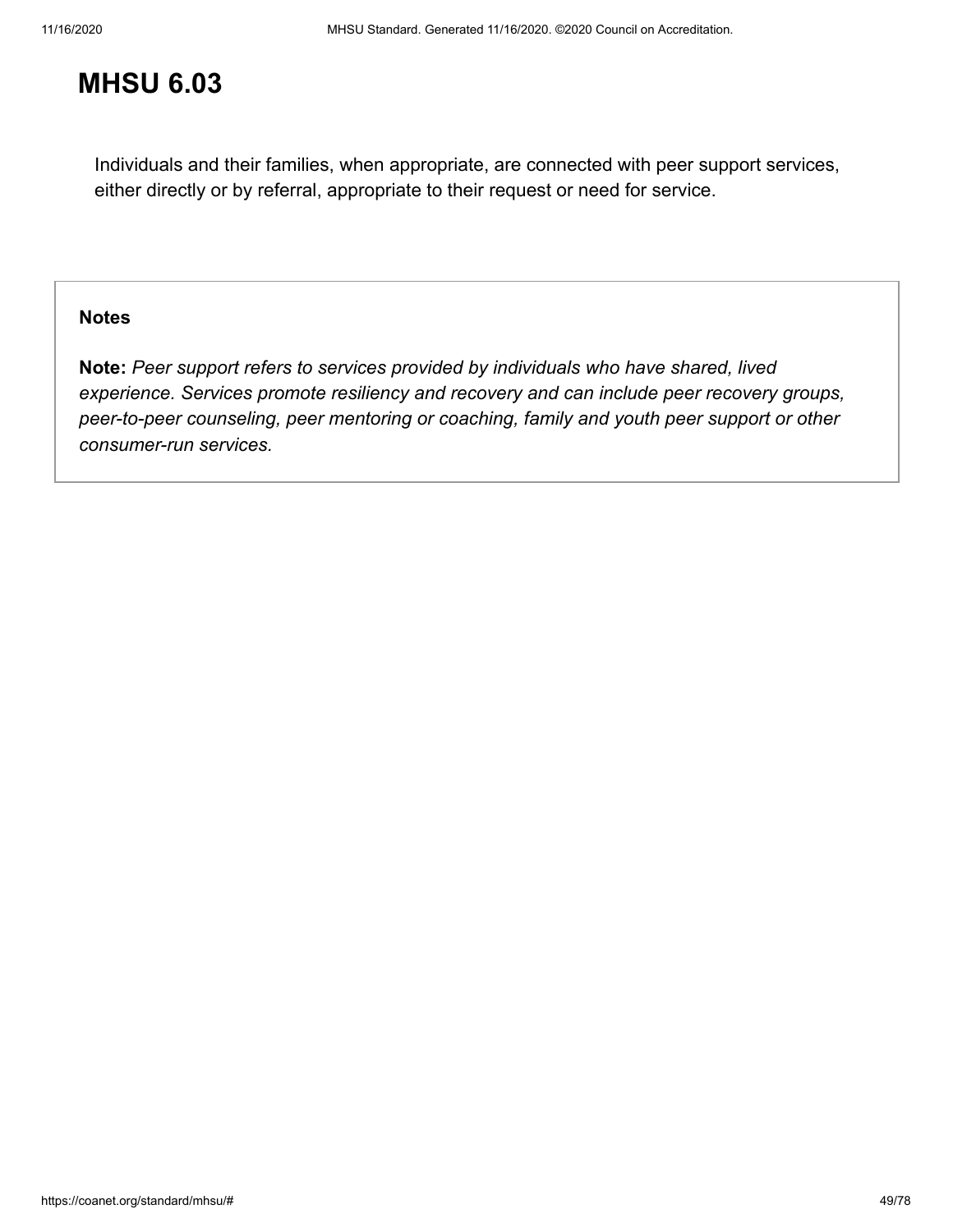## **Mental Health and/or Substance Use Services (MHSU) 7: Medical Care and Clinical Support Team**

Treatment decisions are guided by a qualified clinical team and are made in collaboration with persons served.

**NA** *The organization provides Diagnosis, Assessment, and Referral Services only.*

**NA** *The organization provides Clinical Counseling services only.*

**[Notes](#page-49-0)**

<span id="page-49-0"></span>**Note:** *Medical care includes psychiatric care and treatment.*

<span id="page-49-1"></span>

|   | <b>Rating Indicators</b>                                                                                                                                                                                                                                                                                                                                                                                                                                                                                                                                             |
|---|----------------------------------------------------------------------------------------------------------------------------------------------------------------------------------------------------------------------------------------------------------------------------------------------------------------------------------------------------------------------------------------------------------------------------------------------------------------------------------------------------------------------------------------------------------------------|
| ◢ | All elements or requirements outlined in the standard are evident in practice, as<br>indicated by full implementation of the practices outlined in the Practice Standards.                                                                                                                                                                                                                                                                                                                                                                                           |
|   | Practices are basically sound but there is room for improvement, as noted in the ratings<br>for the Practice Standards; e.g.,                                                                                                                                                                                                                                                                                                                                                                                                                                        |
|   | • Minor inconsistencies and not yet fully developed practices are noted; however,<br>these do not significantly impact service quality; or<br>• Procedures need strengthening; or<br>With few exceptions, procedures are understood by staff and are being used; or<br>For the most part, established timeframes are met; or<br>$\bullet$<br>Proper documentation is the norm and any issues with individual staff members<br>are being addressed through performance evaluations and training; or<br>• Active client participation occurs to a considerable extent. |
|   | Practice requires significant improvement, as noted in the ratings for the Practice                                                                                                                                                                                                                                                                                                                                                                                                                                                                                  |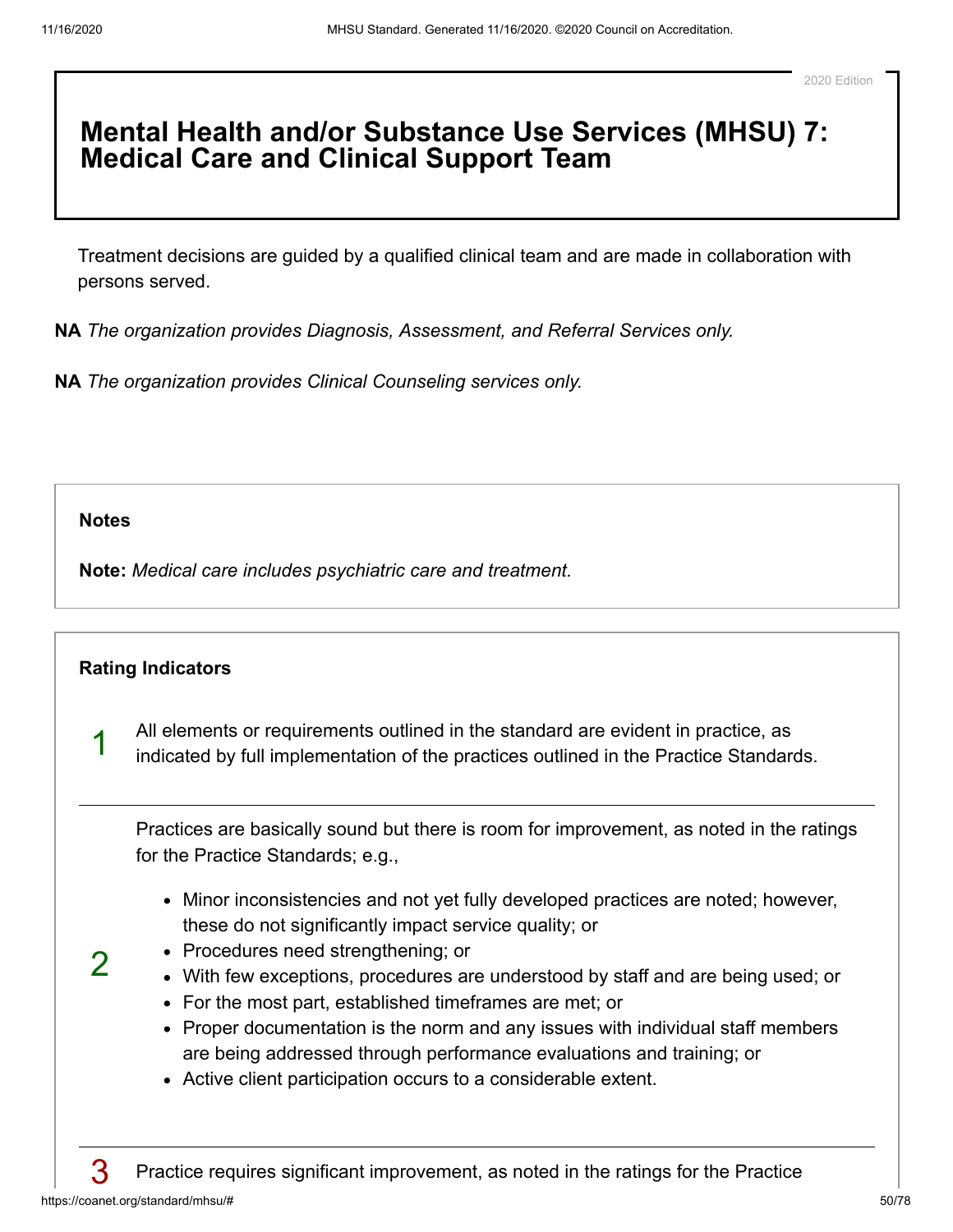4

11/16/2020 MHSU Standard. Generated 11/16/2020. ©2020 Council on Accreditation.

Standards. Service quality or program functioning may be compromised; e.g.,

- Procedures and/or case record documentation need significant strengthening; or
- Procedures are not well-understood or used appropriately; or
- Timeframes are often missed; or
- Several client records are missing important information; or
- Client participation is inconsistent.

Implementation of the standard is minimal or there is no evidence of implementation at all, as noted in the ratings for the Practice Standards; e.g.,

- No written procedures, or procedures are clearly inadequate or not being used; or
- Documentation is routinely incomplete and/or missing.

| Self-Study Evidence           | <b>On-Site Evidence</b>                                                                                                                                 | <b>On-Site Activities</b>                                                                                                                                                                              |
|-------------------------------|---------------------------------------------------------------------------------------------------------------------------------------------------------|--------------------------------------------------------------------------------------------------------------------------------------------------------------------------------------------------------|
| <b>No Self-Study Evidence</b> | • Job description and<br>resume of qualified<br>health professional<br>and/or formal agreement<br>with a professional or<br>community-based<br>provider | Interviews may include:<br>$\bullet$<br>Program<br>1.<br>director<br>2. Relevant<br>personnel<br>3.<br><b>Persons served</b><br>• Review case records<br>• Review personnel<br>record, when applicable |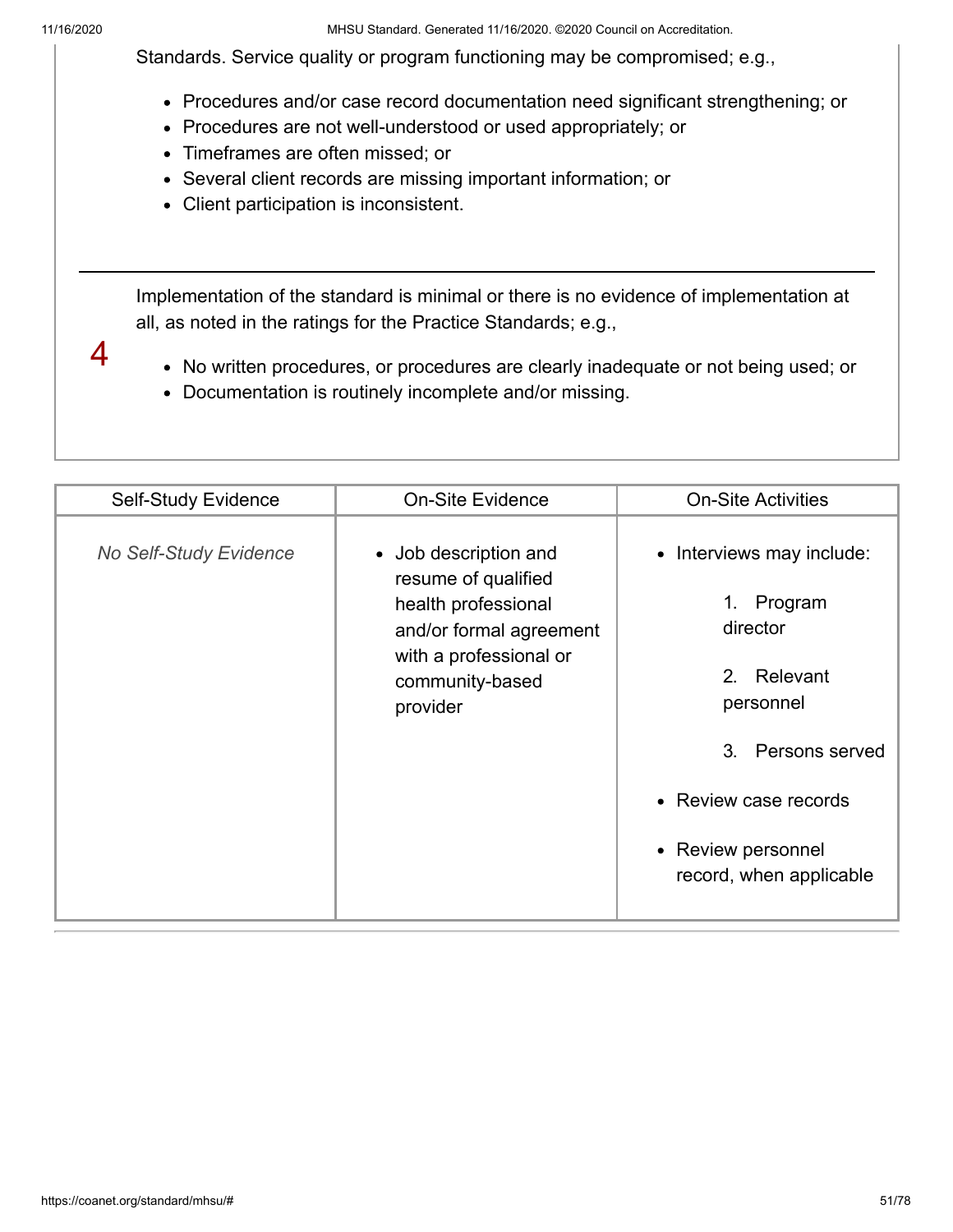Fundamental Practice

# **MHSU 7.01**

A licensed physician, or another qualified health professional, with experience, training, and competence in engaging, diagnosing, and treating persons with mental health and/or substance use disorders is responsible for the medical aspects of treatment.

### **Interpretation**

*When an appropriately qualified health professional is not employed by the organization, their participation on the treatment team should be secured through contract or formal agreement.*

### **[Examples](#page-51-0)**

<span id="page-51-0"></span>**Examples:** Medical aspects can include:

1. prescribing medication and medication management, including appropriate management of pharmacotherapy for individuals with co-occurring conditions;

2. providing or reviewing diagnostic, toxicological, and other health related examinations of persons not currently under medical care and supervision;

3. review of complicated cases where co-occurring substance use, health, and mental health conditions intersect; and

4. other medical and psychiatric related issues, such as seizure disorders, psychosomatic disorders, or traumatic brain injury.

**Examples:** The qualifications and training of the physician may vary as appropriate to the program. For example, organizations that provide mental health services may have a boardeligible psychiatrist who is responsible for the medical aspects of treatment. Qualified health professionals may include: psychiatric or mental health nurse practitioners, physician assistants, or health professionals that are permitted by law in their state to provide medical care and services (e.g., prescribe and monitor medications) without direction or supervision.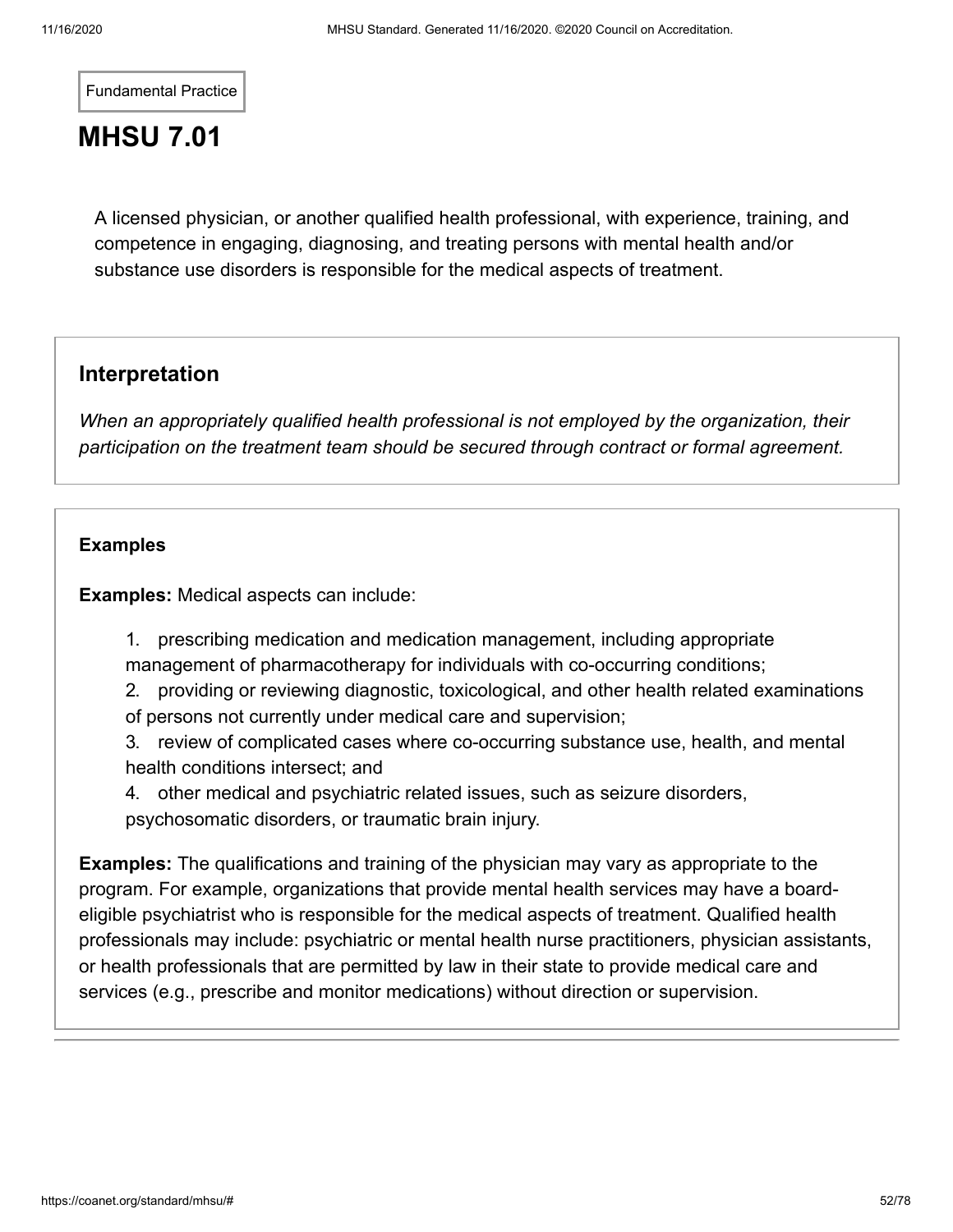Fundamental Practice

# **MHSU 7.02**

In collaboration with the service recipient, a clinical team and a licensed physician, or other qualified health professional, make decisions about level of care, treatment, and aftercare or discharge planning.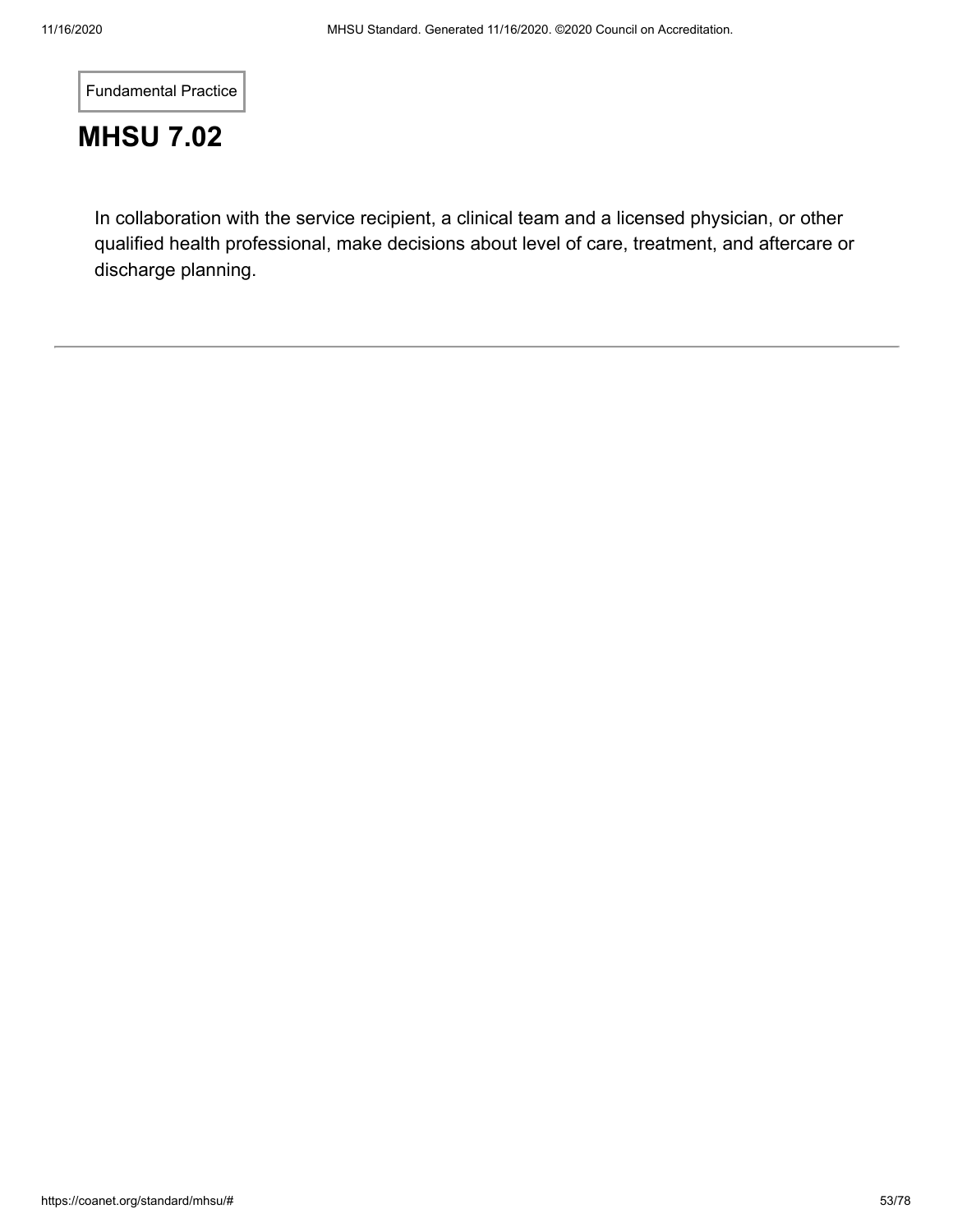# **MHSU 7.03**

Organizations that employ or have formal agreements with telemedicine practitioners, or individuals that provide telehealth services, monitor and share information in a way that ensures privacy and security of confidential information.

**NA** *The organization does not employ or have formal agreements with telemedicine practitioners.*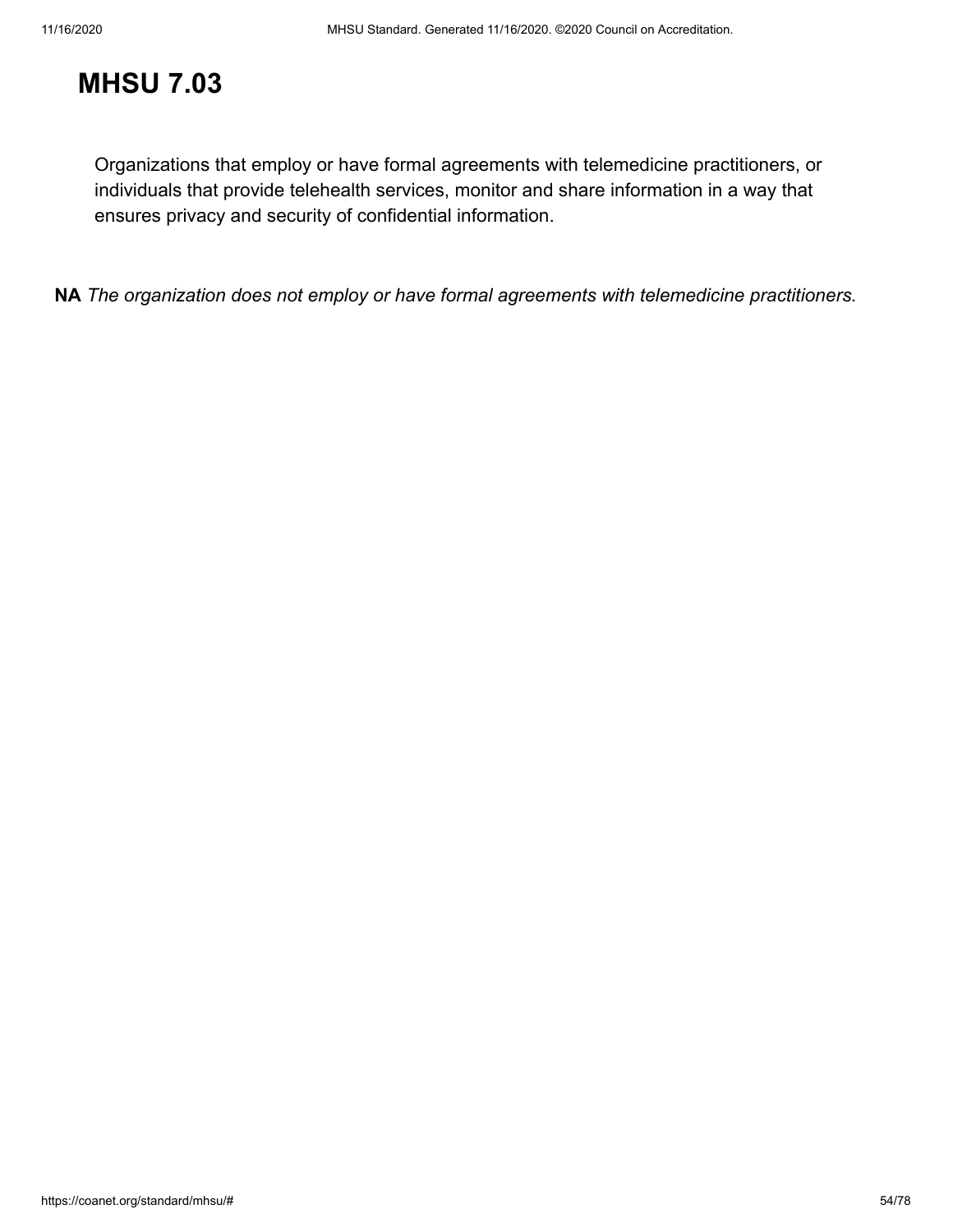### **Mental Health and/or Substance Use Services (MHSU) 8: Ambulatory Detoxification Treatment**

Detoxification treatment is provided based on the needs of the service recipient.

**NA** *The organization does not provide detoxification treatment.*

#### **[Notes](#page-54-0)**

 $\mathcal{P}$ 

<span id="page-54-0"></span>**Note:** *Detoxification can occur at varying levels of intensity.*

### **[Rating Indicators](#page-54-1)**

<span id="page-54-1"></span>1 All elements or requirements outlined in the standard are evident in practice, as indicated by full implementation of the practices outlined in the Practice Standards.

Practices are basically sound but there is room for improvement, as noted in the ratings for the Practice Standards; e.g.,

- Minor inconsistencies and not yet fully developed practices are noted; however, these do not significantly impact service quality; or
- Procedures need strengthening; or
- With few exceptions, procedures are understood by staff and are being used; or
- For the most part, established timeframes are met; or
- Proper documentation is the norm and any issues with individual staff members are being addressed through performance evaluations and training; or
- Active client participation occurs to a considerable extent.

3 Practice requires significant improvement, as noted in the ratings for the Practice Standards. Service quality or program functioning may be compromised; e.g.,

• Procedures and/or case record documentation need significant strengthening; or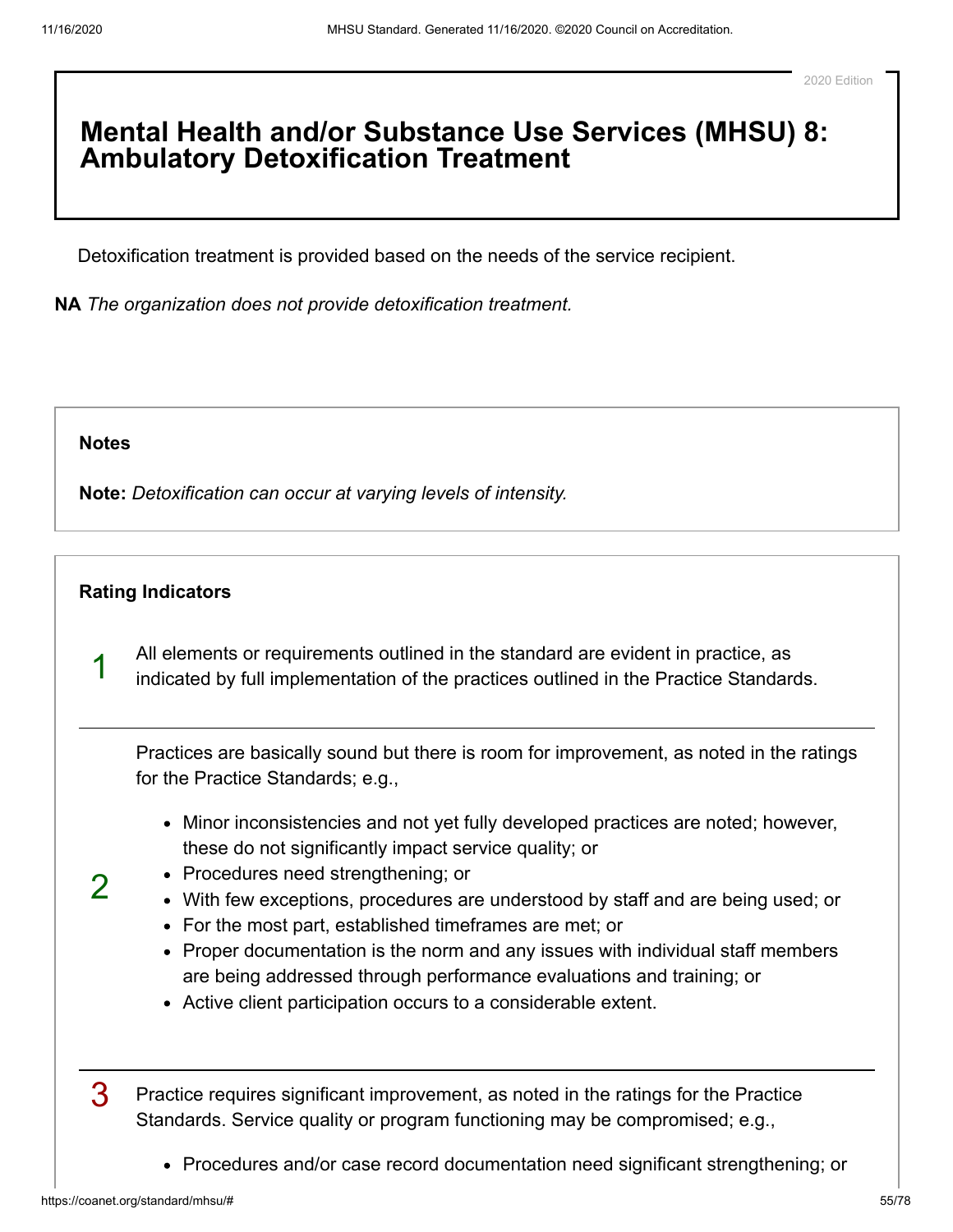4

- Procedures are not well-understood or used appropriately; or
- Timeframes are often missed; or
- Several client records are missing important information; or
- Client participation is inconsistent.

Implementation of the standard is minimal or there is no evidence of implementation at all, as noted in the ratings for the Practice Standards; e.g.,

- No written procedures, or procedures are clearly inadequate or not being used; or
- Documentation is routinely incomplete and/or missing.

| Self-Study Evidence                             | <b>On-Site Evidence</b>                                                | <b>On-Site Activities</b>                                                                                                             |
|-------------------------------------------------|------------------------------------------------------------------------|---------------------------------------------------------------------------------------------------------------------------------------|
| • Criteria for determining<br>the level of care | • Sample job<br>descriptions from<br>across relevant job<br>categories | • Interviews may include:<br>1.<br>Clinical/Medicaldirector<br>2. Relevant<br>personnel<br>3. Persons served<br>• Review case records |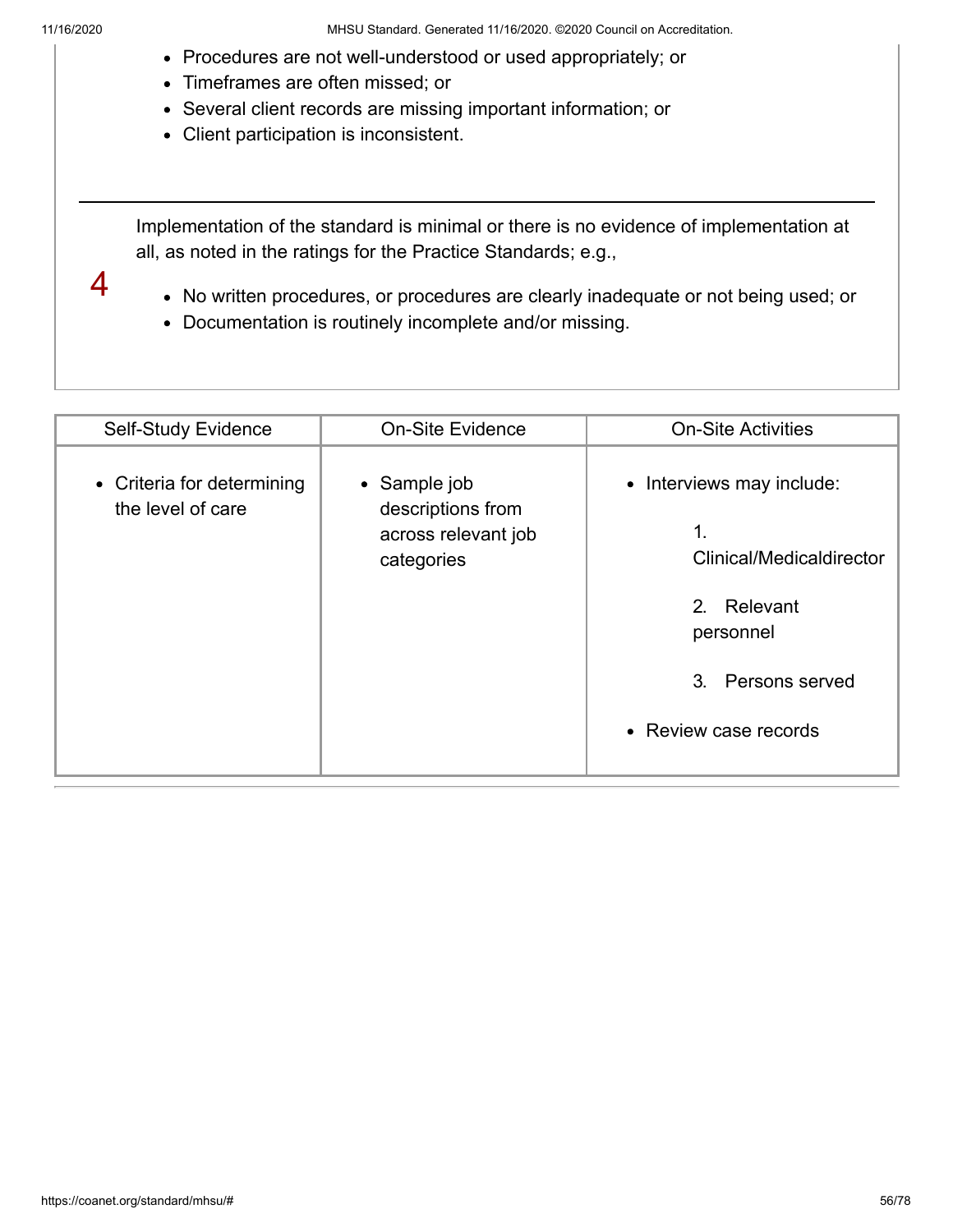## **MHSU 8.01**

Qualified personnel determine the appropriate level of detoxification care and treatment for the individual using diagnostic criteria outlined in clinical decision support tools and clinical practice guidelines.

### **[Examples](#page-56-0)**

<span id="page-56-0"></span>**Examples:** Organizations can utilize the American Society of Addiction Medicine (ASAM) criteria to determine the appropriate level of care.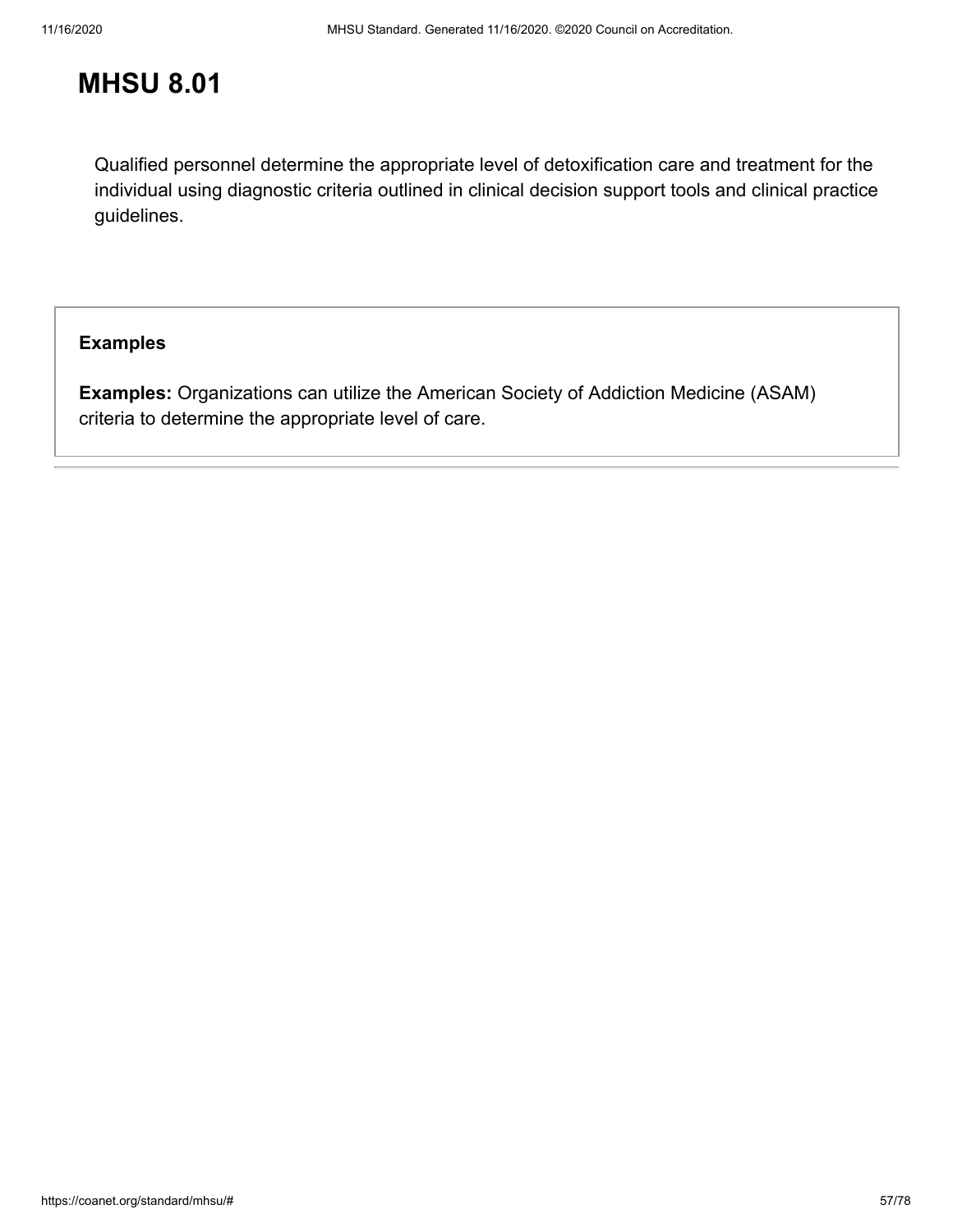# **MHSU 8.02**

Detoxification services include:

- 1. assessment and evaluation;
- 2. monitoring and stabilization; and
- 3. preparation for entry into substance use treatment.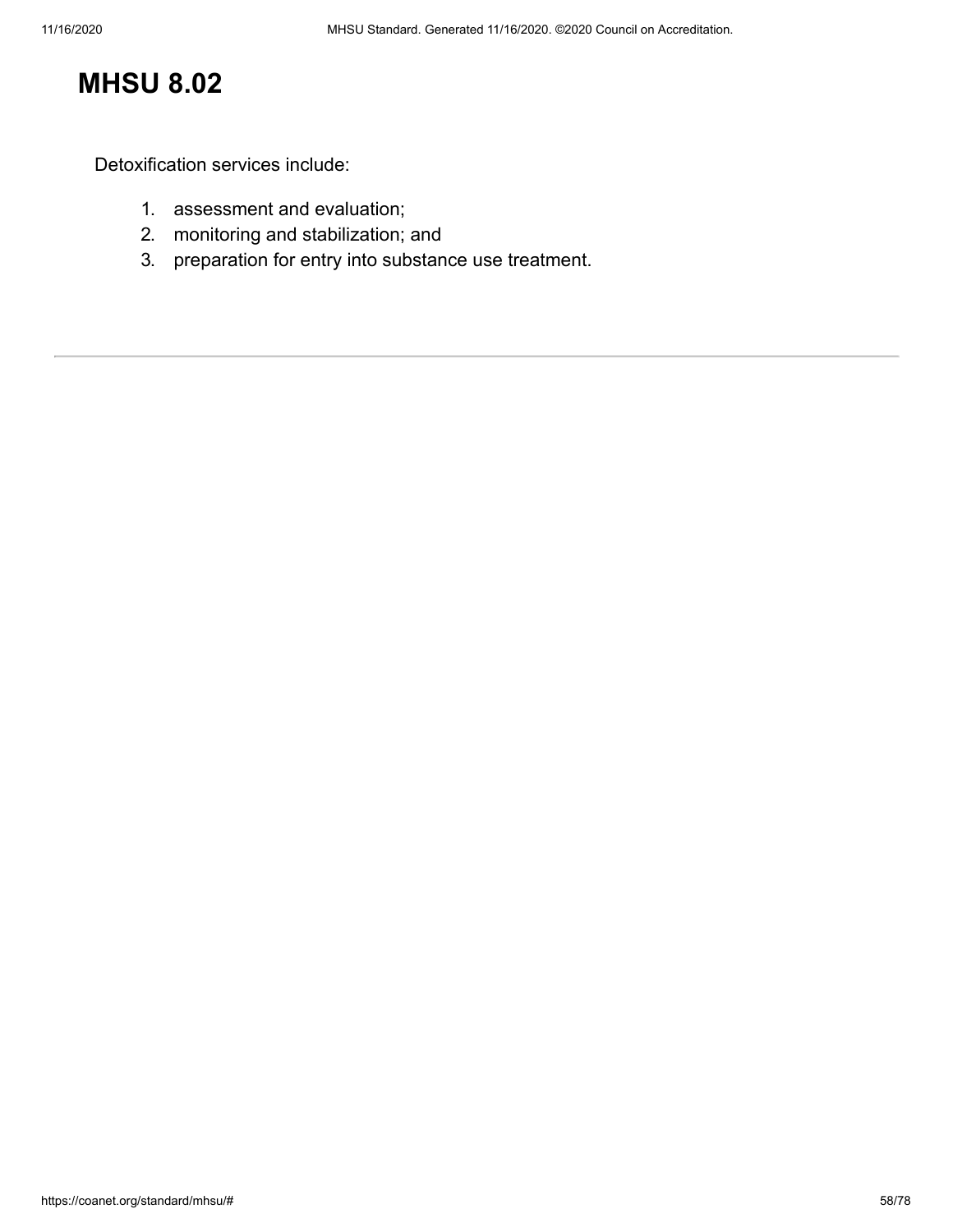Fundamental Practice

# **MHSU 8.03**

Detoxification treatment is provided by a qualified team of trained and licensed professionals appropriate to the intensity of services offered.

### **[Examples](#page-58-0)**

<span id="page-58-0"></span>**Examples:** Organizations providing medically-monitored detoxification may employ an interdisciplinary staff of nurses, counselors, social workers, addiction specialists and/or other health and technical personnel, whom all work under the supervision of a licensed physician.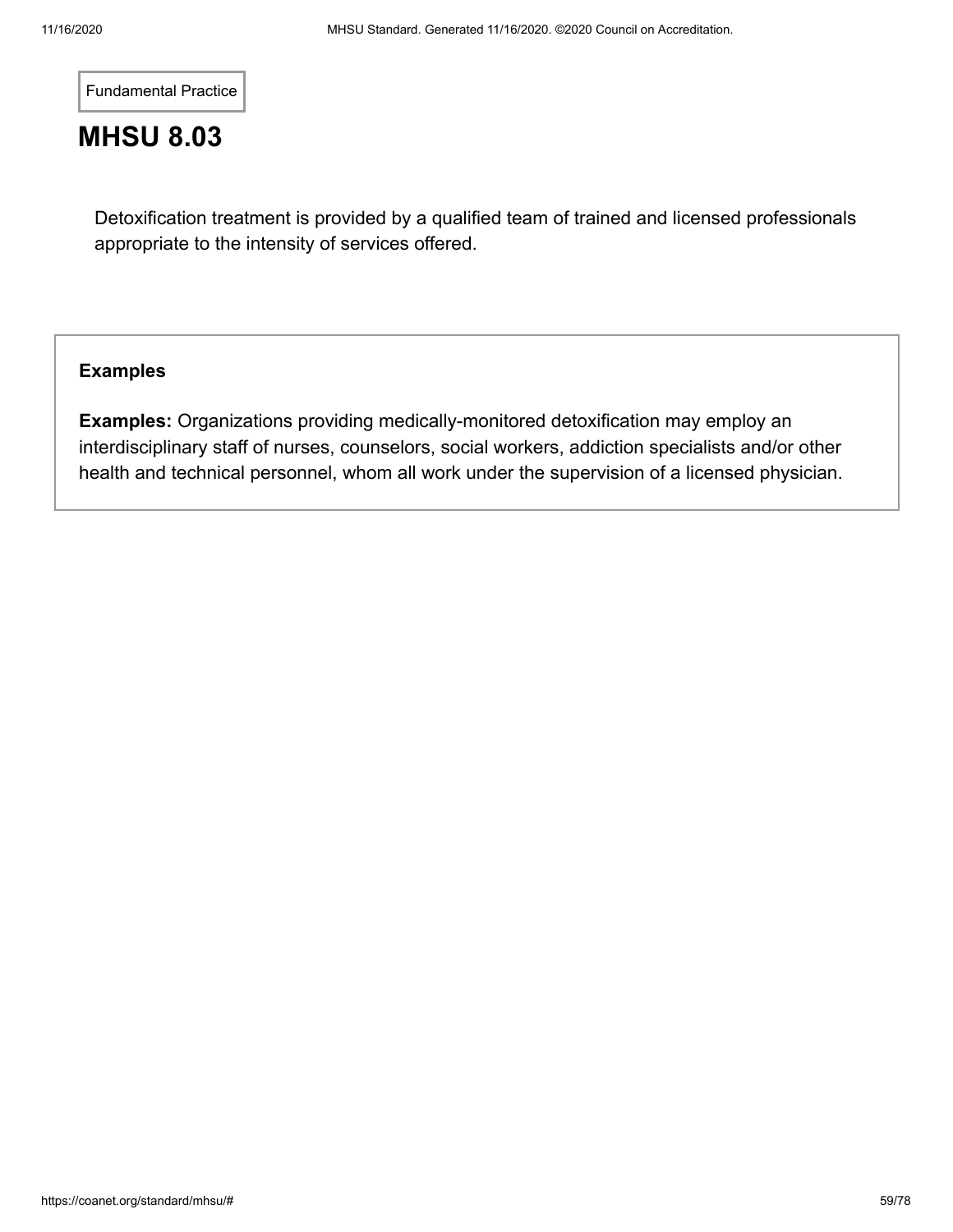### **Mental Health and/or Substance Use Services (MHSU) 9: Care Coordination**

The organization coordinates services in order to promote continuity of care and whole-person wellness.

### **Interpretation**

*The standards in [MHSU 9](https://coanet.org/standard/mhsu/9/) address the efforts an organization makes to promote information sharing and collaboration with the various systems touching a particular individual. Organizations are not required to provide integrated care to implement the standards in this section. Organizations that offer integrated behavioral health and primary care services (e.g., health homes) will complete the Integrated Care; Health Home (ICHH) standards.*

**NA** *The organization provides Diagnosis, Assessment, and Referral Services only.*

<span id="page-59-0"></span>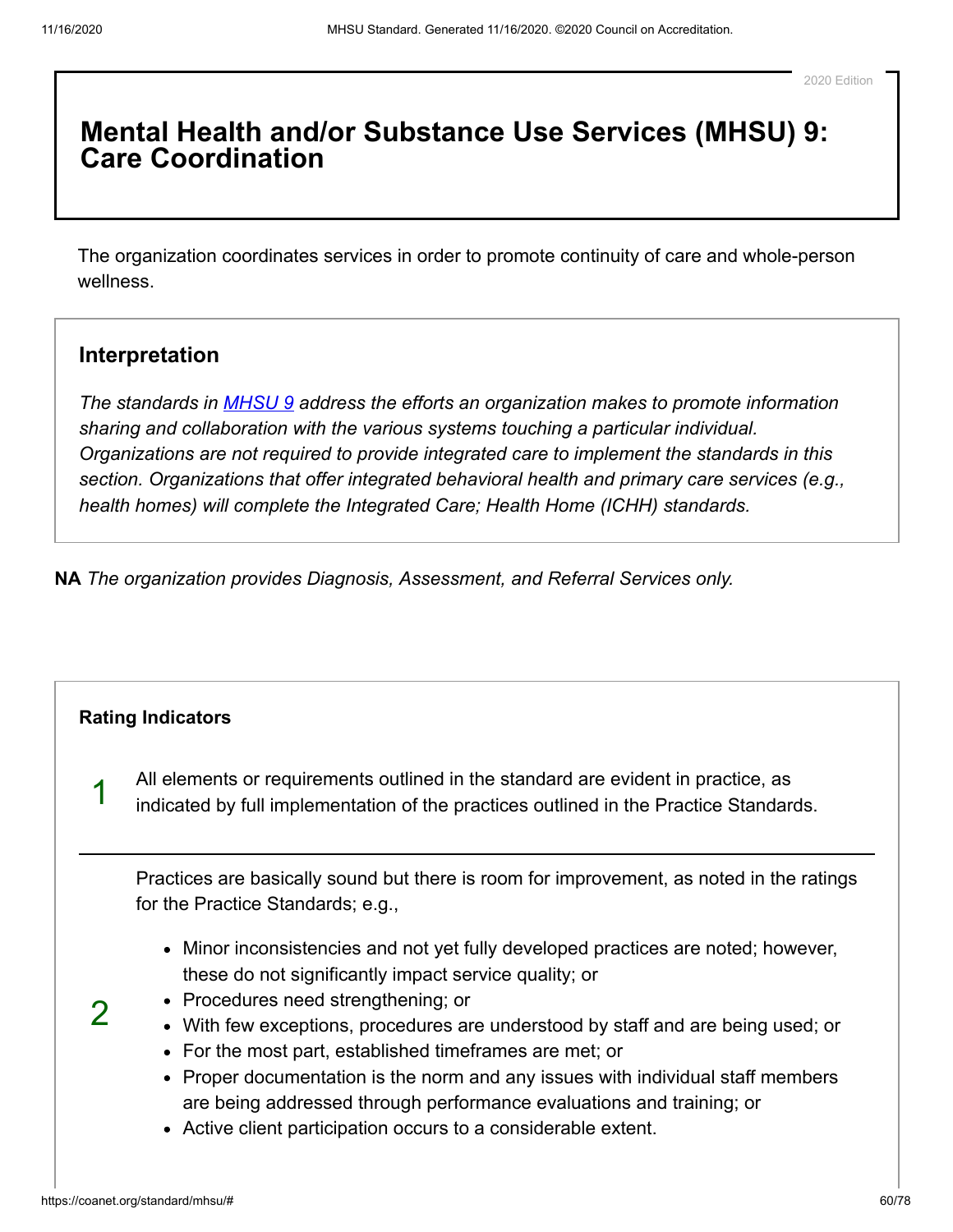4

3 Practice requires significant improvement, as noted in the ratings for the Practice Standards. Service quality or program functioning may be compromised; e.g., Procedures and/or case record documentation need significant strengthening; or Procedures are not well-understood or used appropriately; or Timeframes are often missed; or

- Several client records are missing important information; or
- Client participation is inconsistent.

Implementation of the standard is minimal or there is no evidence of implementation at all, as noted in the ratings for the Practice Standards; e.g.,

- No written procedures, or procedures are clearly inadequate or not being used; or
- Documentation is routinely incomplete and/or missing.

| Self-Study Evidence                   | <b>On-Site Evidence</b>                                                                                                              | <b>On-Site Activities</b>                                                                                                        |
|---------------------------------------|--------------------------------------------------------------------------------------------------------------------------------------|----------------------------------------------------------------------------------------------------------------------------------|
| • Procedures for care<br>coordination | • Copies of agreements<br>with cooperating service<br>providers and/or<br>community resource and<br>referral list, as<br>appropriate | • Interviews may include:<br>1.<br>Program<br>director<br>2. Relevant<br>personnel<br>3. Persons served<br>• Review case records |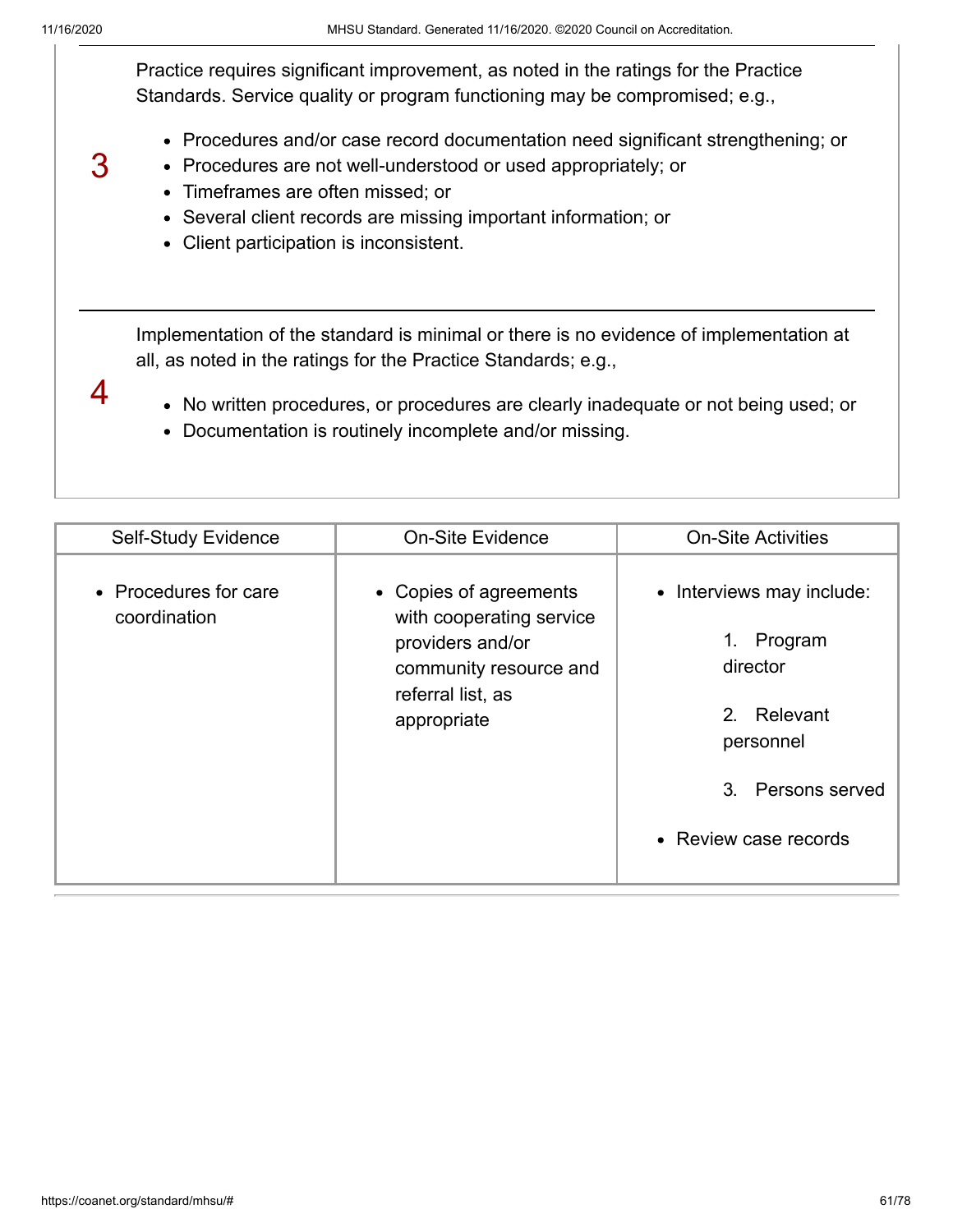# **MHSU 9.01**

The organization works in active partnership with persons served to:

- 1. ensure that they receive appropriate advocacy support;
- 2. assist with access to the full array of services to which they are eligible; and
- 3. mediate barriers to receiving coordinated services.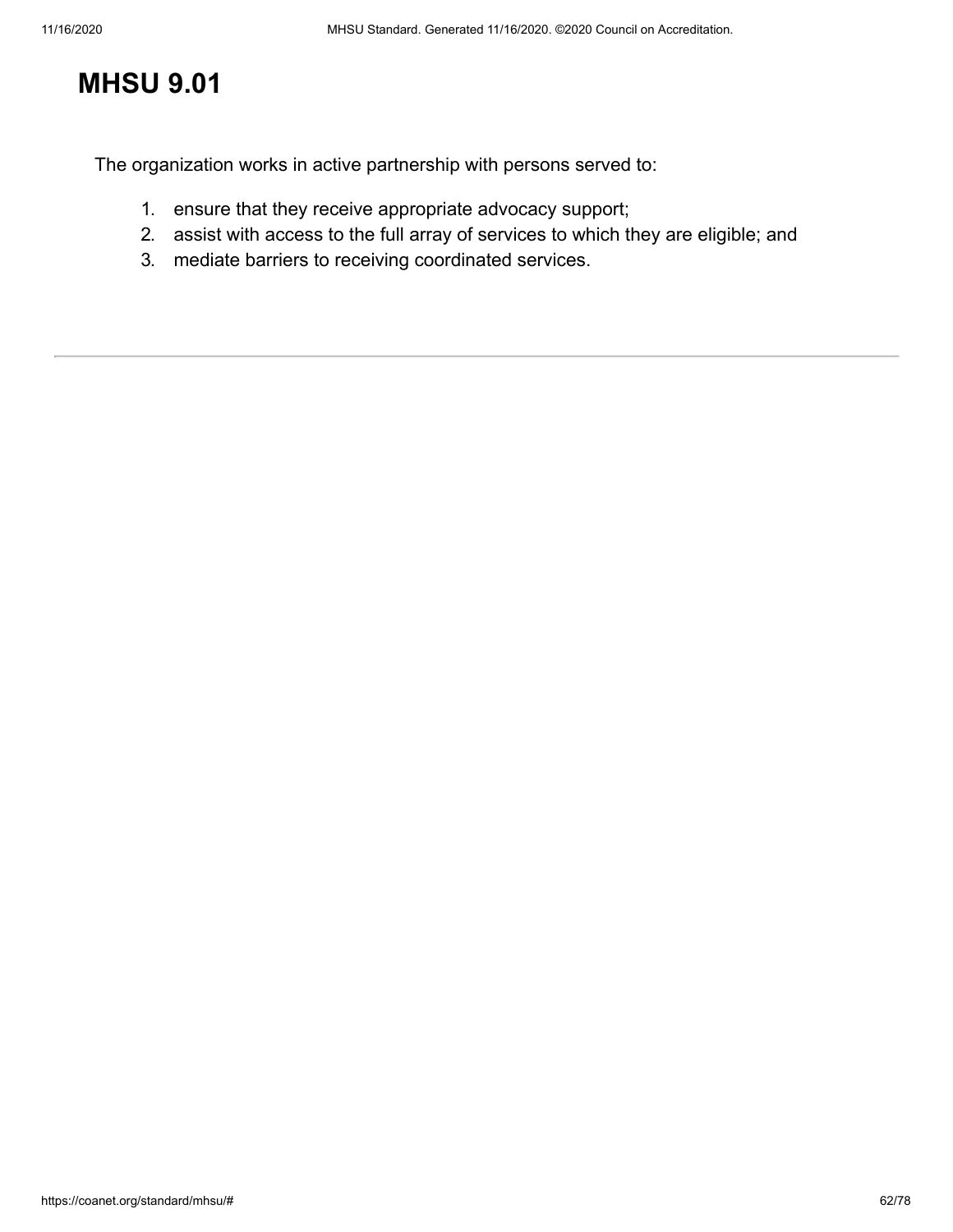Fundamental Practice

# **MHSU 9.02**

Individuals with co-occurring mental health and substance use disorders receive coordinated treatment either directly or through active involvement with a cooperating service provider.

### **Interpretation**

*This standard is applicable to all programs regardless of the services offered. Organizations that only treat substance use disorders are expected to have the core capability to address cooccurring mental health conditions, and organizations that only treat mental health disorders are expected to have the core capability to address co-occurring substance use disorders.*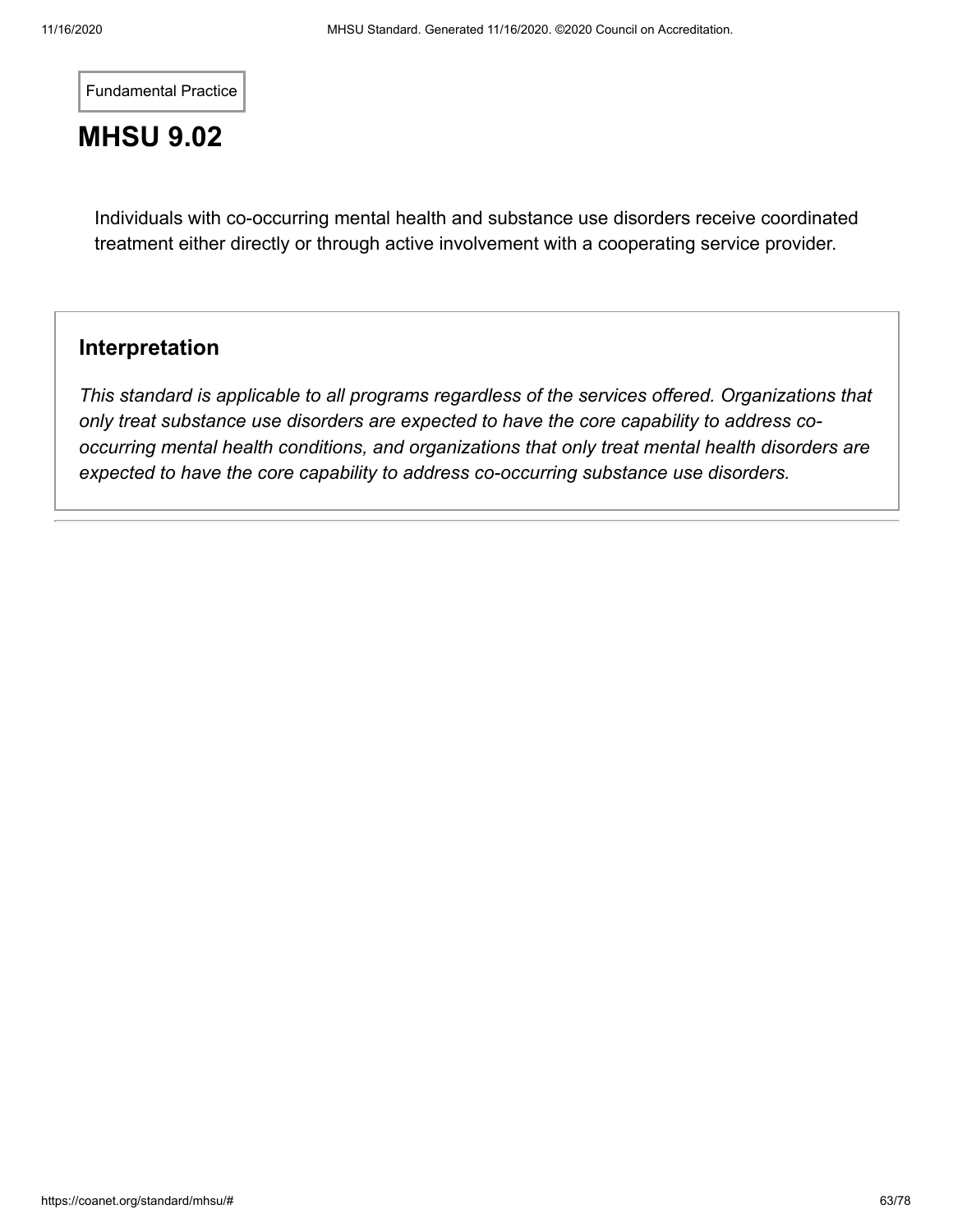Fundamental Practice

# **MHSU 9.03**

The organization supports the coordination of behavioral and physical health care to increase service recipients' access to needed services by:

- 1. providing referrals to identified primary care providers;
- 2. communicating with the primary care doctor about treatment planning; and
- 3. linking individuals to providers that can help them navigate the health care system.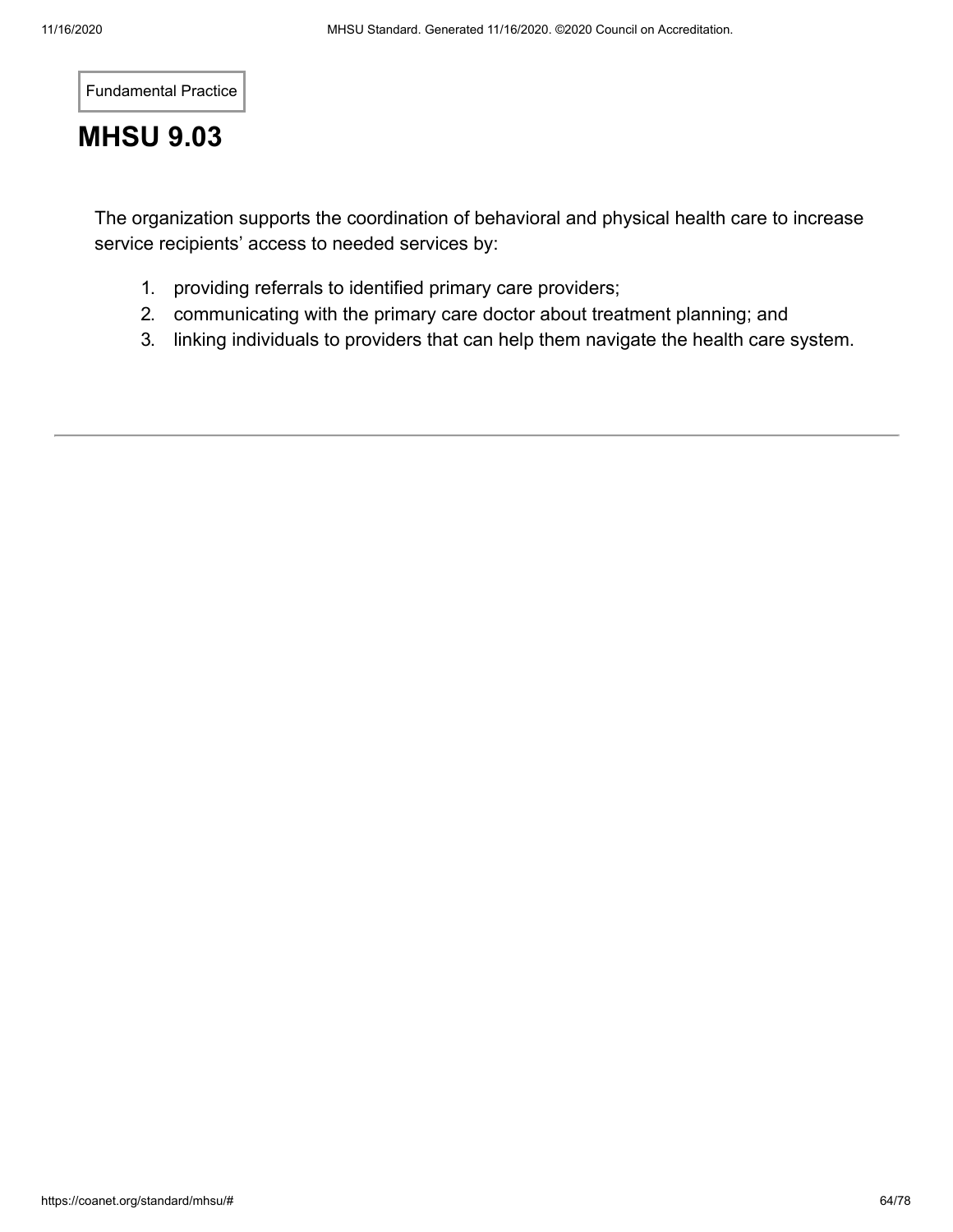# **MHSU 9.04**

In collaboration with the service recipient, the organization coordinates with, as needed:

- 1. the child welfare system;
- 2. the juvenile justice system;
- 3. courts; and
- 4. the school system.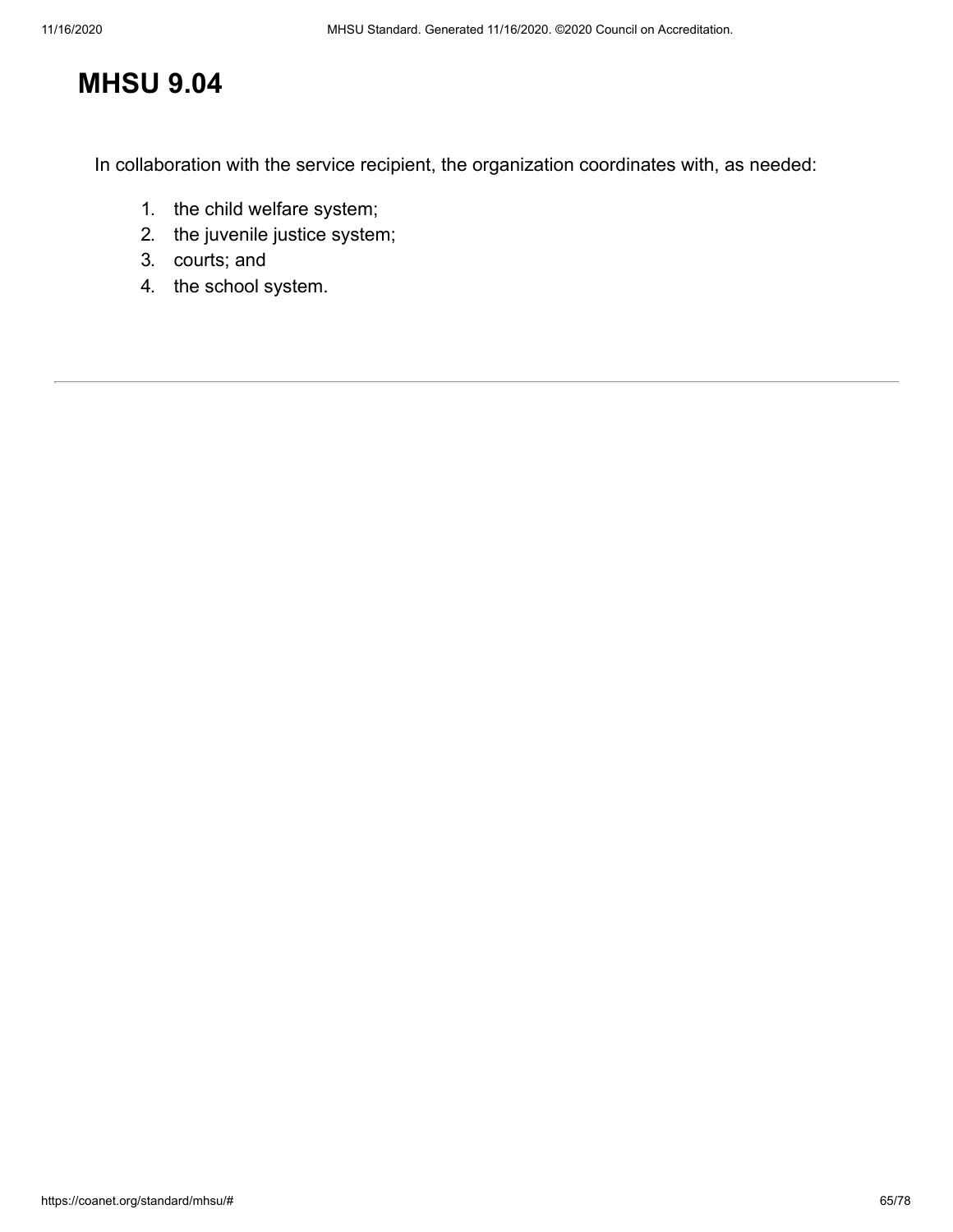# **MHSU 9.05**

Care coordination activities include:

- 1. linkages to community providers, as well as completed follow-up when possible;
- 2. communication with partnering providers both internally and externally; and
- 3. communication with the service recipient.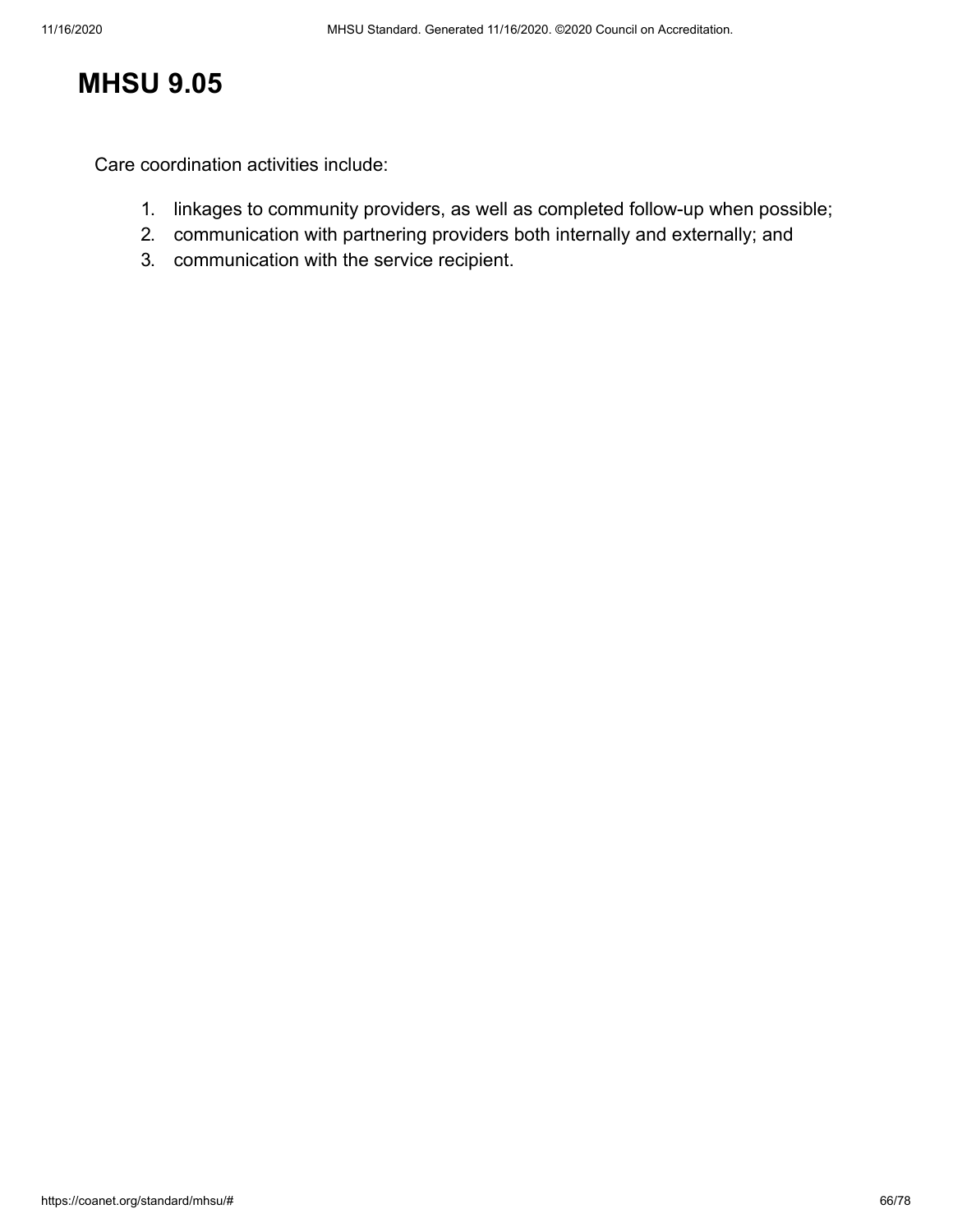### **Mental Health and/or Substance Use Services (MHSU) 10: Support Services**

Persons served receive support services that increase the likelihood of progress in treatment and positive change.

**NA** *The organization provides Diagnosis, Assessment, and Referral Services only.*

**NA** *The organization provides Detoxification Treatment only.*

<span id="page-66-0"></span>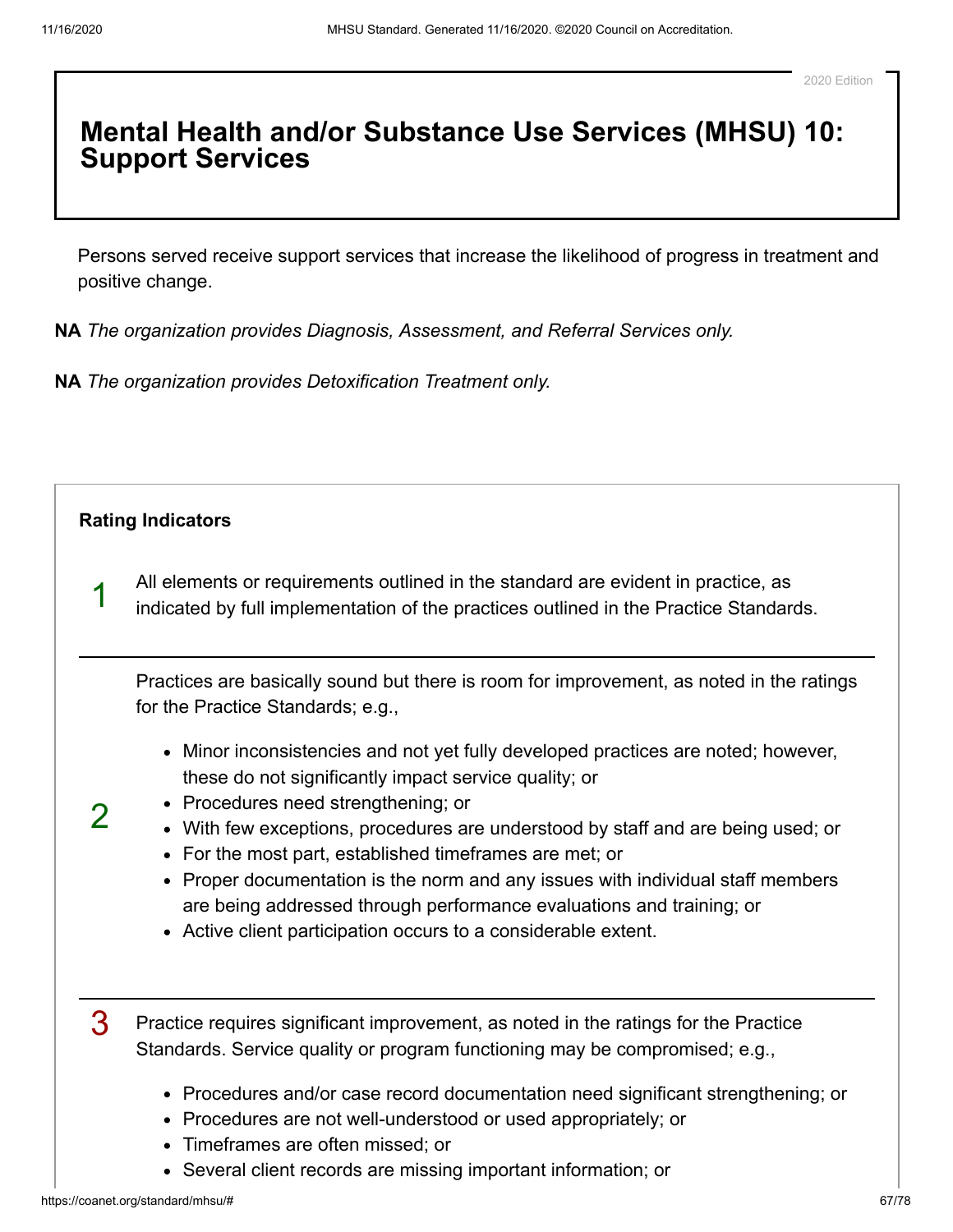4

Client participation is inconsistent.

Implementation of the standard is minimal or there is no evidence of implementation at all, as noted in the ratings for the Practice Standards; e.g.,

- No written procedures, or procedures are clearly inadequate or not being used; or
- Documentation is routinely incomplete and/or missing.

| <b>Self-Study Evidence</b> | <b>On-Site Evidence</b>                                                                                                              | <b>On-Site Activities</b>                                                                                                                 |
|----------------------------|--------------------------------------------------------------------------------------------------------------------------------------|-------------------------------------------------------------------------------------------------------------------------------------------|
| • Referral procedures      | • Copies of agreements<br>with cooperating service<br>providers and/or<br>community resource and<br>referral list, as<br>appropriate | • Interviews may include:<br>Program<br>$1_{\cdot}$<br>director<br>2. Relevant<br>personnel<br>3. Persons served<br>• Review case records |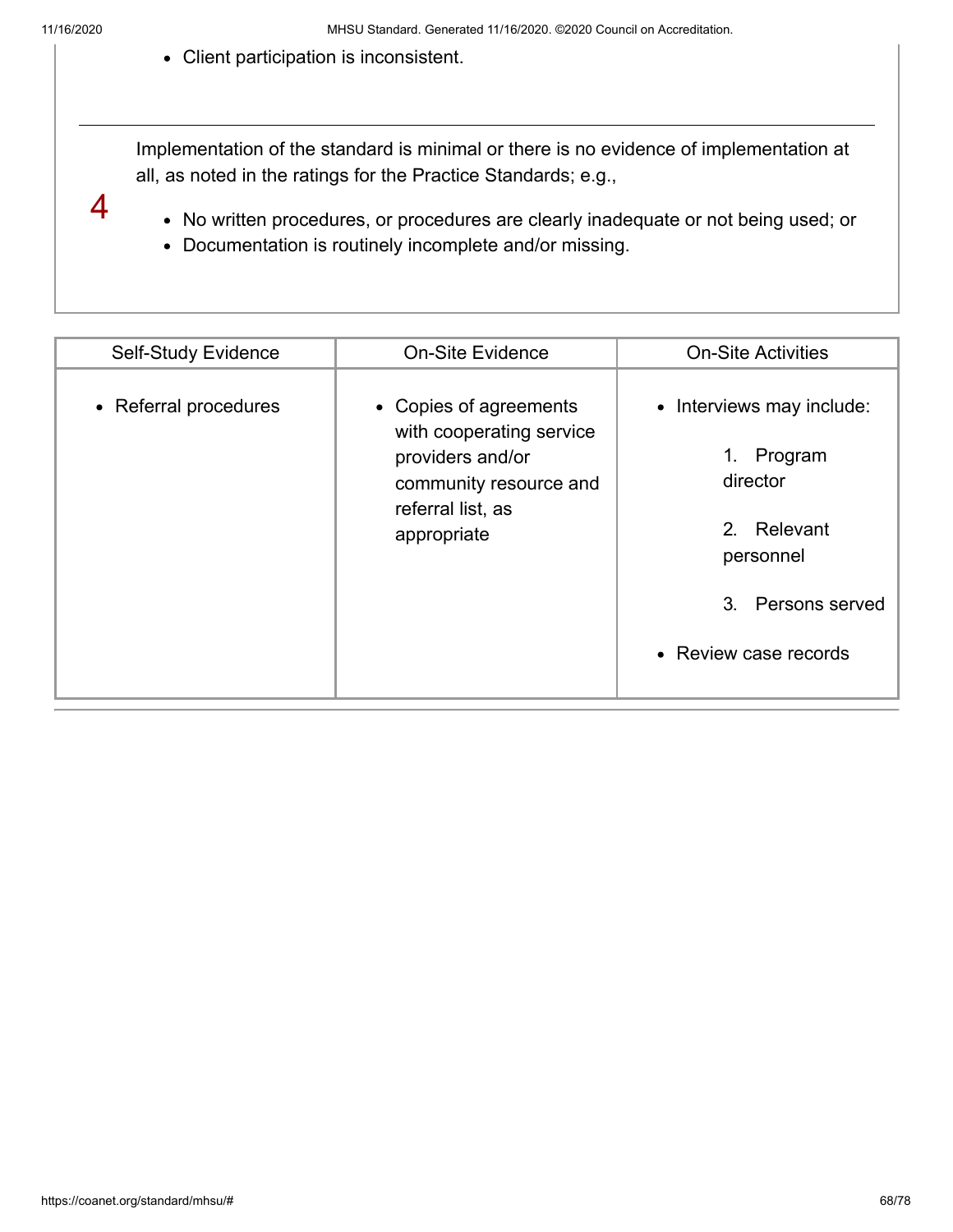# **MHSU 10.01**

The organization provides, either directly or by referral, necessary support services which may include, as appropriate:

- 1. work-related services and job placement;
- 2. supported housing;
- 3. transportation;
- 4. social skills training;
- 5. public benefits;
- 6. educational services; and
- 7. respite care.

### **Interpretation**

*Service members and veterans should be linked to any services or benefits for which they may be eligible, including Veterans Affairs health services.*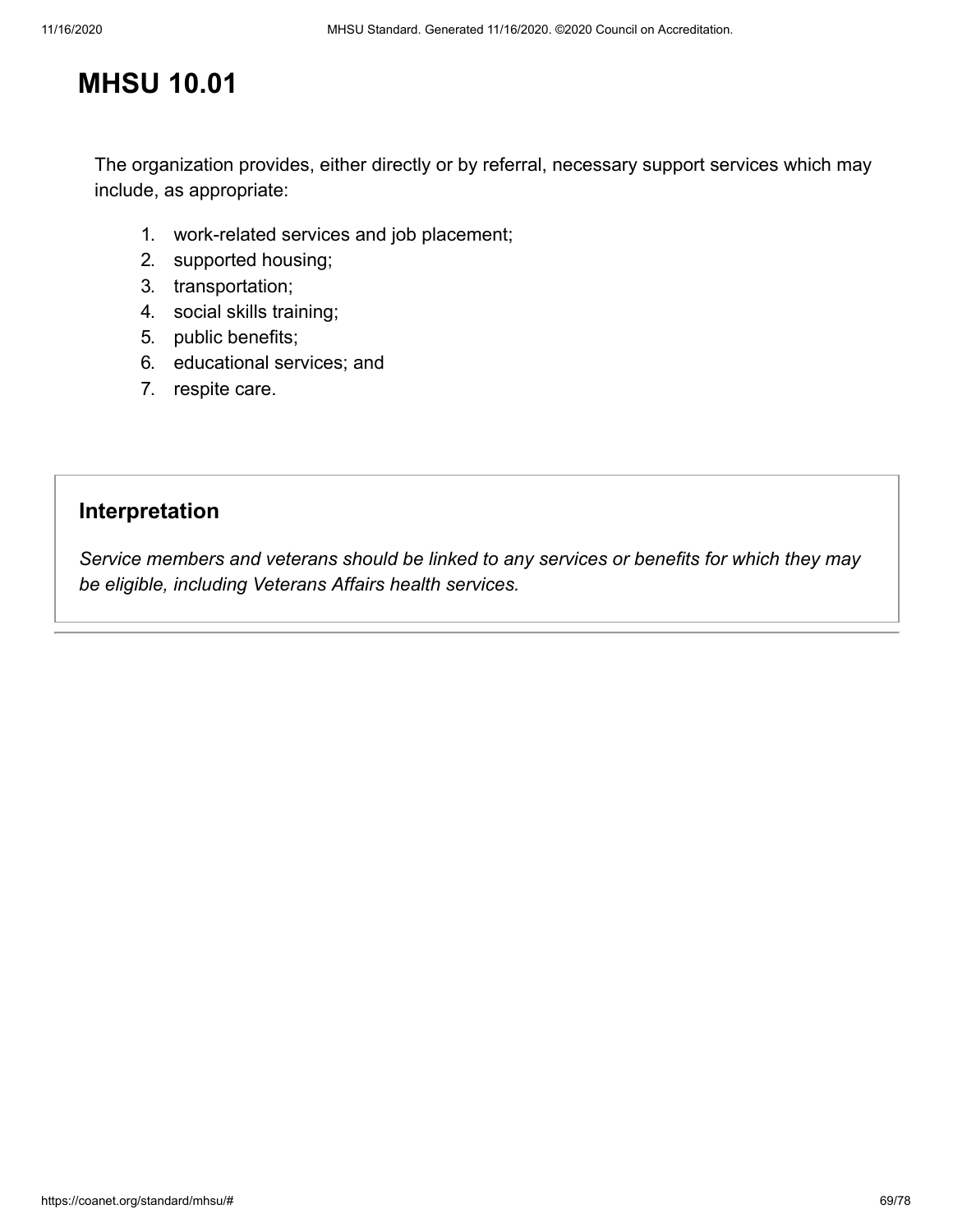# **MHSU 10.02**

The organization works with the service recipient to identify natural supports and social networks to cultivate and sustain a supportive community.

### **[Examples](#page-69-0)**

<span id="page-69-0"></span>**Examples:** Social networking opportunities can include: social, recreational, education, or vocational activities; religious or spiritual gatherings; or neighborhood and community events that provide individuals with an opportunity to meet, support, and share experiences with peers.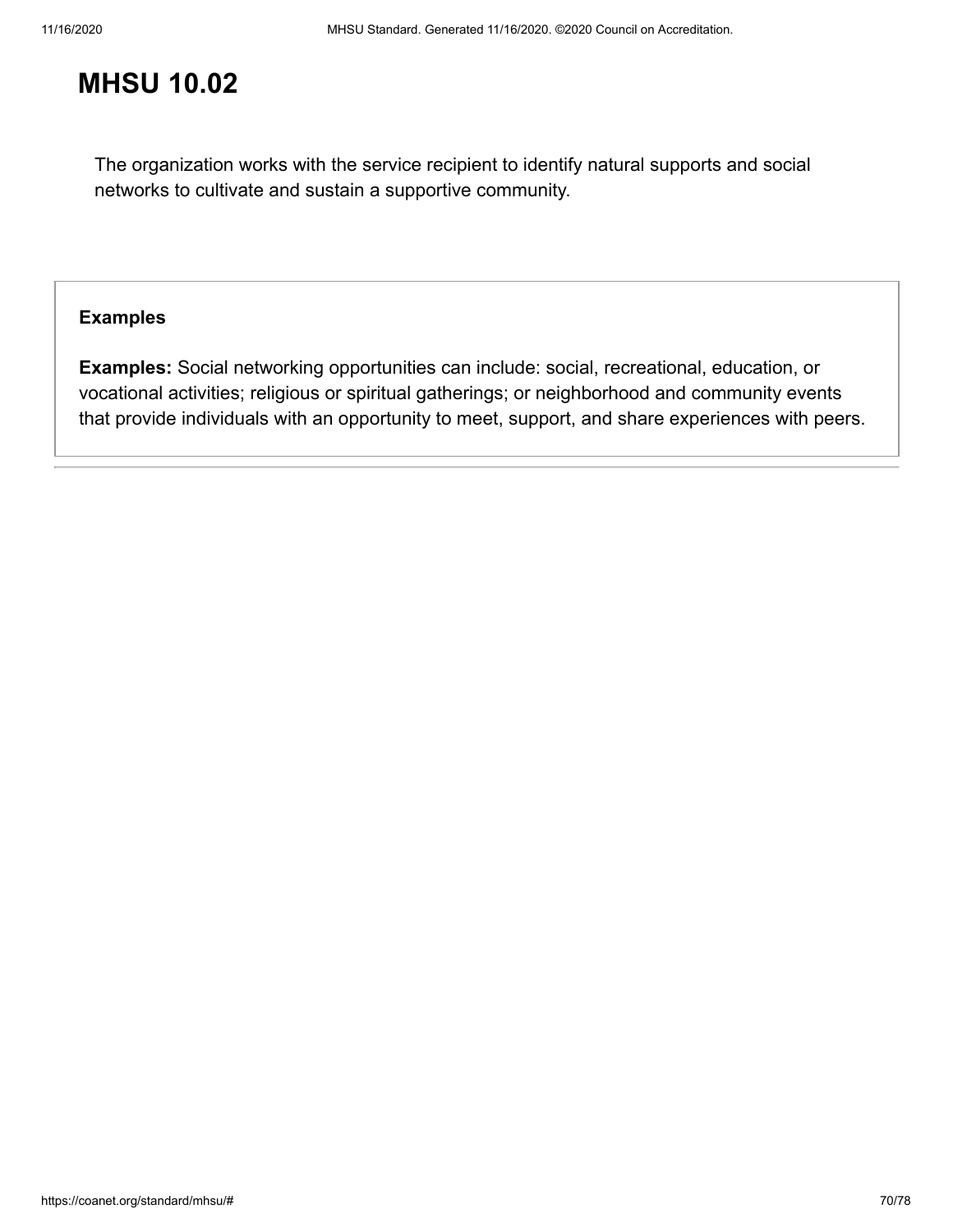# **MHSU 10.03**

Individuals who have primary responsibility for children receive accommodations for, or assistance with, child care arrangements.

**NA** *The organization does not serve persons who have primary responsibility for children.*

### **[Examples](#page-70-0)**

<span id="page-70-0"></span>**Examples:** The organization may offer child care while treatment or support groups meet or provide referrals to community child care resources.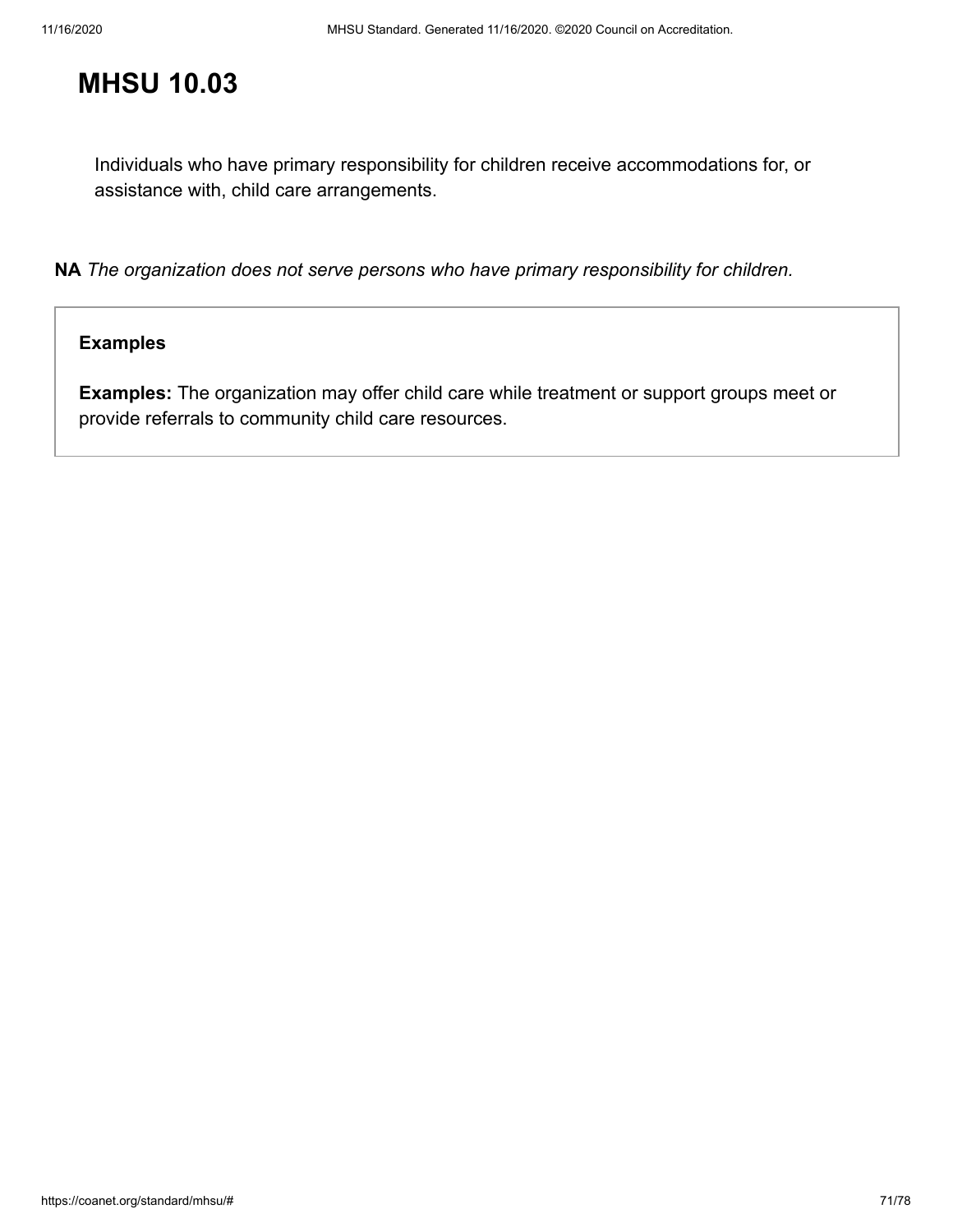### **Mental Health and/or Substance Use Services (MHSU) 11: Case Closing and Aftercare**

The organization works with persons served and family members, when appropriate, to plan for case closing and, when possible, to develop aftercare plans.

### **[Rating Indicators](#page-71-0)**

<span id="page-71-0"></span>1

2

All elements or requirements outlined in the standard are evident in practice, as indicated by full implementation of the practices outlined in the Practice Standards.

Practices are basically sound but there is room for improvement, as noted in the ratings for the Practice Standards; e.g.,

- Minor inconsistencies and not yet fully developed practices are noted; however, these do not significantly impact service quality; or
- Procedures need strengthening; or
- With few exceptions, procedures are understood by staff and are being used; or
- Proper documentation is the norm and any issues with individual staff members are being addressed through performance evaluations and training; or
- In a few instances, the organization terminated services inappropriately; or
- Active client participation occurs to a considerable extent; or
- A formal case closing evaluation is not consistently provided to the public authority per the requirements of the standard.

3 Practice requires significant improvement, as noted in the ratings for the Practice Standards. Service quality or program functioning may be compromised; e.g.,

- Procedures and/or case record documentation need significant strengthening; or
- Procedures are not well-understood or used appropriately; or
- Services are frequently terminated inappropriately; or
- Aftercare planning is not initiated early enough to ensure orderly transitions; or
- A formal case closing summary and assessment is seldom provided to the public authority per the requirements of the standard; or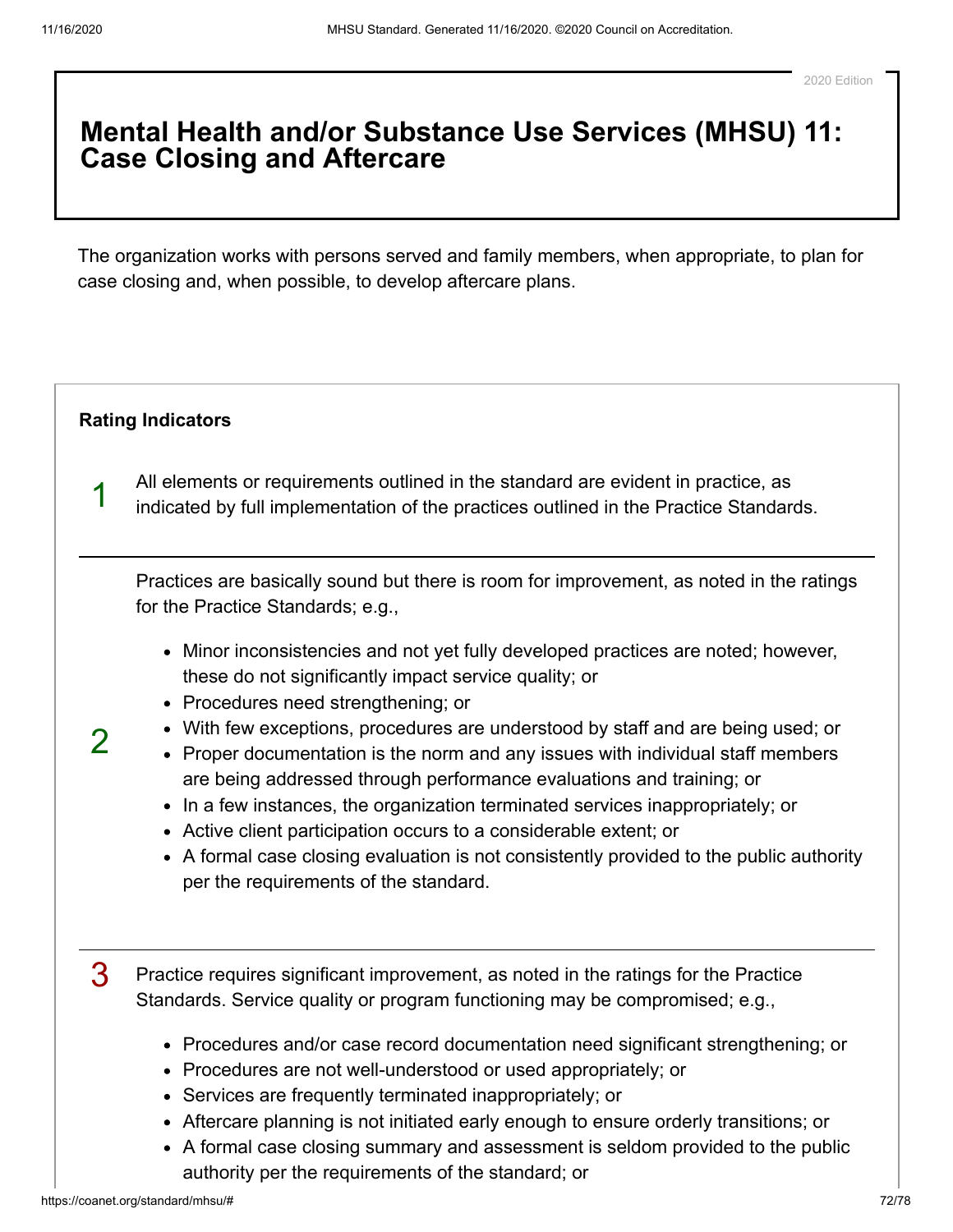4

- Several client records are missing important information; or
- Client participation is inconsistent.

Implementation of the standard is minimal or there is no evidence of implementation at all, as noted in the ratings for the Practice Standards; e.g.,

No written procedures, or procedures are clearly inadequate or not being used; or

Documentation is routinely incomplete and/or missing.

| <b>Self-Study Evidence</b>                                                    | <b>On-Site Evidence</b>                                                    | <b>On-Site Activities</b>                                                                                                        |
|-------------------------------------------------------------------------------|----------------------------------------------------------------------------|----------------------------------------------------------------------------------------------------------------------------------|
| • Case closing procedures<br>• Aftercare planning and<br>follow-up procedures | • Relevant portions of<br>contract with public<br>authority, as applicable | • Interviews may include:<br>Program<br>1.<br>director<br>2. Relevant<br>personnel<br>3. Persons served<br>• Review case records |
|                                                                               |                                                                            |                                                                                                                                  |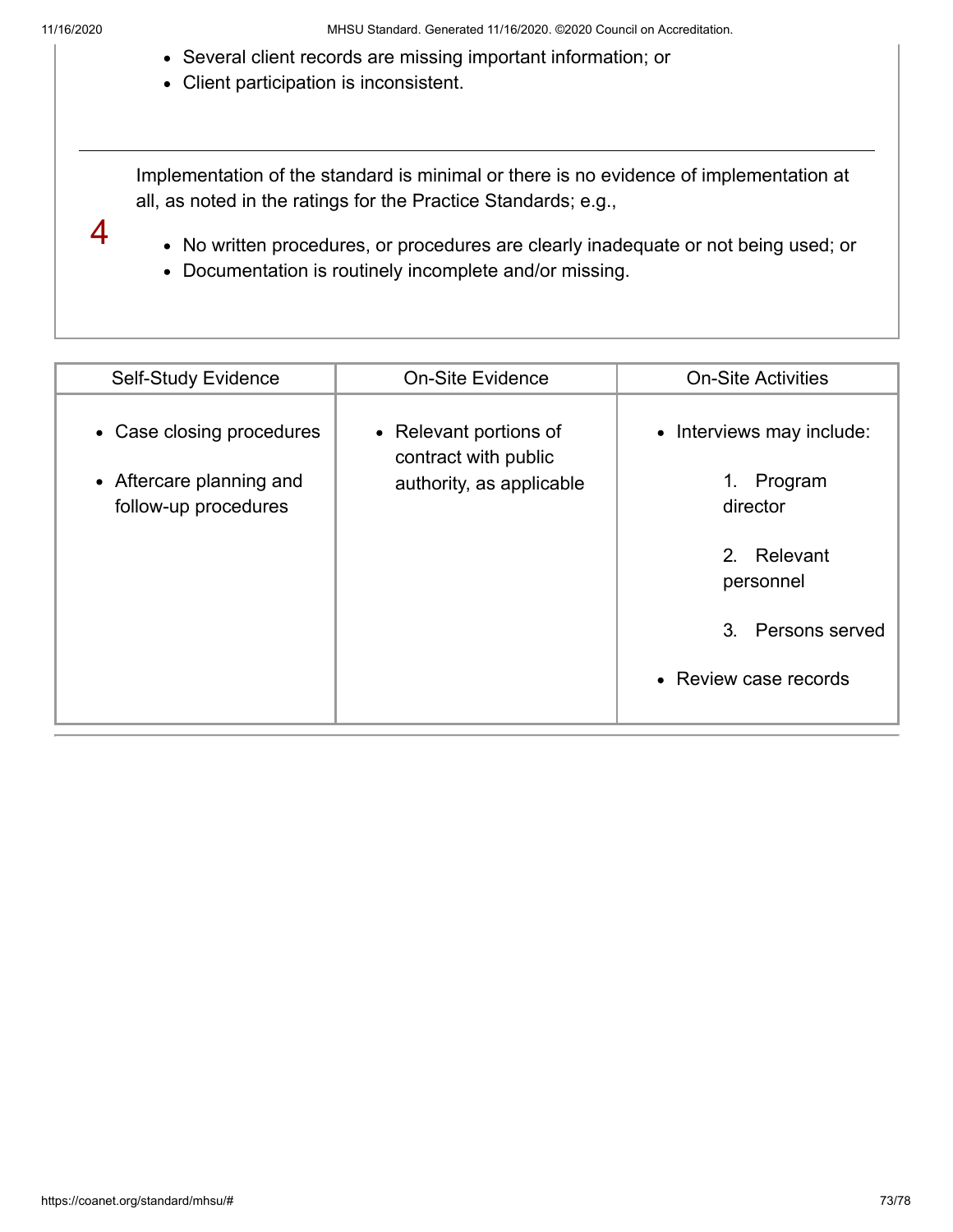Planning for case closing:

- 1. is a clearly defined process that includes assignment of staff responsibility;
- 2. begins at intake; and

3. involves the worker, persons served, family members, and others, as appropriate to the needs and wishes of the person served.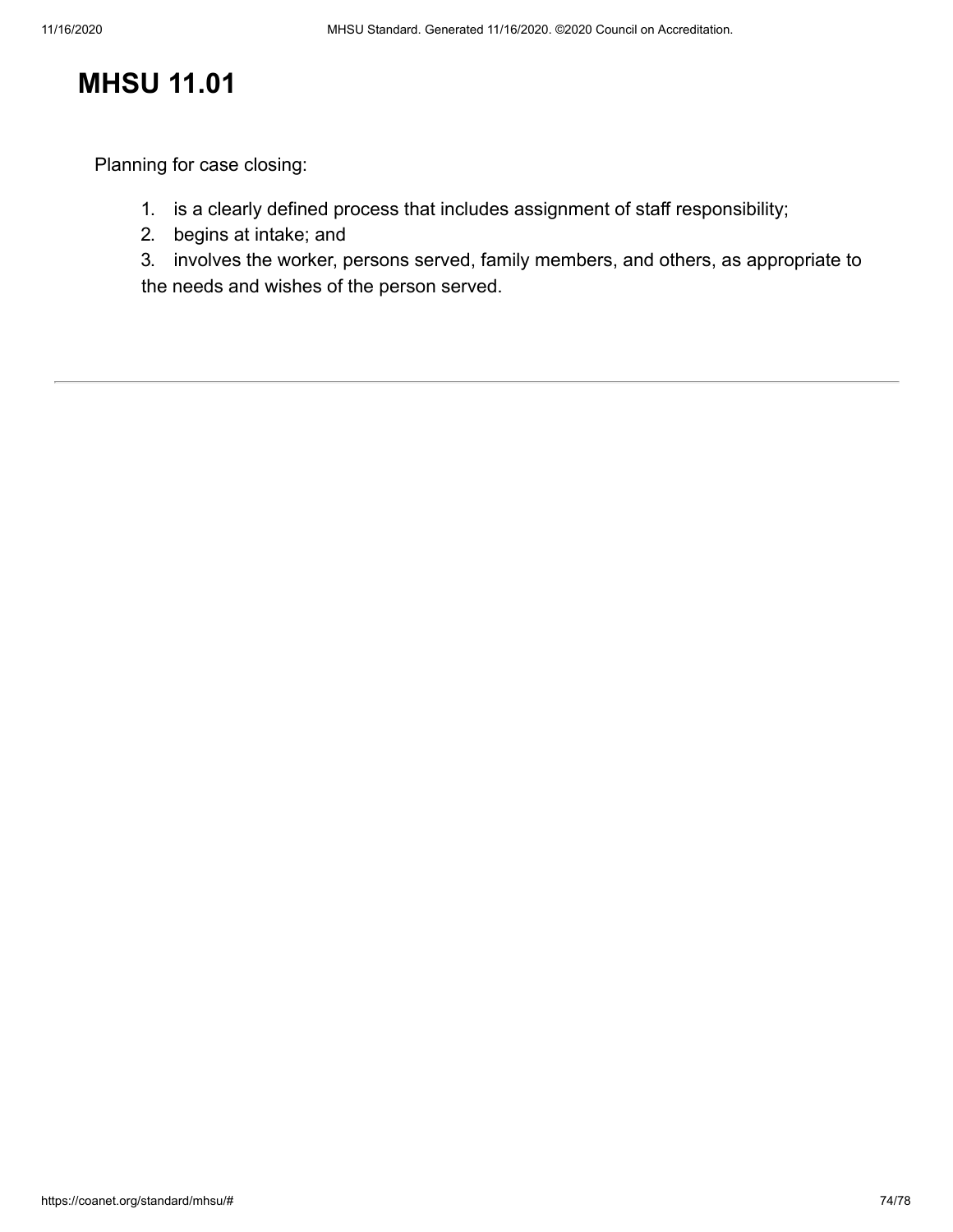Upon case closing, the organization notifies any collaborating service providers, including the courts, as appropriate.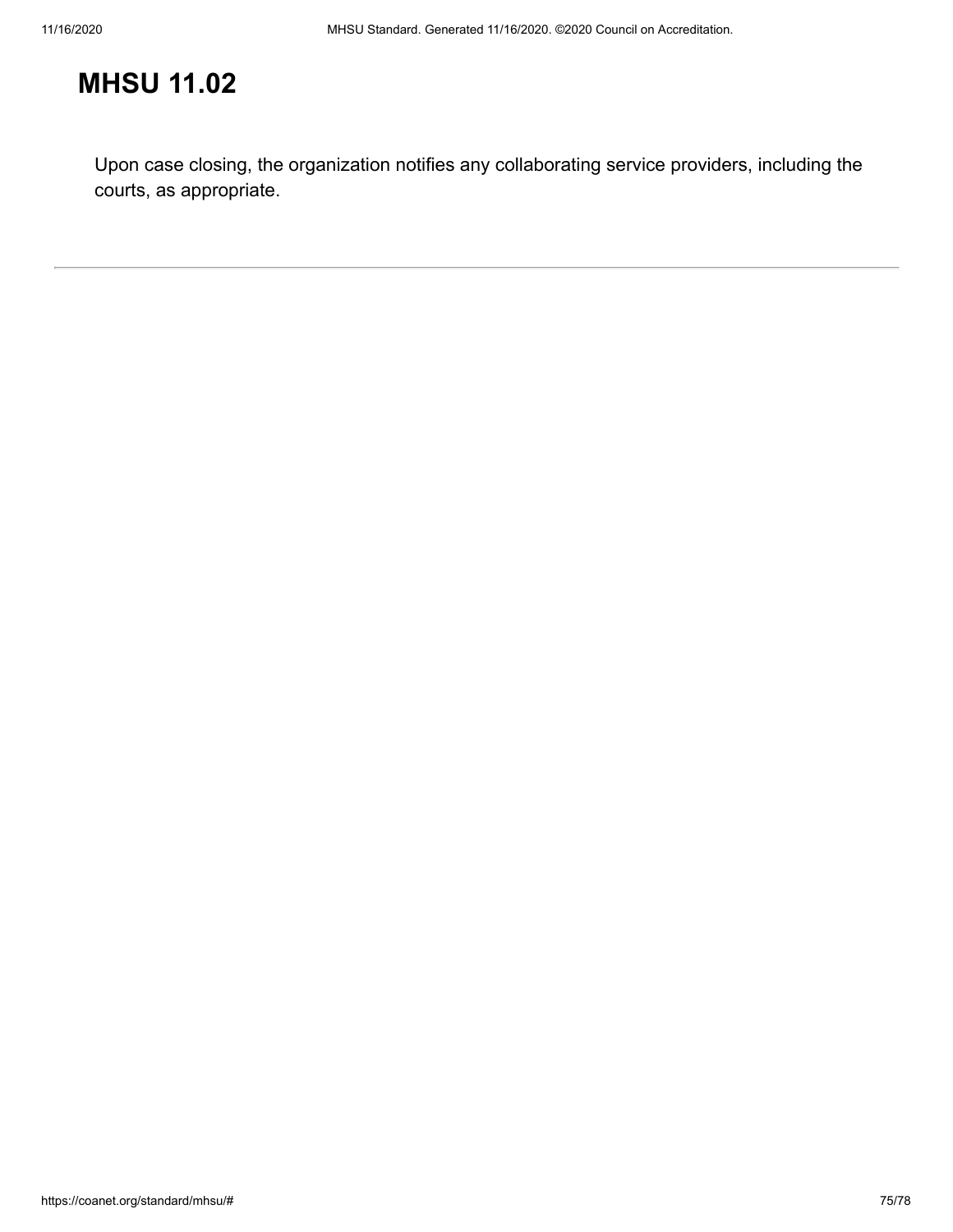If an individual has to leave the program unexpectedly or the individual voluntarily discontinues services, the organization makes every effort to identify other service options and link the person with appropriate services.

### **Interpretation**

*The organization must determine on a case-by-case basis its responsibility to continue providing services to persons whose third-party benefits are denied or have ended and who are in critical situations.*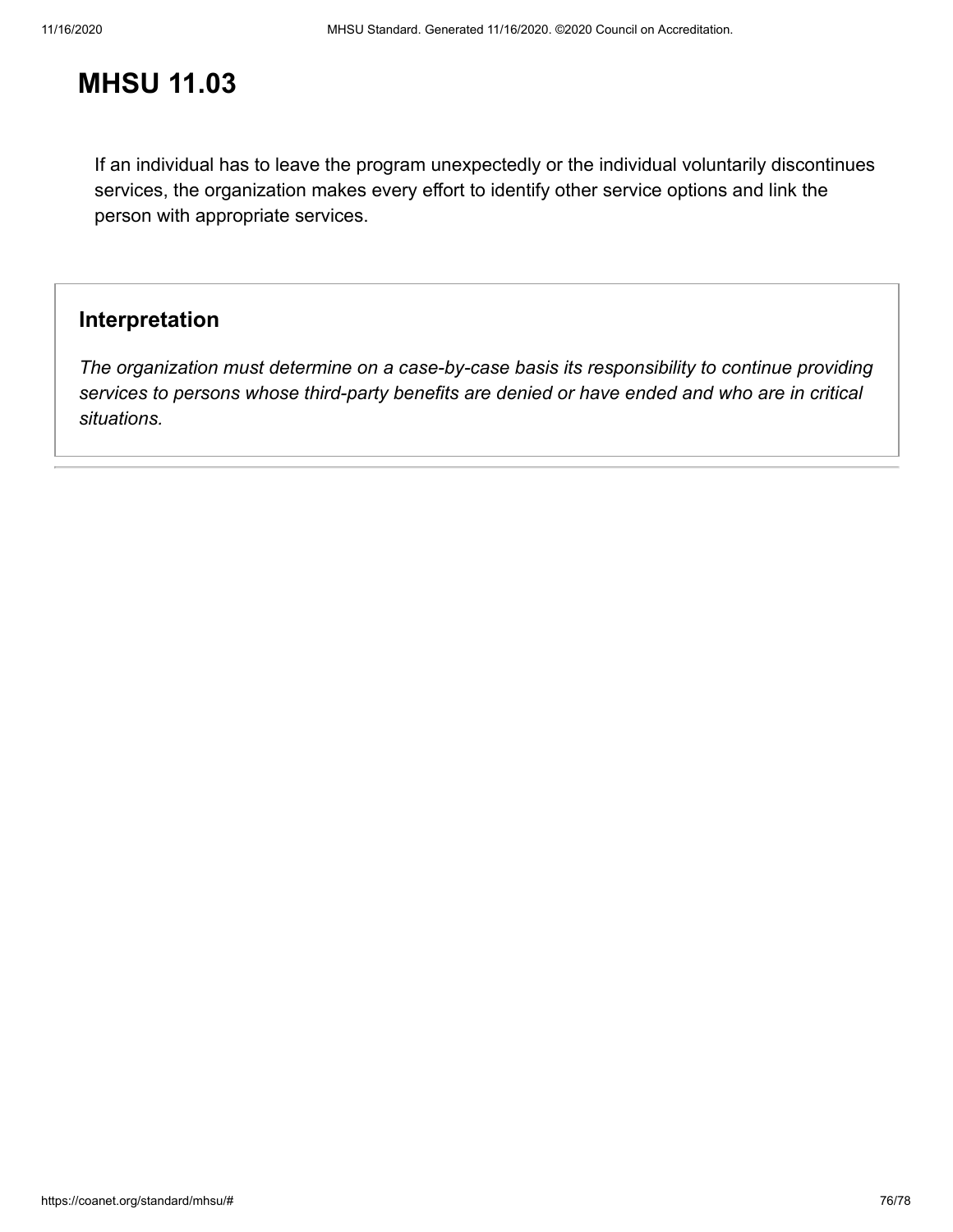When appropriate, the organization works with persons served and their family to:

1. develop an aftercare plan, sufficiently in advance of case closing, that identifies shortand long-term needs and goals and facilitates the initiation or continuation of needed supports and services; or

2. conduct a formal case closing evaluation, including an assessment of unmet need, when the organization has a contract with a public authority that does not include aftercare planning or follow-up.

**NA** The organization provides Diagnosis, Assessment, and Referral Services only.